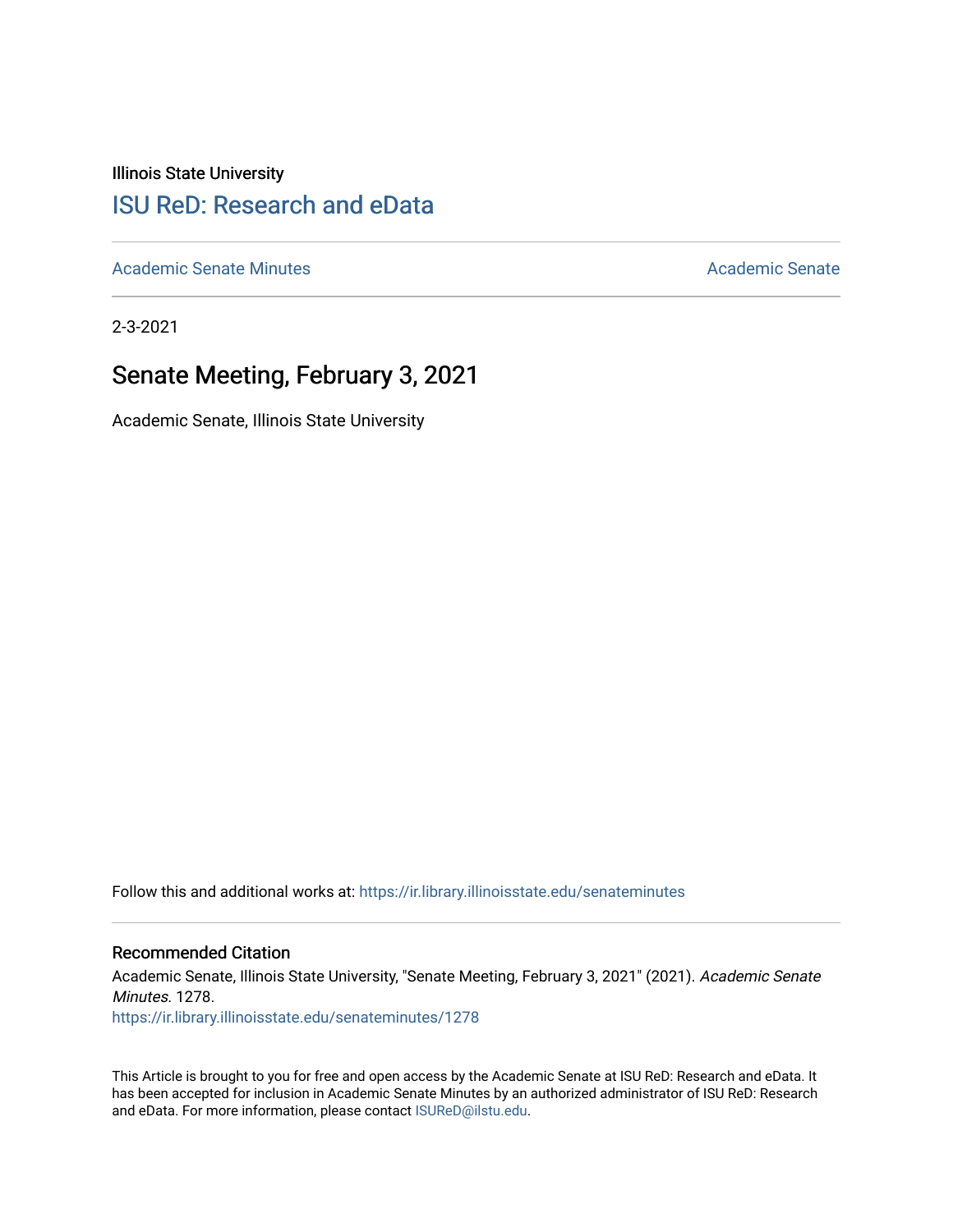#### **Academic Senate Meeting Minutes Wednesday, February 3, 2021 Approved**

## *Call to Order*

Academic Senate Chairperson Susan Kalter called the meeting to order.

## *Roll Call*

Academic Senate Secretary Martha Horst called the roll and declared a quorum.

Senator Kalter: Good evening. This meeting is being held electronically due to the issued disaster declaration, and because the President has determined that at this time in-person Senate meetings and Senate committee meetings are not prudent, practical, or feasible.

Just a reminder that if you would like to be recognized to speak, you should raise your hand through the Participants function in Zoom or click on either the Yes or the No button if the Raise Hand is not available to you.

Please note that live transcription is now enabled. We apologize that the plan to enable it for the January meeting did not go off without a hitch. You may explore your live transcription controls along the bottom of your screen to enlarge the font, hide the transcription if it is distracting to you or display the full transcription along the right-hand side of your screen.

We're going to start tonight with public comment. The Academic Senate of Illinois State University welcomes constructive communications from members of the University community and the citizens of Illinois. Students, faculty and staff are encouraged to provide information relevant to the academic mission of the University.

The Academic Senate allows up to ten minutes in total for public comments and questions during a public meeting. An individual speaker will be permitted two minutes for their presentation. When a large number of persons wish to speak on a single item, it is recommended they choose one or more persons to speak for them. The Senate accepts copies of the speakers' presentations, questions and other relevant written or visual materials. When appropriate, the Senate may provide a response to a speaker's questions within a reasonable amount of time (usually 24 hours or more) following the speaker's presentation.

Further comment, according to our bylaws, will be carried over to the next Senate meeting; people may also submit written comment tonight and we will distribute it by tomorrow)

A reminder to our public commenters to please keep their presentations to two minutes. And we are starting the Dr. Fusun Akman from the department of Mathematics.

## *Public Comment:*

Dr. Akman: Good evening. I am Fusun Akman, Professor of Mathematics. Tonight, I have shared governance on my mind.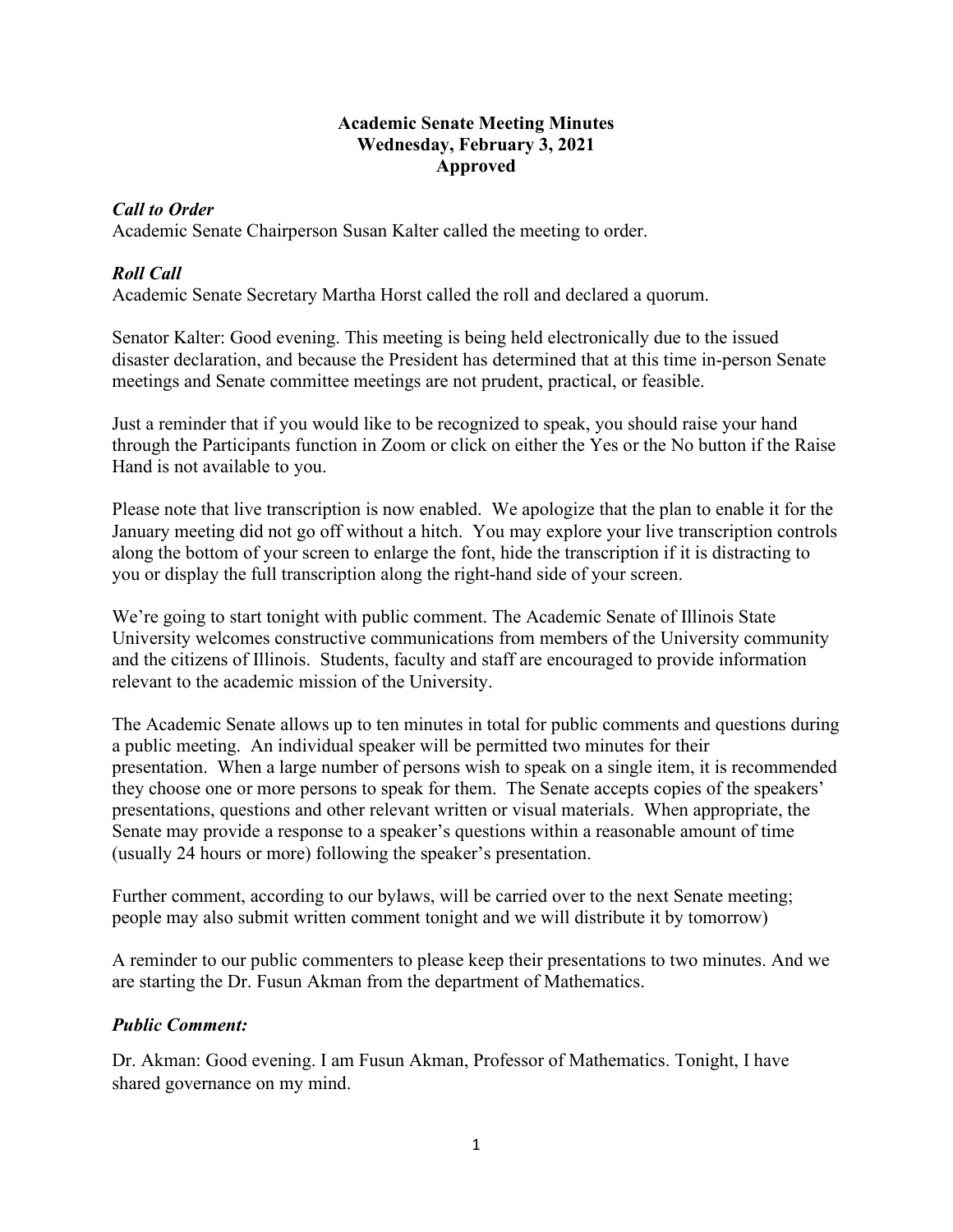First, I stand in solidarity with our financially distressed graduate teaching assistants. I hope ISU starts bargaining with them for livable wages in good faith.

Second, on Friday, ISU administered 300 Covid-19 vaccines. The notices were quietly emailed to an unknown group under an undisclosed plan, after which several ineligible people under 65 got their shots. Did they know somebody? Why wasn't the availability announced to all of us? Sadly, this is the kind of farce that we have come to expect.

In addition, we have a new variant of the virus that will overrun the country in a month or two. I quote the CDC report: *Increased transmissibility of the B.1.1.7 variant warrants universal and increased compliance with mitigation strategies, including distancing and masking.* What did the administration do for mitigation? Why, they just ordered the Milner Library to open.

So, I am asking the Senate to please forward my questions to the President: What are the exact *additional* (hidden) criteria (*not* 1A or 1B, etc.) being used for vaccine slots currently, and why are you not disclosing this information? Are you going to designate a person to work with the library staff who can't work in person yet or don't want to? Which agency is going to monitor masks and distancing? How are you factoring in the increased virus threat into your decision making, especially, into keeping Milner open and endangering our students?

Senator Horst: 30 seconds.

Dr. Akman: The Fall opening criteria of our campus is also a mystery. I find the pervasive disregard for students and instructors appalling. Recently we were asked what qualities we wanted in our new president. How about "100% commitment to open, shared governance."

In closing, many thanks to Chairperson Kalter and Provost Tarhule for their leadership in this vacuum. Thank you.

Mr. Rickerd: [My name is Trevor Rickerd. I am a 5th year PhD candidate in the school of biological sciences and a member of the ISU Graduate Workers Union.] Thank you. I'm timing myself and recognize I have two minutes, so I'll speak fast. I am here today to speak directly to Larry Dietz, and to have the Academic Senate as an audience to hear about the lies that Larry has been making about the Graduate Workers Union.

Larry, you sent out an email on January 28th regarding the status of negotiations with the Graduate Workers Union. It needs to be stated clearly and unequivocally that you blatantly lied, repeatedly, about the status of our negotiations with the university and the demands of the Union. First off, call us by our name, the Graduate Workers Union. I'll address you with yours. We are the Graduate Workers Union. We voted to form our Union in October 2018. We exist here in the campus community. We are workers in your departments performing the labor that produces the capital that this university accrues.

It needs to be pointed out that you lied about the Union's demand for meeting dates. You stated in your email "In March 2019, SEIU requested dates to commence negotiations. SEIU declined all of the dates proposed by ISU." [I have zero recollection of declining a single meeting date.] You also failed to mention that the university was unwilling to meet and turned down proposed dates by SEIU. You wanted later meeting dates. We wanted earlier meeting dates. Why would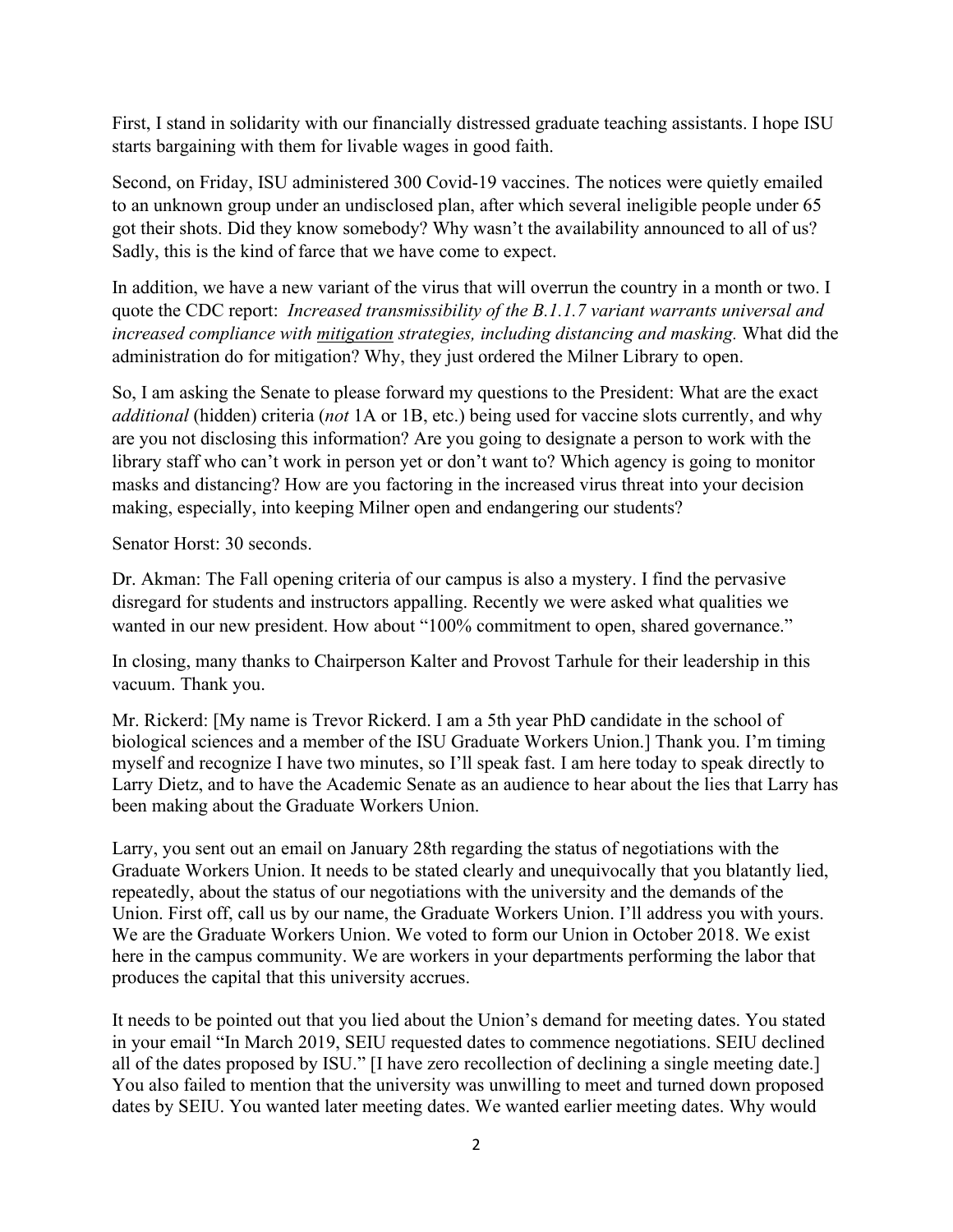we have voted to form a Union just to sit on our asses for a whole year [and let our team graduate and leave the university?], of course we wanted to leave with you. Don't make it sound like we didn't.

[Your characterization is just plain false. Regardless, you do state that "In October 2019, SEIU proposed dates and we began meeting that month" which I take to mean that you recognized that we were proposing meeting dates, but you didn't want to mention that your team was unwilling to meet.]

It needs to be stated that the Union asked for mediation three times beginning in October 2020, before we filed for mediation with the state without the University, which we could legally do since the number of days passed in our negotiations had crossed a legal threshold.

Senator Horst: 30 seconds.

Mr. Rickerd: Ahh. Screw it, I'm getting to the point. [The university stated that they believed it would be premature to ask for mediation when we were making such great progress, but what progress are you talking about? We literally have no concessions at all from the university so far. Nothing, neither non-economic nor directly economic. All The university succeeded in doing was stalling negotiations for an entire year, refusing to make any non-economic concessions, before we recognized the obtuse attitude of the university and decided that we needed to move onto new topics, as our discussions at that time were fruitless, continuing to endanger already endangered graduates in a pandemic. The university refused mediation up until they were legally forced to. Now we are asking for a second mediation date, and the university has until February 8th to accept the proposed date. If they don't, then the Federal Mediation and Conciliation Services will appoint a mediator for us and foot ISU with the bill. I hope you will accept our second proposed mediation date, and I hope that you have something to offer us when we get there.]

You know, it needs to be stated that at the negotiation table ISU's put forth an illegal proposal that would bar any worker from our union from condoning or supporting any form of strike or work stoppage, even legal ones [under the threat of punishment. This would reach beyond one's capacity as a TA, as the lead negotiator for the University, Mike Kruger, stated that even Facebook posts on an individual's profile would be subject to punishment under the terms of the article. This is an illegal article that infringes on the freedom of speech. Legal strikes are legal.] Even going as far as to bar people from making social media posts with impunity. You can't restrict a person's free speech and ask us to sit down and shut up, and act like we're not going to do anything. [You cannot restrict a person's freedom of speech to support a legal and just cause by firing them if you don't like their opinion. Mike Kruger stated that this is language that is standard and exists in the contracts with other Unions on campus. However, when we spoke to Union leaders from the AFSCME Unions on campus, they stated that they had no idea what we were talking about and that they would never agree to anything like that, as it would not be legal and it would invalidate the entire contract. Our Union subsequently filed an unfair labor practice charge with the state's labor relations board. The proposal by ISU is illegal and we will not willfully throw our rights away just because you demand that we sit down and shut up.]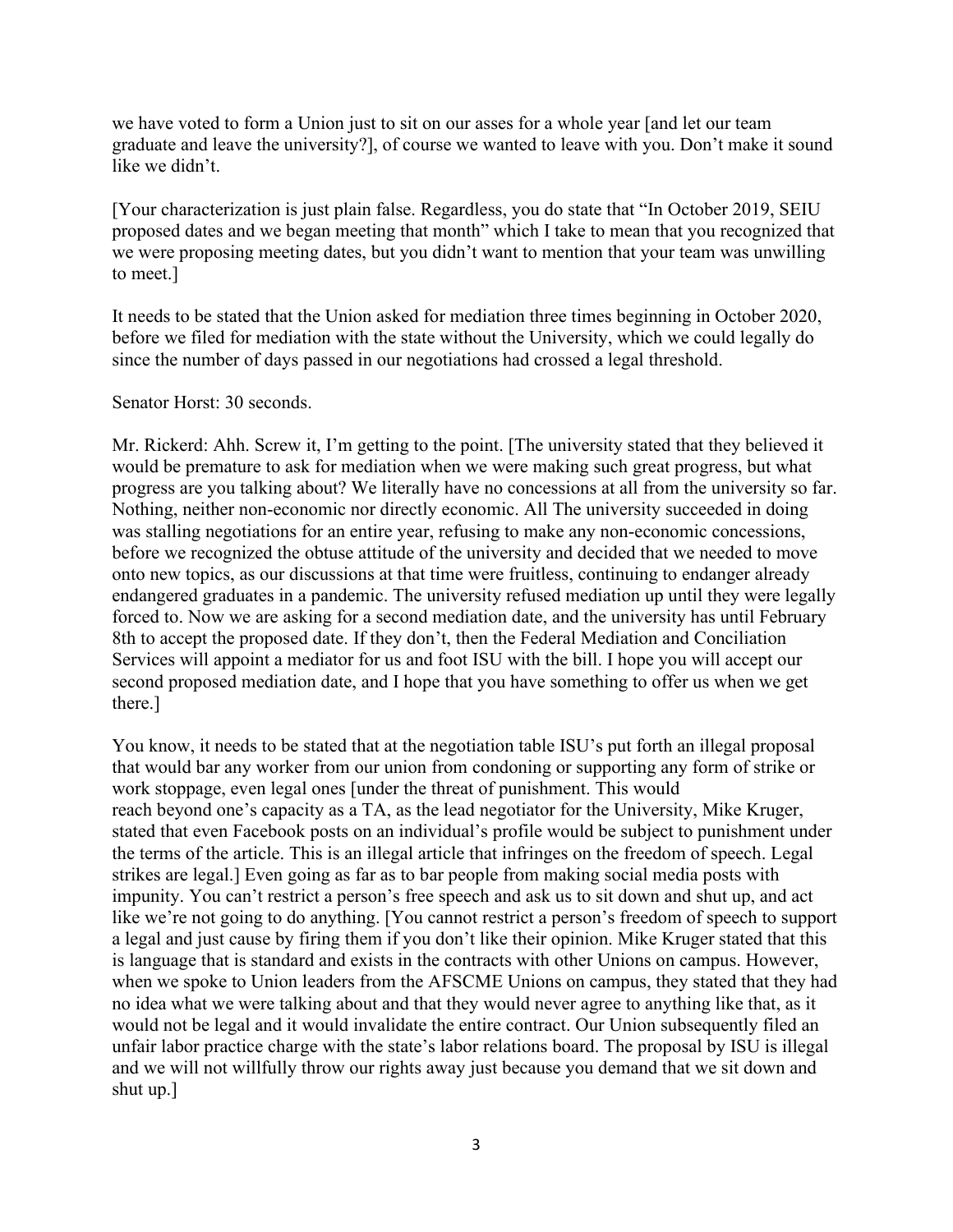It needs to be said that the university is refusing to provide discrimination protections for international workers on the basis of citizenship status and immigration status. We are asking for that. Do it. [This is the official position of the university at the negotiating table. The Union is demanding expanded discrimination protections, as we are well aware that discrimination happens all the time within this campus, yet international workers have no method of reaching justice through the university. When we asked for these discrimination protections, the university's lead negotiator Mike Kruger stated that providing discrimination protections for workers on the basis of citizenship or immigration status, would be like providing discrimination protections to child molesters. I don't need to explain how insensitive and racist that statement is. To explain how these discrimination protections are important, I need to state that a friend and coworker of mine, who was an international worker, was terminated by the university and subsequently deported in 2018 for their support of the Union. Prior to their deportation, this worker was given a verbal warning by her supervisor to stop supporting the Union or that there would be consequences. Discriminating against a worker for their Union support is already illegal, but furthermore leveraging this person's citizenship status to have them deported for their beliefs is illegal by the State of Illinois' Human Rights act 775 ILSC 5. While this law exists, international workers face an economic obstacle in the legal process for gaining justice in that They cannot afford a lawyer to represent then in court if they were to pursue this type of care through the office of the Executive Inspector General. When this grievance was brought to the university's Human Resources office, the verdict that was reached was that this was an abuse of power that resulted in no punishment, not discrimination on the basis of Union support or citizenship status. When I stated this to the university's lead negotiator, his only response was that I was not supposed to know about that. That is called a cover up. Don't send out messaging stating that "ISU has advocated that this contract, like all other collective bargaining agreements on our campus, include strong anti-discrimination language" when you are actively refusing to codify legal protections, even protections that are already supposed to be enabled by law. If you really want such discrimination protections to exist at ISU, then do it. Tell Mike Kruger to put it in our contract. It should not be hard to put your money where your mouth is when you've got so much of it since you got your \$46,000 bonus for the second year in a row, on top of your raises to \$375,000 a year. Do it. Tell Mike Kruger to codify discrimination protection on the basis of citizenship and immigration status.

It needs to be stated that when you mentioned "all graduate teaching assistants are compensated fairly and competitively", you are talking about paying graduate teaching assistants a minimum stipend of \$9,000 for two full semesters. This doesn't even take into account the \$2,400+ in mandatory fees that are taken out of our paychecks each year as well! The minimum take home pay for graduate teaching assistants at ISU is \$6,600 for two semesters! This is entirely, unjustifiably ridiculous and cruel! There is a reason that I along with my friends worked to form the School Street Food Pantry, and it was because not only did we recognize that ISU is a food desert, but people don't even have the money to buy food if they were able to! Both internal and external reviews by university administrators have concluded that the pay rate for teaching assistants at ISU is not competitive—ISU's own internal review shows this! The university's negotiating team even admitted this at the bargaining table. Now that the state passed a law to raise the minimum wage, you are acting like this raise in the minimum wage by law is a negotiated raise—it isn't. It is the status quo wrapped up like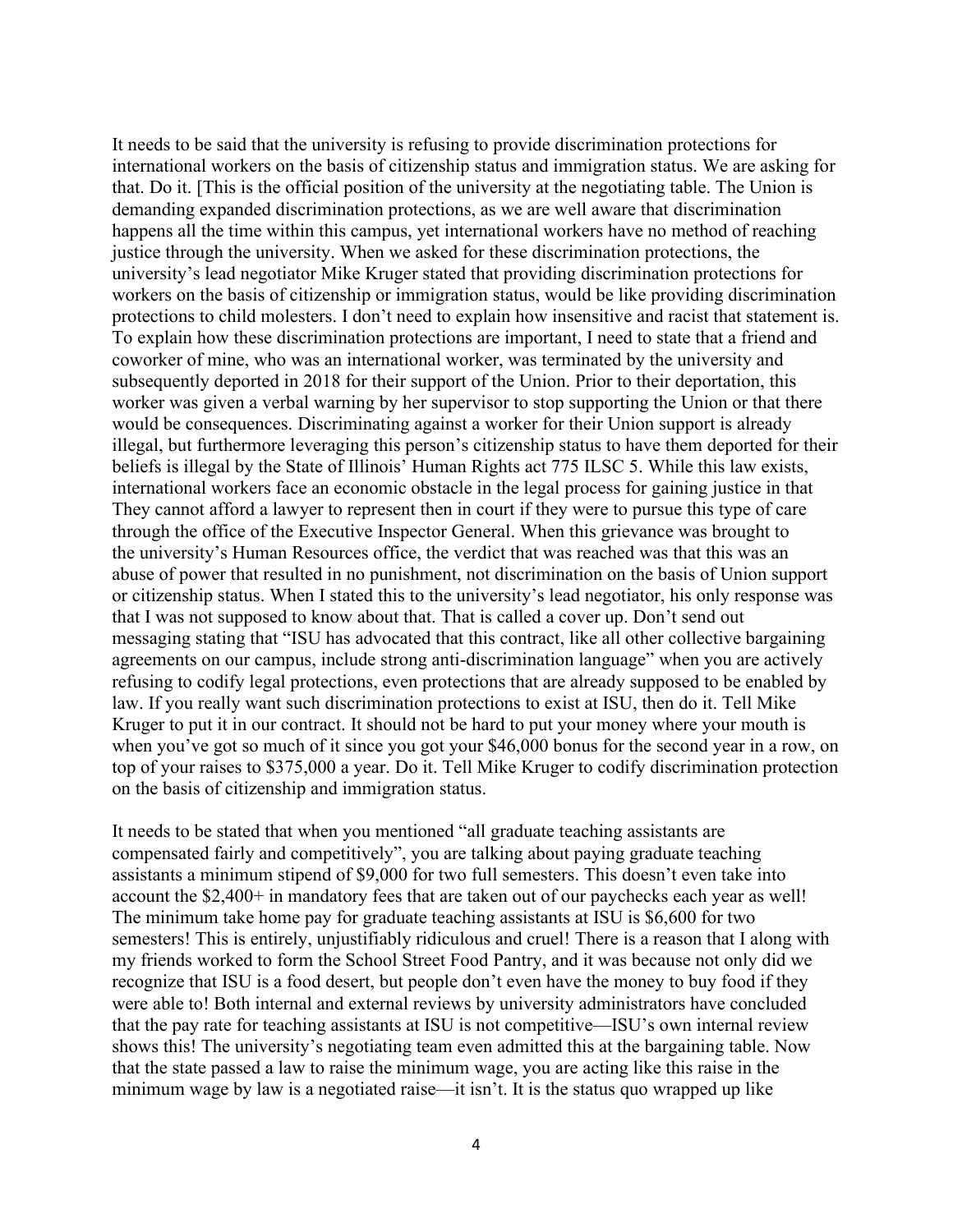something new. We aren't asking for minimum wage. We are asking for a living wage. The fees added on top of the paltry stipend make our conditions such that workers are earning a take home pay that is under the state's minimum wage and just barely pays rent alone. What do you expect people to do in these situations? We have heard horror stories about workers having to go through hell just to make ends meet at the end of each month. Do the right thing, tell Mike Kruger to waive our fees and raise our stipends!

The teaching conditions for our TAs are the learning conditions for our students. This university works because we do. Dietz, your days at the university are numbered. How do you want your legacy to end? With the first strike of this university's entire history, or with a celebrated mass of Teaching Assistants appreciative of their improvements? The choice is yours. Do the right thing.] If you want this to be an inclusive university, do it. Tell Mike Kruger…

Senator Horst: Your time has expired.

Dr. Rejack: Hi, everyone. I'm going to read a statement in support of a fair contract for the Graduate Workers Union, which I'm sharing on behalf of (so far) 34 faculty signatories, all gathered within the space of about 4 hours this afternoon.

The Graduate Workers Union began bargaining for their first contract in October 2019, more than 15 months ago. While disruptions due to Covid-19 have certainly slowed the bargaining process, the uncertainty and difficulties of the pandemic make it all the more urgent that ISU work to achieve a fair contract with graduate workers.

Many of us have had the pleasure and the privilege to work with graduates as both students and workers at ISU. Our experience in both categories has demonstrated the importance of a fair contract to be negotiated expeditiously and in good faith. Ensuring that graduate workers earn a living wage—in take-home pay after any mandatory fees—enables our graduate workers to dedicate their energies to their teaching and administrative duties and to excel in their research and coursework without juggling additional outside employment, something that visa restrictions make impossible for international students.

Negotiating a fair contract for graduate workers with a livable wage after any fees will be good for graduate workers but also for ISU's educational mission.

Senator Horst: 30 seconds.

Dr. Rejack: It will demonstrate our commitment to educational access and diversity by ensuring that graduate workers without individual or family wealth can succeed in our programs without taking on student debt. It will enable graduate workers to prioritize gladly teaching and learning, enhancing their substantial contributions to our success. We urge the university to understand that investing in graduate workers pays dividends across the entire campus and to negotiate a fair contract now.

Senator Horst: Your time has expired. Thank you.

Senator Kalter: Thank you, Dr. Rejack. And do we have any others who are here for public comment? I see that Qazi Khusro has their hand raised. Were you here for public comment?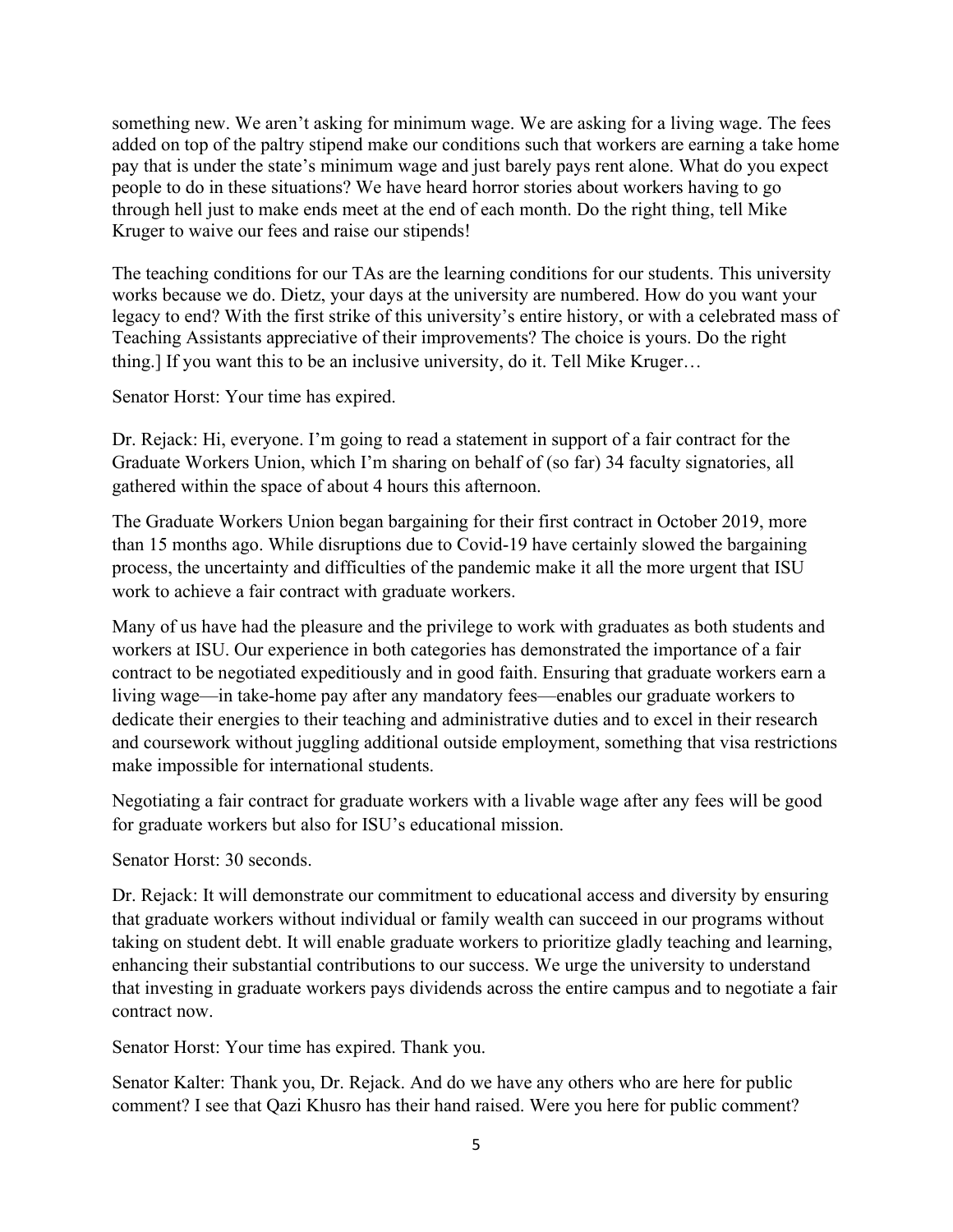Dr. Khusro: Thank you very much, Dr. Kalter and the Senate for hearing me out. I am a physician in the community in Champaign and my son is attending ISU. And I just wanted to take a few moments to comment on the opening of the library. My concern is that that may still present a pretty high risk of COVID transmission. I'm a physician who works with high risk procedures, so we are exposed a lot to COVID. We test every single patient that comes into our center for COVID and if they're negative, we do see them, and even then, we still take multiple precautions including double masking, face shields and so on. And my concern is that not doing physical distancing in a library setting, especially with young students, may be too high a risk for them. There're two concerns. One is that we have variants coming through which are probably more transmissible than the ones that we already have. And the other concern that I have is that the vaccines that we have right now may not be equally effective against the new variants. So, I would urge the Senate to perhaps pass my concerns to the president and consider perhaps not opening the library yet. At least until, perhaps at least the library staff have been vaccinated. The students obviously will get vaccinated at some stage, but I imagine the library staff are older and they may be at higher risk as well. Thank you.

Senator Kalter: Thank you very much. And are there any others who are here for public comment? We have time for one more. (Pause) All right. I see none then. So, thank you very much to those giving public comment. We're glad that you are here, and you are welcome to stay to observe the meeting.

It had not occurred to me to suggest this to Executive Committee last Monday, but we do have guests here to help the President and Provost make their presentation on the Engineering programs, I'd like to start with that presentation, and then go to Chairperson, Student Body President and Administrator Remarks and then to the rest of our agenda.

#### *Discussion:*

## *Engineering Programs proposal (President Dietz/ Provost Tarhule) 01.29.21.01 Education Program Framework (Provost Tarhule)*

Senator Kalter: So, this will be our first discussion of the Engineering Programs proposal. Although this proposal is framed on the agenda under "Discussion," I think we should consider this the first evening of a set of Information Items about topics that we will vote upon in Action stages, possibly as soon as early March. This evening, we will hear about the continued development of the curriculum for the programs as well as, I believe, the proposal for an Organizational Change: the creation of a new College of Engineering.

Significant organizational changes such as the one recommended by the consultants are governed by policy, which indicates that the Executive Committee determines Senate's participation. Given that this change lies within the academic area broadly conceived, it naturally and without question falls within the Senate's purview, as would the creation of a new academic department or school.

So, now I will hand it over to Senator Dietz to start out our presentation and question and answer session.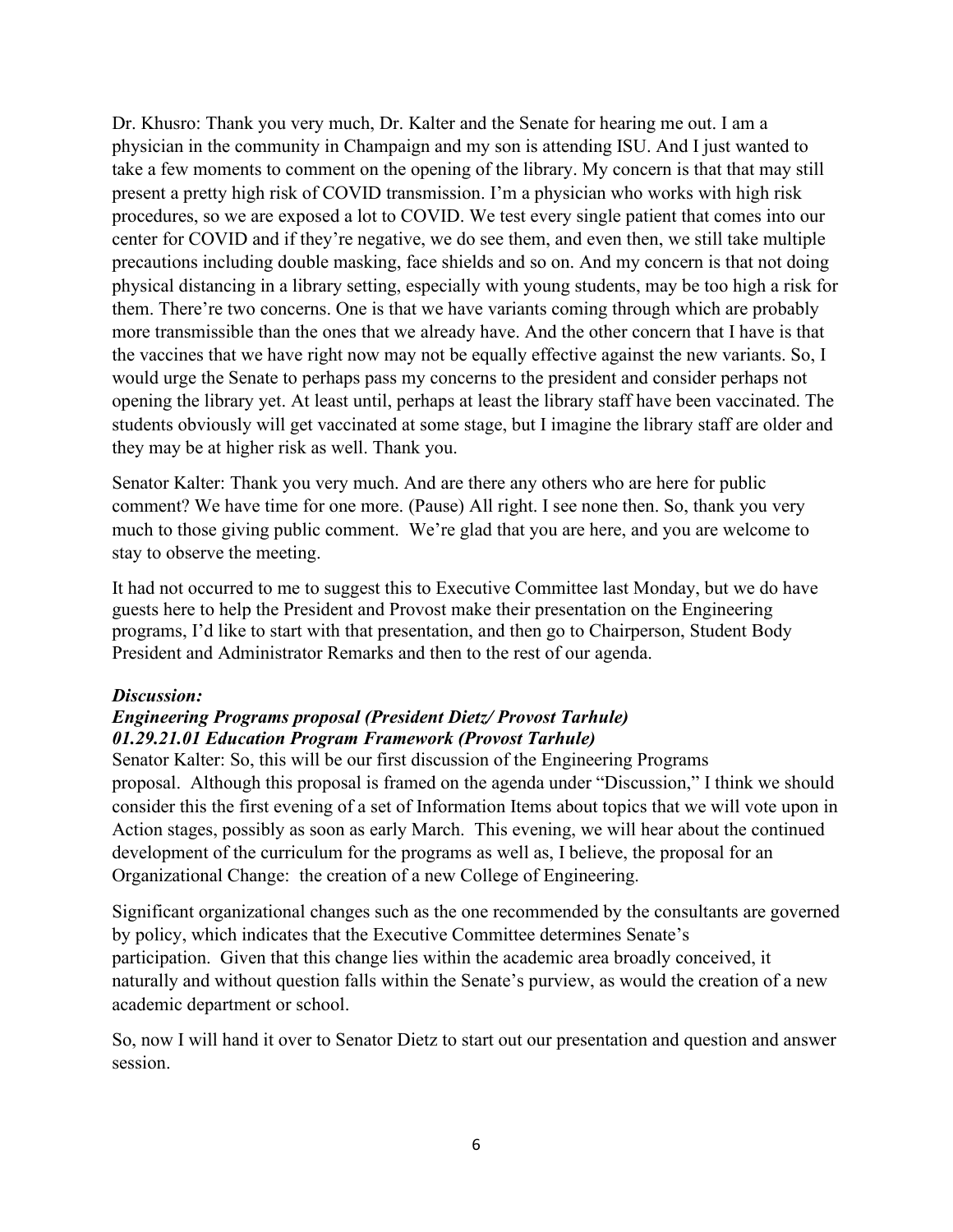President Dietz: Thank you very much. We have a lot of territory to cover tonight and we have about 50 slides to share, so in the interest of time if we took about a minute a slide, we kind of know where the presentations going. Some may not take as much but what we would like to do is to go through these as much as possible throughout the whole presentations and then if you have questions I think there's going to be adequate time, hopefully, at the end to answer the questions. So, as we go through this if you wouldn't mind trying to hold those and make a note as to what slide you had questions about, we'll try to get to those also at the end. Also want to thank our colleagues from Cannon Design for being with us tonight. And, Senator Kalter, thanks very much for having us at the beginning of the Senate meeting so they can be with us. Very nice courtesy there.

We anticipate a presentation tonight, as well as one in two weeks. And the presentation tonight will really be more about the background. And I realize that some folks that are sitting around the table now were not sitting around the table in 2016, 2017, 2018, 2019, and 2020. So, this interest in Engineering has been going on for some time but I'm going to give a little bit of the background and kind of a where we've been and then also talk a little bit about where we're going. But tonight, is really going to be about the academic program and it's also going to be about the organization of all of that. And we're not going to get into space, and physical implication of Engineering. We'll save that for two weeks and come back and delve into those areas at that point.

So, these are the topics that we hope to hit tonight. I'm going to go through my 10 slides fairly quickly on this, because Provost Tarhule has the meat and potatoes of the presentation tonight. But we want to talk a little bit about, you know, what ISU's post-pandemic vision is and why Engineering is here, a little bit about enrollment management plan and then next steps. So, if you could go to the next screen.

If you'll think back to, for those of you that were here in 2015 and 2016, and those were two years when we didn't have a budget. And we were looking for ways to make sure that we were maintaining our institution the way that we've been used to for a number of years, which basically was strong and stable enrollment. And while a lot of our sister institutions were… their enrollments were declining pretty dramatically at that time; we were looking at ways to continue to bolster our enrollment. And so, if you'll go down to the green part there, the access to new students, that's something that we really talked about. Because of the demographic decline in enrollment in the direct from high school students in the state of Illinois, we were concerned that that might negatively effect our own enrollment, couple that with some out migration issues (that I'll show in another slide here) that ranks Illinois the second only in the United States for students who leave Illinois to go to other institutions for their college educations. We were concerned about that access to new students.

Another reason for an Engineering certainly is one of the ways to entice students who were really not considering ISU because we've not had an Engineering program. We've taught Engineering courses, have a strong reputation for that, but don't have specifically a program. So, if you then go up to the Illinois Universities not meeting the demand (right above that) there are a number of Engineering programs throughout Illinois. Obviously, the University of Illinois has a program,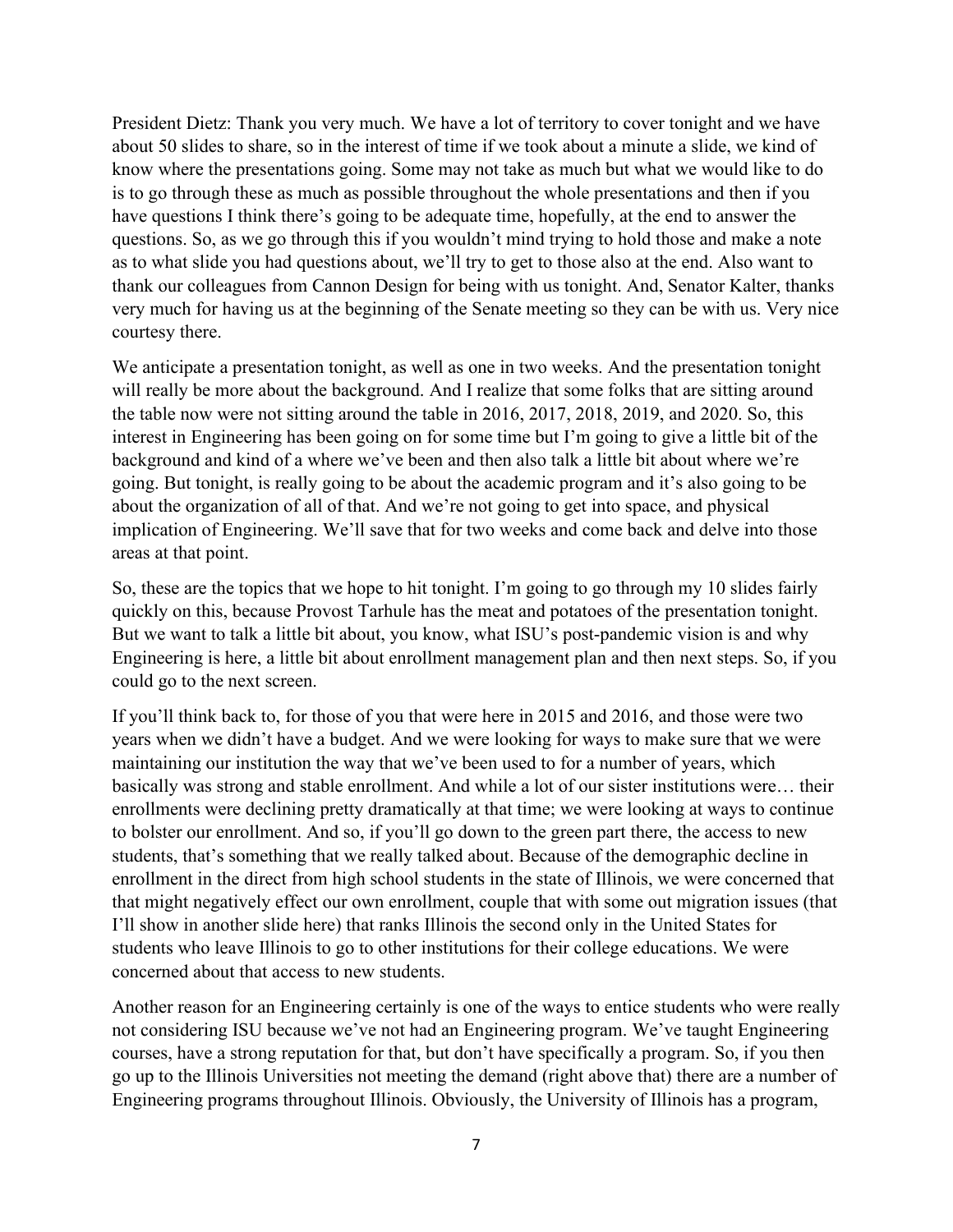Northern, Southern, Eastern has a small program. So, there are other Engineering programs available in the state, Western has a program, but they're not meeting the demand. There's a much higher demand from companies that want to hire students with graduate from Engineering than the current universities are supplying. So, there's a demand and the supply is not there for them.

In terms of work force development, one of the issues that the state has always talked to presidents about is what are we doing with workforce development and economic development in the state. Certainly, having more students graduating from institutions across the state with an Engineering background would help with workforce development. Also, one of the big areas that international students are interested in is Engineering. And that's really a worldwide demand there, so. Our international initiative, I'm convinced, certainly will return. The pandemic has put a pause on that as have some policies that heretofore have been existing in Washington D.C., but that's turning around a bit so international recruitment is another reason to get involved in Engineering.

And then, I think establishing an Engineering program ISU becomes a more comprehensive university is a biproduct of all of that, but a very important biproduct.

I'm not going to get into this too much. You'll see the two circles on the left, and the graphs. If you look at STEM degrees by subject area, the circle mostly to the left is all about Engineering, and the STEM interests in all of that. And then, secondly is Biological Sciences. The University of Illinois, I also know, rejects nearly 10,000 students who apply to their Engineering Program every year. And generally, if you scored even a 32 on the ACT you usually can't get into that Engineering Program at the University of Illinois. We anticipate that we would quickly become perhaps a second choice for those students who are still very very strong students that can't get into the University of Illinois, that it would represent a population that would be interested in Illinois State University because our brand is so strong in so many other academic programs. Also, Engineering is very popular on our own website, over 7,000 searches last year, and the third most searched major. And then the workforce piece again, Engineering hobs are expected to grow 10% in the next decade, and as a collection of universities we're not meeting the demand now.

We've been at this for a while. As I mentioned, we began talking about this in the fall of 2016 about adding Engineering. Those were just really in the infancy stage and discussion, what would that look like. Then in January of 2017 formed an Engineering Task Force made up of some faculty members who mainly were out of Physics, though there were some other faculty that were involved with that, some university administrators, and then some people with some Engineering Background in the community. And it began envisioning about what that might look like. In the summer of 2017, that task force visited some institutions. My memory is that James Madison University was one of those, Ohio University was another, Rose-Hulman was another, and since that time I think a couple of others have been visited to gain information and to talk to colleagues at those institutions.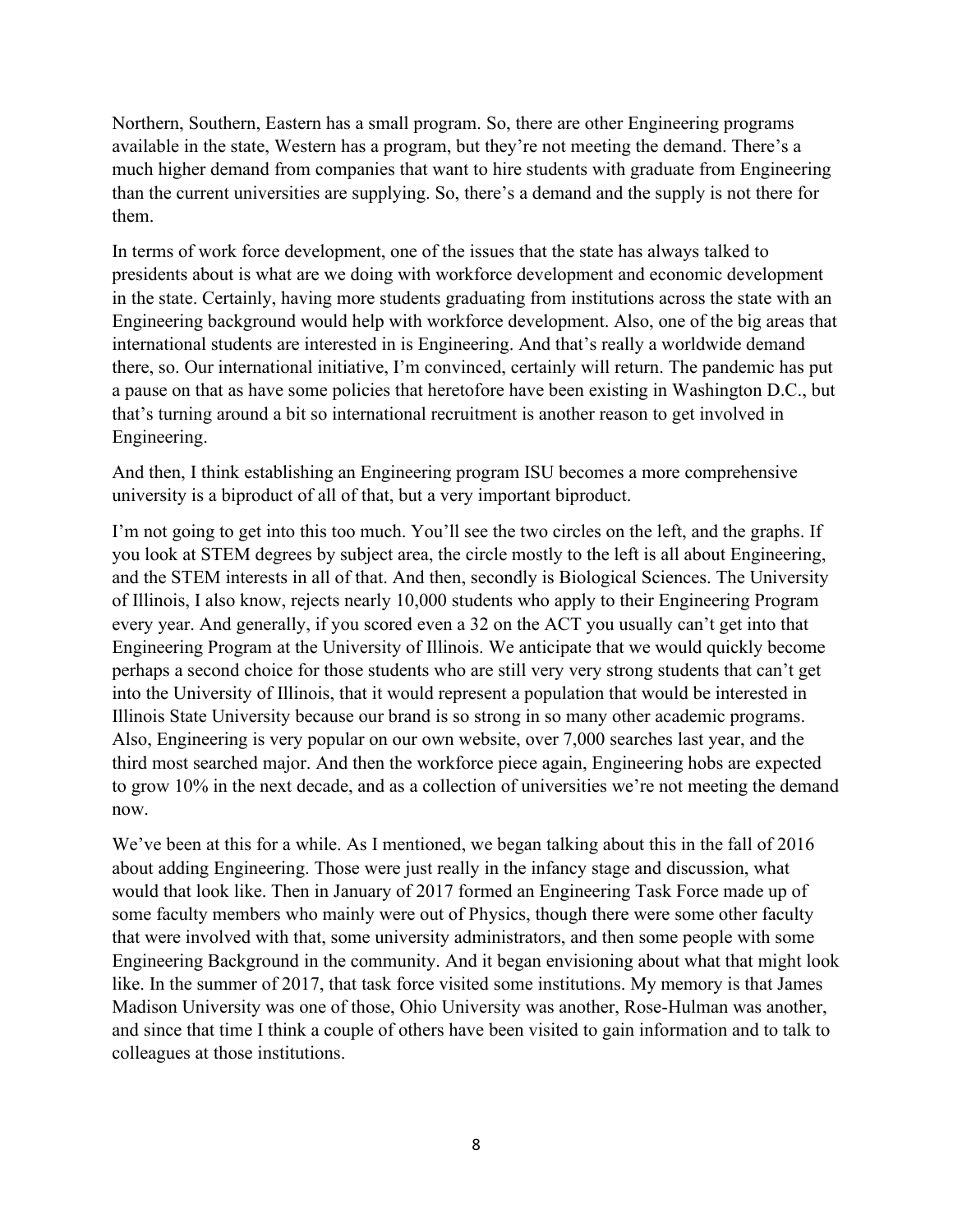Then in the fall 2017, there was a market demand for engineering in Illinois and the surrounding states to try to create a demand analysis and clearly the information came back indicating pretty much what we thought all along, and that is that there's a huge demand an not enough supply out there. One might say, well, what happened in fall 2018 or anytime in 2018, and it was really during that timeframe we spent a lot of time writing a request for proposals for help from individuals from the outside who knew a lot more about this topic than we did internally, and Cannon was selected as a result of that process that we went through in 2018.

Cannon Design has been working with us since the fall 2019, and the pandemic really didn't do much to slow them down in all of 2020, matter of fact, a lot of their work happened in 2020. Then in January 2021, they prepared a consulting report for us, and again three of the colleagues from Cannon that I'll introduce here shortly are on the Zoom call with us tonight to help us out in the presentation. So, that's been the timeline. It's been a consultative process throughout the entire process. You can see, you know, kind of where we've been, again, started in January 2017 with the task force, we brought it to the Academic Senate for the first time in the summer of 2018, and sought endorsement of the vision, or just you know what would this look like. And so, there weren't very many specifics at that point, but we talked about the demand then, and how that might fit into the curriculum here. In 2019, Cannon came on board. Fall 2020, there were meetings with potentially highly impacted departments that would be impacted as a result of an Engineering Program, and he plan was presented to Academic Senate. There were two open forums also that happened in the fall 2020, presentations to faculty and staff.

The next slide shows the individuals who have been with us every step of the way. Charles Smith is the Project Principle, Trevor [Calarco] has been the Academic Planning Strategist, and Vin [Vincent Manno] has been the Education Planning person and they've been terrific throughout this entire process, helping educate us about what other institutions have done and what might be the ISU approach to all of this. So, I really appreciate all their good work.

Next slide talks about Campus representative groups. We've had a number of faculty and staff and in some cases some people outside of the organization. We've had an educational working group, a technology working group, an architecture working group, and then the executive planning group. And I won't read all those names, but it was a very busy busy group. Two of the deans in particular have been the keys to all of this and Dean Todd McLoda in CAST and Dean [Diane] Zosky in CAS have been a part of this since the very first. And so, we appreciate all the good work from everybody.

The planning process also involves some external stockholders. Early on in 2017 through 2019, I personally met with folks from Cabot as well as from Caterpillar, and then Farnsworth is a local group and some of their folks have been meeting with us as well. More recently ADM, and the others that you see there. One of the most notable, obviously, is Rivian, with the line under it, for obvious reasons. I have met with their CEO a number of times. He's expressed an interest in helping support us in that area, and frankly in some other areas as well. But the two, actually three programs that we're thinking about of Mechanical, Electrical, and a General Engineering Program, Rivian would obviously have extreme interest in really all three of those. Other groups that we talked about, I've already three of the institutions but Campbell University. The EAB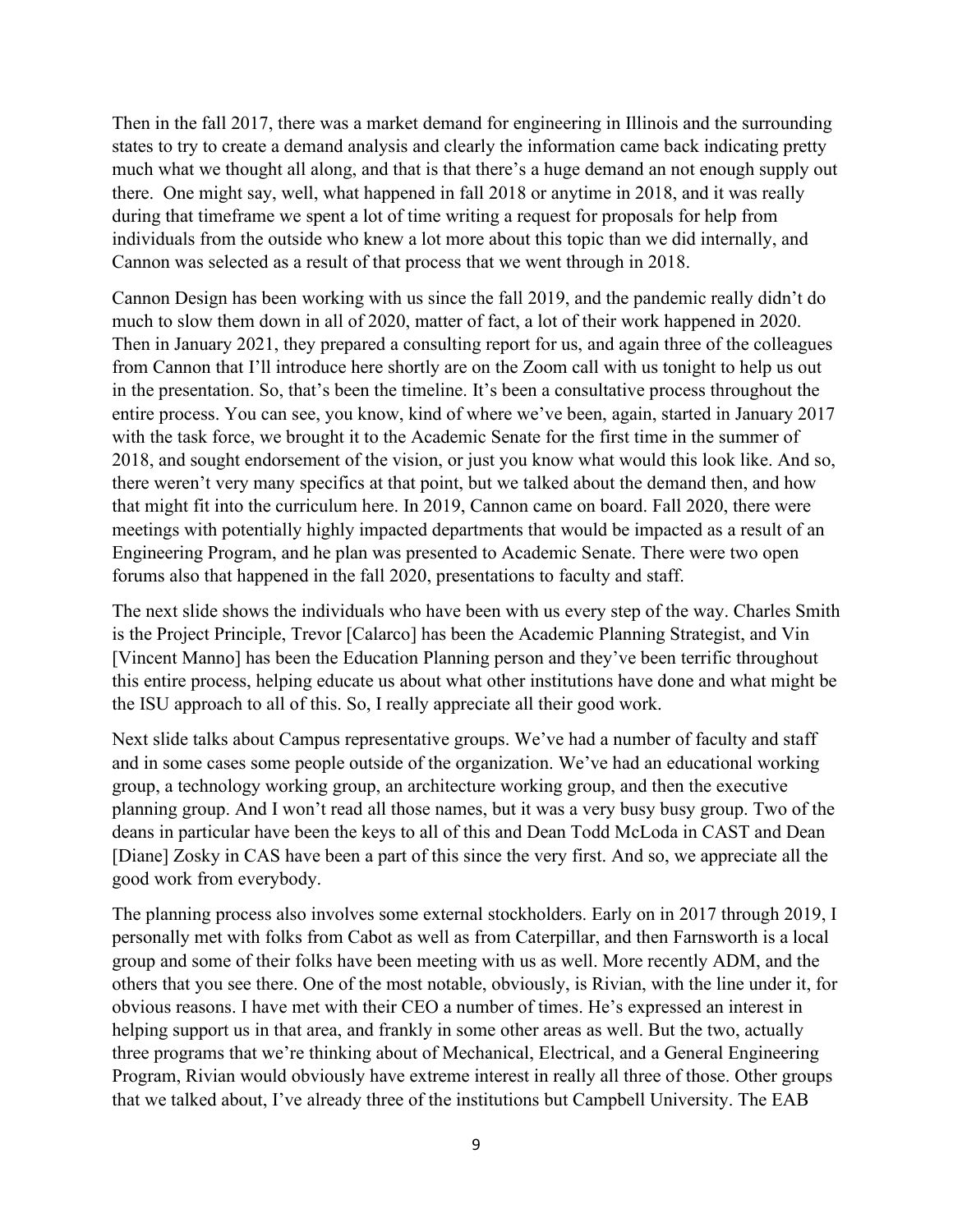was involved with this very early on about looking at demand but there's also been Vantage Technology and then Binghamton University also in SUNY. So, those are the folks that we've been talking to a lot outside of the organization.

Then we get into kind of a master planning process. And the focus in 2018 was really on the feasibility. The focus last year in 2020 was really about exploration, development, and refinement of projects. And again, the education group, the technology group, the architecture group, and the executive committee, as well as ISU leadership have been involved really for about the last year on all of this, and then you see all the different groups below that. So, 2021 is a critical time for us. And we appreciate the time that the Academic Senate is giving us to talk more about this and talk more specifically about this. The idea is that tonight would be, again, about the Academic program, about the organizational structure to support that program. And then in two weeks, we'll come back and talk about space and we'll talk about the financial pieces of all that. Our hope is that in March then would be a time that we could have more discussion and we would hope at that point that Academic Senate would have their questions answered that we know about at this point about the program. In April, we plan to have… well I should also say on February 19 we plan to have a presentation on this to our Board of Trustees. No action at all but just informational. We would hope that in March that Academic Senate would support the program. In April, we plan to have another meeting with the Board of Trustees about larger issues about facilities and so forth beyond Engineering. That's kind of an update but Engineering would be a part of that. Then our goal, and it may be an ambitious goal, but I think it's also a reasonable goal that perhaps in May they could vote to approve an Engineering Program. Again, without making financial commitments and so forth, but that would put us in good shape to then go to the Illinois Board of Higher Education, for their potential endorsement of that at their meeting in the summer. So, that's kind of the general timeline that we're working on. And with that I'm going to turn to Provost Tarhule for his part of the presentation.

Provost Tarhule: Thank you, President Dietz. I want to begin by apologizing for that technological snafu at the beginning. I can assure you that it has not dampened my enthusiasm at all for what I think is really an exciting presentation.

So, it's almost a year to the day since I interviewed here for this position and there were a number of things, actually several things that excited me about ISU what I was applying. One of them was obviously the people, you always start with the people because the make all the difference. But the other thing that I found really exciting was the Strategic Plan. I thought it was a really well written document, it was forward looking, it was comprehensive, and it was very aspirational. As I looked at that plan it also, the other initiatives that ISU was thinking about engaging in, I saw the Engineering plan, and I was super excited. I remember thinking to myself, how cool would it be to work on this project and this great idea.

Well, so here we are, as you can imagine why I'm really excited about presenting this. Part of the reason I'm excited is because there's a lot of academic folks who go through an entire academic career and never get a chance to participate in a program like this. And here we are, you know, we've gotten that opportunity to create something that is long lasting. So, I'm really excited.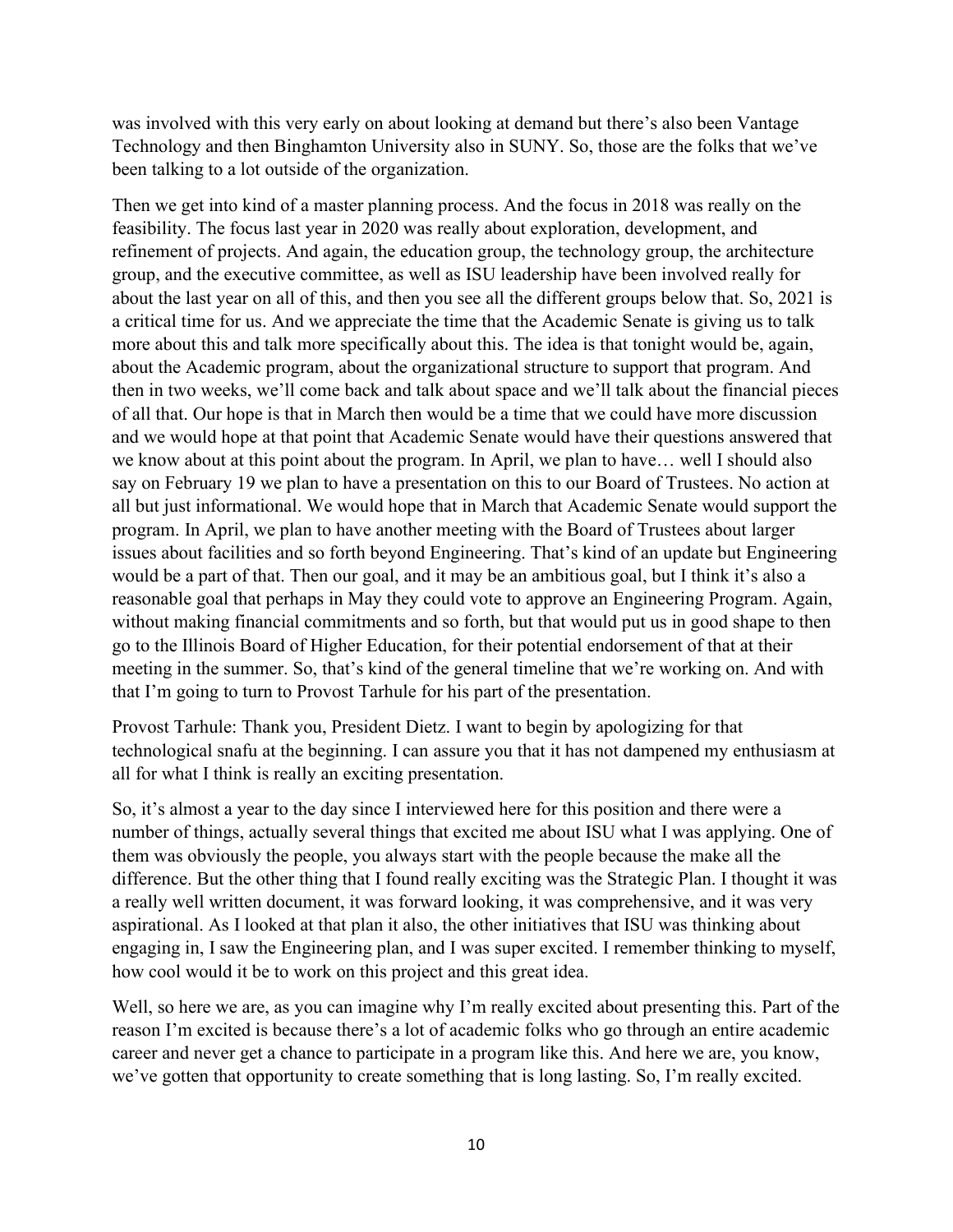I'll go through this presentation very quickly; I think the Senate already received some copies. So, I'd like to make sure that we have some time for participation. As President Dietz already mentioned, we have people from Cannon Design and the Engineering Task Force that worked on this, they're all online here, so they'll be helping me out if I misrepresent anything. But I think this is an exciting opportunity for all of us.

So, in the last several years, I think anybody in Academic Affairs has heard about this enrollment crisis, demographic shift. It's something that seems like the only thing we talked about (until the COVID pandemic came along) for the past six or seven years. The root crisis of the pandemic dates back to last economic recession in 2007-2009. What happened in that time period was that the number of birth rate fell precipitously and so when you project from that time period to about 2025 the children that were born at that time of college age, so about 18 years old, and because there were fewer of them born, fewer of them are going to graduate high school. And so, the number of students that will be entering universities nationally is going to dip very significantly. The difference will be uneven nationally. Here in the Midwest because we already have an outmigration problem, the problem is going to be exacerbated. So, this is the root cause of the challenge that we're dealing with, and our confidence in these projections is very high.

The slide on the left shows you the number of high school graduates in Illinois has been going back to 2011, and you can see the dip that I'm talking about coming our way in about 2025. On the right, you can see a number of analysis that shows the change in enrollment expected in 2029, compared to 2013. Illinois ranks towards the bottom, in terms of the deficit that we expect, right around 18% decrease number of students. Now, this graph relates to major open areas, and for Illinois we're looking at the data for Chicago. This matters to us because a very large percentage of our students come from the Chicago are.

So, in the Provost's office led by the Associate Vice President for Enrollment Management Dr. Jana Albrecht, we have tried to look at what these projections might mean for the state, for ISU. So, you are looking at the screen at four models that we have analyzed, models 1-4 based on three variables. The variables are first time in college (students FTIC), the number of transfer students, and graduate students. So, I'll give an example on two of these, and I think you can follow the rest of that. So, in Model 1 we are assuming that FTIC enrollment is going to be about the same going forward, the same as it is now which 3,600. We assume that transfer students are going to increase by 2.5% per year going forward. And graduate students' enrollment will increase about the rate that they have done in the past several years, which is 3%. In Model 3, we're assuming that FTIC will decline to about 3,300 and remain at that level. We assume that transfer number will be stable. And that graduate student enrollment will remain stable. If those things happen, the curve on the right shows you what will happen to each of those models. In Model 1, which is the most optimistic model, we see an increase of about 167 students compared to now. In Model 3 we see a decrease potentially of about 900 students. And in Model 4, we see a decrease potentially of over 2,000 students. In blue you see what the financial impact will be associated with each of those models. If Model 1 happened, ISU will receive about \$1.5 million additional dollars in tuition revenue. Model 3 would be a decrease of about close to \$8 million a year in tuition revenue. And Model 4 would be a decrease in tuition revenue of over \$19 million.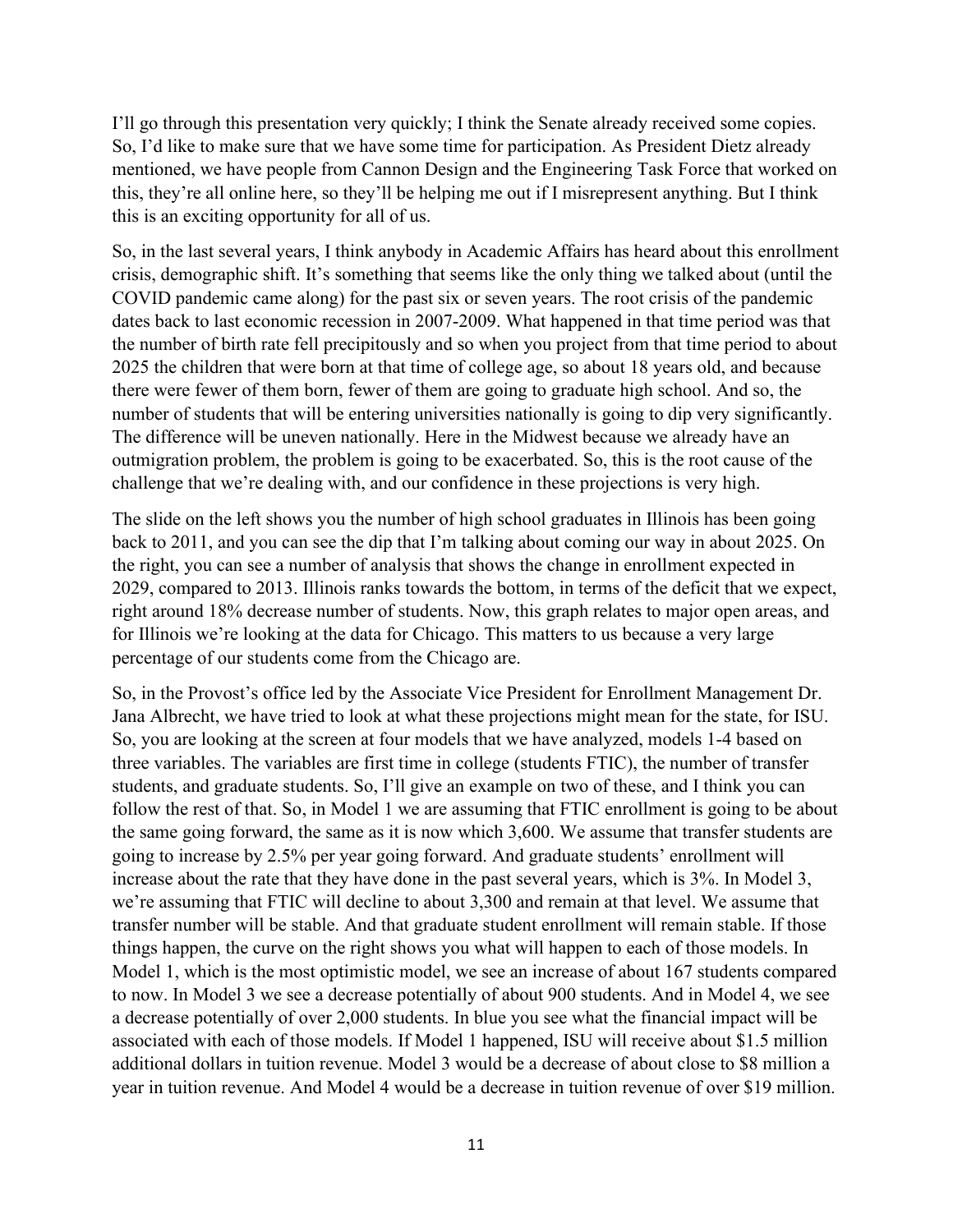Because of those challenges, we began putting together a plan of how ISU would beat this enrollment crisis, and how we would respond. So far, the plan developed in Academic Affairs has about five pillars. We think we have an opportunity to create new programs, such as Engineering, that will attract students that typically, at the present time, don't apply to ISU because we don't have those programs. The second area we think we have an opportunity to grow current programs that we already have, such as Nursing and STEM. By the way, if you don't see your program listed here this list is not meant to be exhaustive, it's illustrative only. So, there are many other programs that could be listed here that are not listed. Our third plan is to continue internationalization drive through our partnership with INTO, but also new partnerships that we can develop. I mentioned previously that graduate programs have been growing at about 3% per year for the past several years, so we see an opportunity for creating new graduate programs as well as developing several accelerated 4+1 or 3+2 graduate programs that would keep the students here for five years, after which they receive a BSC and a masters degree. And five, partly because of the pandemic we've built a considerable amount of expertise and also technology in the area of online and distance education. We see an opportunity to capitalizing on that to serve the markets in micro-credentials, lifelong learners, and also upskilling demands. For this presentation I'm going to focus almost exclusively on Engineering, but I wanted to give you this overarching framework so that you could see that Engineering is only one piece of a much larger expansive plan that we are putting together partly in response to the anticipated enrollment challenge, but also partly of the post-pandemic vision of what we think ISU can be, and what it should be doing.

So, the academic programs that I'm going to describe here, as I said, a sense of work that was produced by Cannon Design in collaboration with the ISU Education Planning Group. Members of both of those groups are represented here and would be happy to answer your questions or help me out if we need that. I thank then in advance for the work that they have done, which as you will see I think is pretty impressive.

So, the planning process proceeded sequentially but iteratively beginning with developing a number of project goals and the scope of the project. And then Cannon Design explores, took a 360 overview of the employment landscape as well as educational landscape from which they developed a number of program archetypes. Those archetypes were then converted into prototypes and then through several discussions we refined those prototypes to produce what we're calling the Educations Framework, and then spend ta considerable amount of time elaborating that framework.

As President Dietz said, much of this work goes back to 2017- 2018 timeframe, during which time the feasibility study was conducted and included a business plan, EAB conducted a market study that identified the number of degree programs that they believed would be best for ISU, the ISU Engineering Program at this time, and those were Mechanical Engineering and Electrical Engineering. When Cannon Design came on board, they spent a considerable amount of time trying to understand ISU, our student profiles, our culture, technology, and the aspirations that we had for this program. They also took a scan outside of the university to try to understand the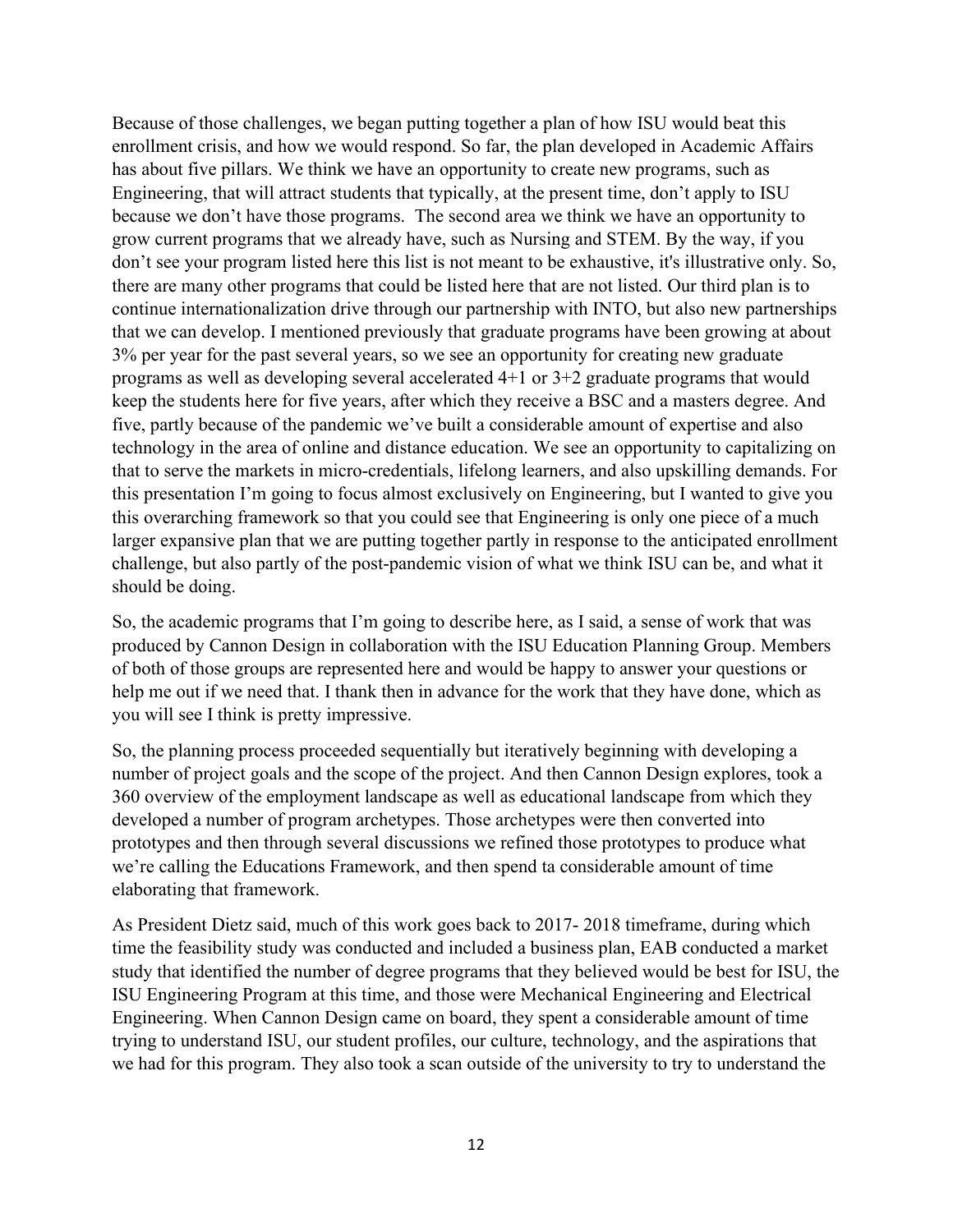technology drivers that were relevant to the program we wanted to develop, as well as conducted a number of focused research interviews with various people on campus.

One of the things they spent a good amount of time doing was to figure out the types of engineering activities or programing or opportunities that students would be interested in. And so, what you see on the screen is just an example of all of the many programs and activities that they considered. There's a lot more than this, but in the interest of time I just wanted to show you an example of the scope of work that was done.

Early in the process the group developed a number of project goals (on the left of the screen). These goals are not ordered. They do not represent a priority or hierarchy in any way at all. They were simply the goals that it was decided early on we would return to over and over again. They would serve as anchors and guardrails, if you will. This included using the Engineering Program to diversify the student body, increase student enrollment (as we've mentioned), prepare the graduates for the workforce, and all of those other goals that you can see on your left. In parallel with those goals, we also developed a number of principles that we thought should guide this problem. We thought it was important that the program should exemplify ISU's mission and Strategic Plan. We didn't want to develop something that was outside of that. We wanted to make sure that it would embed the individualized student experience for which ISU has become famous, and rightly so. We believed that by combining this project goals and the foundational principles, we were going to be able to create a program that was distinctive, that was feasible, logistically and financially, and that was grounded in ISU's Strategic Plan.

And so, the group developed a mission or vision statement. I don't know if it's light enough for you to read but we thought it was important to have an overall vision that we would, again, refer back to over and over again throughout the development process. We took total scan of all the activities that would be required to have students in place here in the Engineering Program, including the recruitment pathway is; What the first-year experiences were going to be. We wanted to be sure that we considered how transfer students would fit into the program as well as international students. The number of specific degrees, as I mentioned, that were proposed during the micro study were Electrical Engineering and Mechanical Engineering. However, as we discussed the program further it was decided that it makes sense to add a third degree program in General Engineering. We also considered a possibility of minors, which I'll talk about in the next slide, as well as a post-graduation pathways and opportunities for students in the program.

Even though we have three separate degree programs, the decision was made to make sure that those programs are not isolated or siloed or independent. And so, we identified a number of what we call Global Features, that all of the degrees would share. This would be in common regardless of which degree program the student was in. This included all of the activities designed to support student retention, success and diversity, the culture of the university, experiential learning, those types of things. We felt it was also important that a student has hands on practical experiences through design, and again, intentions to help with the practical learning and stakeholder engagement. We then decided that it would then be useful to add a number of concentrations to the degree programs. This would be a set of courses that would allow students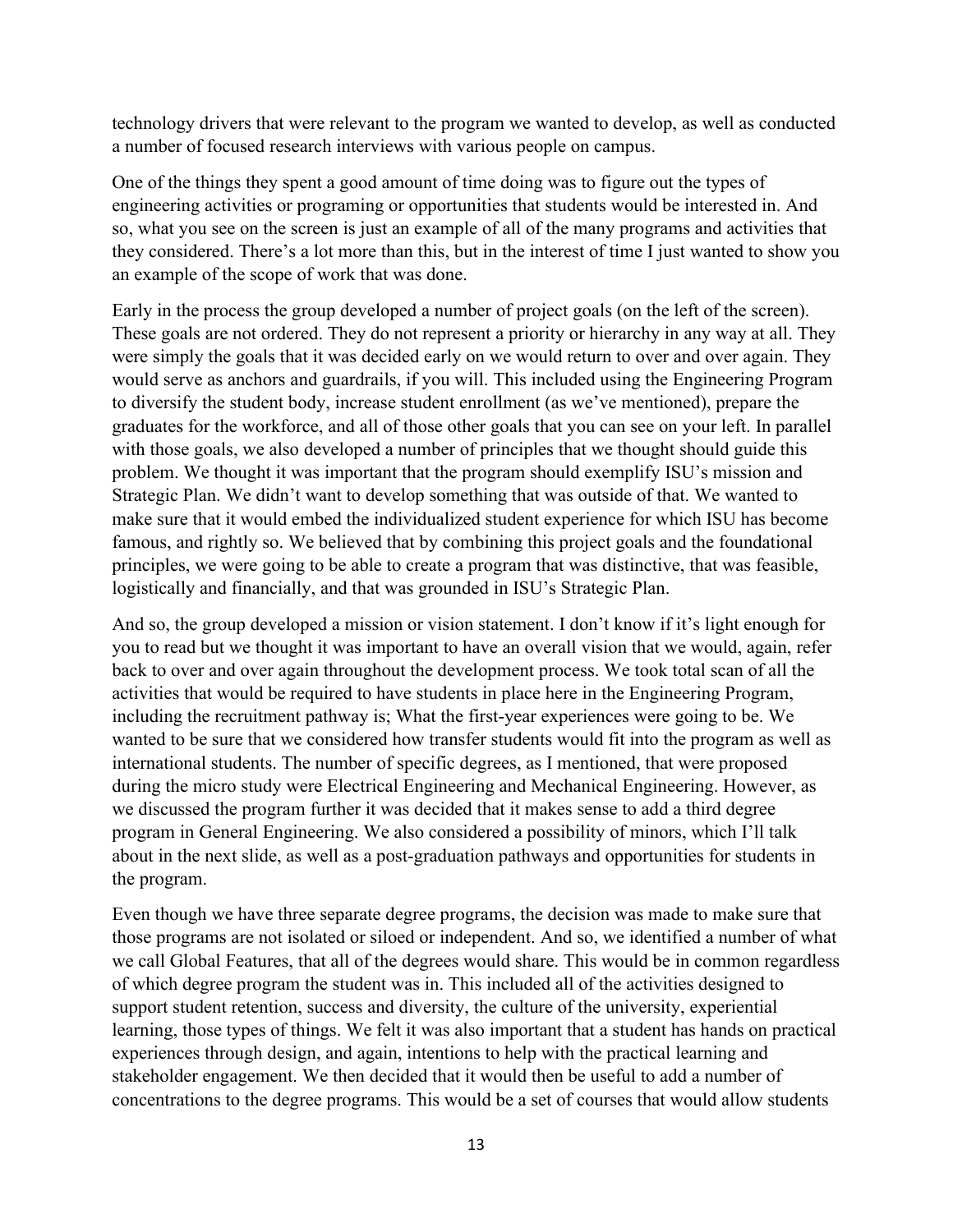who wanted either for intellectual job prospects, potential job prospects, could focus on to gain additional knowledge and is a selected aspect of the program. Possible examples that we talked about, thought about included things like Computer Systems, Robotics and Embedded Systems, Renewable Energy, and so on and so forth. Again, this is illustrative only. We also discussed the possibility of minors. These decisions were greatly influenced by discussions that we've had with the Cannon group and the academic planning group had with a number of faculty as well as industry stake holders, as well as rooted in what we understood to be the strength of ISU, so that the department programs were not hanging in space but we're connected to what were ISU's traditional strengths.

Here's an example of what we think the curriculum would look like. The degree programs would each have 122 credit hours, divided into four categories bucket. One would be general education. The second would be Mathematics and natural Sciences which would require 32 hours. The Engineering degrees themselves will take about 54 hours. And electives will comprise 6 hours. It is not unusual. This is actually fairly typical in professional courses we stand to gain. But professional disciplines we stand to be very prescriptive to have unlimited number of elected courses, partly because we want to make sure that the students learn all the material, they need to in order satisfy our accreditation. And on the right, you can see any example of how those gen ed courses break down, and again, an illustrative listing of the types of categories that will be covered under the Engineering Programs.

We spent a lot of time thinking about how we would make sure that the students who come to this program are successful. So, as part of those success strategies we decided to develop a balance credit across four years so that you are not overloading the students in one year and idling them in another year. Again, as you saw from two slides ago, we have several courses that are common across the grade. This will allow students to move back and forth as well as share experiences between those degree programs and of course an emphasis on transfer students as we mentioned. Down below you see some of those initiatives that were embedded in the design process to make sure that students who are coming would like the program and find it exciting and rewarding and be successful including things like design and experiential learning beginning in their first year. We also made sure that the students would take at least one known technical course in each semester throughout the period that they're here. And then the lab courses project work to enhance experiential learning as well as internships.

This slide shows a marking of what the degree may look like. At the top, you see the four buckets I just referred to: general education, math and science, as well as engineering courses, and of course the elective courses. And then down below you see year by year and semester by semester an example of the types of courses that a student might take to get through the course. If you look at the top towards the right, you can see in each year the students are taking between 15-16 course. This is the type of balance distribution of courses throughout the semester, throughout the program that I mentioned.

This slide focuses on what the Engineering Program will look like. So, you could see towards the right, the students are beginning with an introduction program and then design. As they move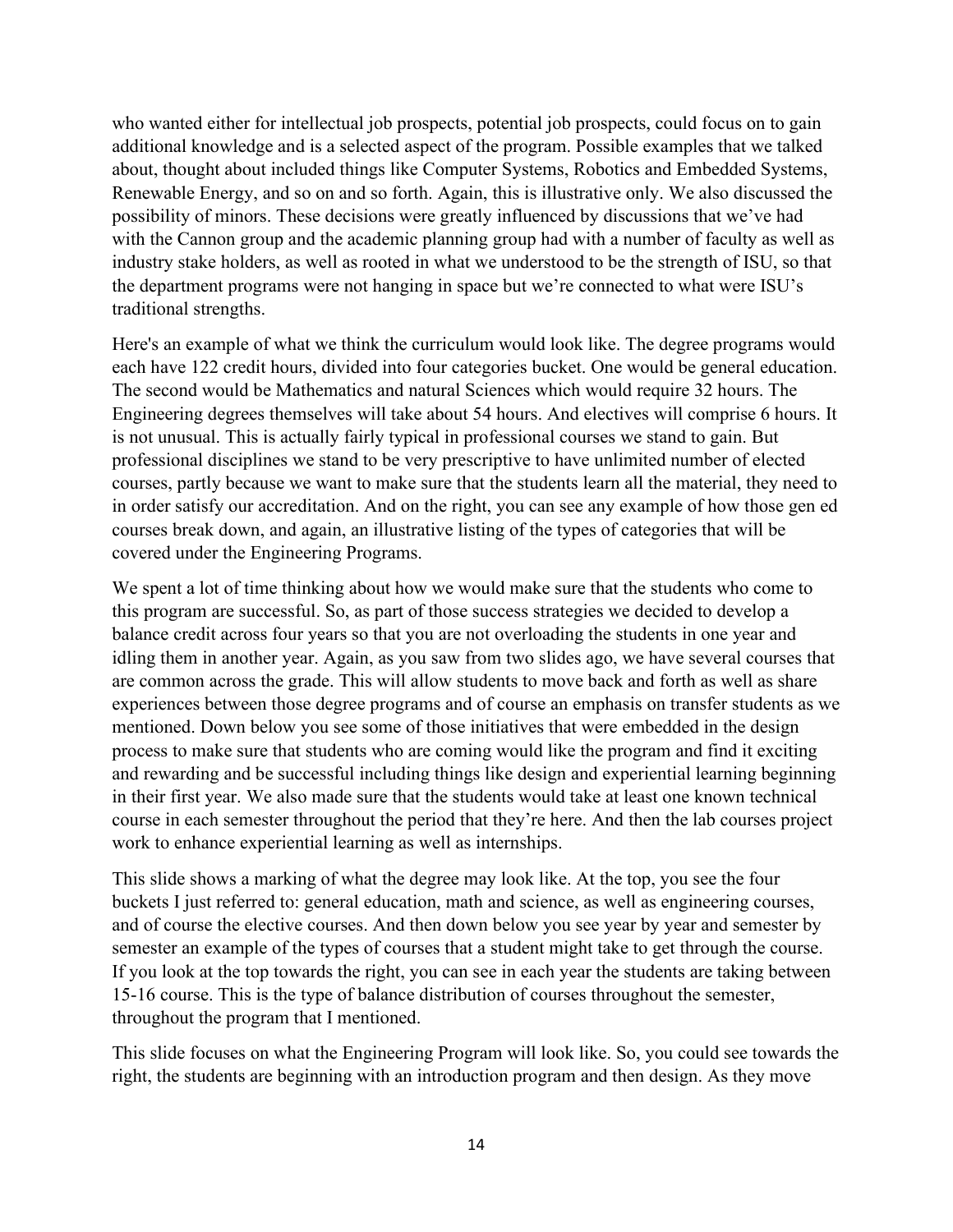through the years, they are taking more and more engineering specific programs and they are also moving more and more into hands on projects and capstones and technical type courses.

If you look at the documents that we circulated beforehand. The academic curriculum plan, there is student outcomes associated with each year of the program. Here I'm showing you only one example of the type of student outcomes we expect. This basically says if a student goes through the program, these are the types of skills and things that they would have learned during their study in the program. So, on the right you can see we're stating specifically they would be able to acquire knowledge that can identify, formulate, and solve engineering problems, all the way down to designing and improving existing systems or components, and right at the bottom they can ascertain new information through information literacy and personal inquiry.

Engineering is very much disciplined. In many ways ISU is coming very late to this dance, if you will. There are, as President Dietz mentioned, there are many universities where engineering has been established for many years. And so, recognizing that, we spent several discussion sessions thinking about what would make our program at ISU distinctive enough that a student wants to come here as opposed to going to any of those other programs. And so, we ended up with about four categories characteristics that we think would distinguish our program. The first is ISU Core Values that we know. So, the ideas are to embed these Core Values throughout the Engineering Program. The second is to focus on Applied Learning, where the students are grounded in foundational knowledge and theoretical concepts at the beginning, and then as they move through, they get increasingly hands on applied learning strategies and experiences. And the third one is to make sure that the students are workforce ready, so we're not producing engineers that will only sit behind the table and do theory, but be able to walk into the industry or workplace and be ready to go right away. And then Interdisciplinary Relationships, we think engineering is going to be an integrated discipline and campus. It's not going to be a standalone type program that stands by itself after the size. We've identified a number of very exciting opportunities for the program to collaborate with existing departments and other programs. So, here you see examples in Assistive Technologies and Sustainability, but also many more in the academic program.

Further on the distinctiveness of the program, we think the Engineering Program at ISU is going to focus on skills development. Those skills are divided into three categories. Technical skills, including things like hands on experience, quality control, codding, design, additive manufacturing to Interpersonal and Communication Skills as well as Professional Skills. This also allows additional opportunities for collaboration between the programs because many of these skills will actually be thought in programs outside of Engineering.

So, where we are with the educational programming process is the following: The plan is almost finalized and it has been approved by the planning group, including the possible concentrations and minors that it might incorporate. The curricular and academic program implications have been shared with some departments that will be identified as potentially being most directly impacted by the Engineering Program, and the feedback that was received from those programs has been very helpful in developing the next steps. The information from that Engineering framework has been used and continuously be used in the space planning and also part of the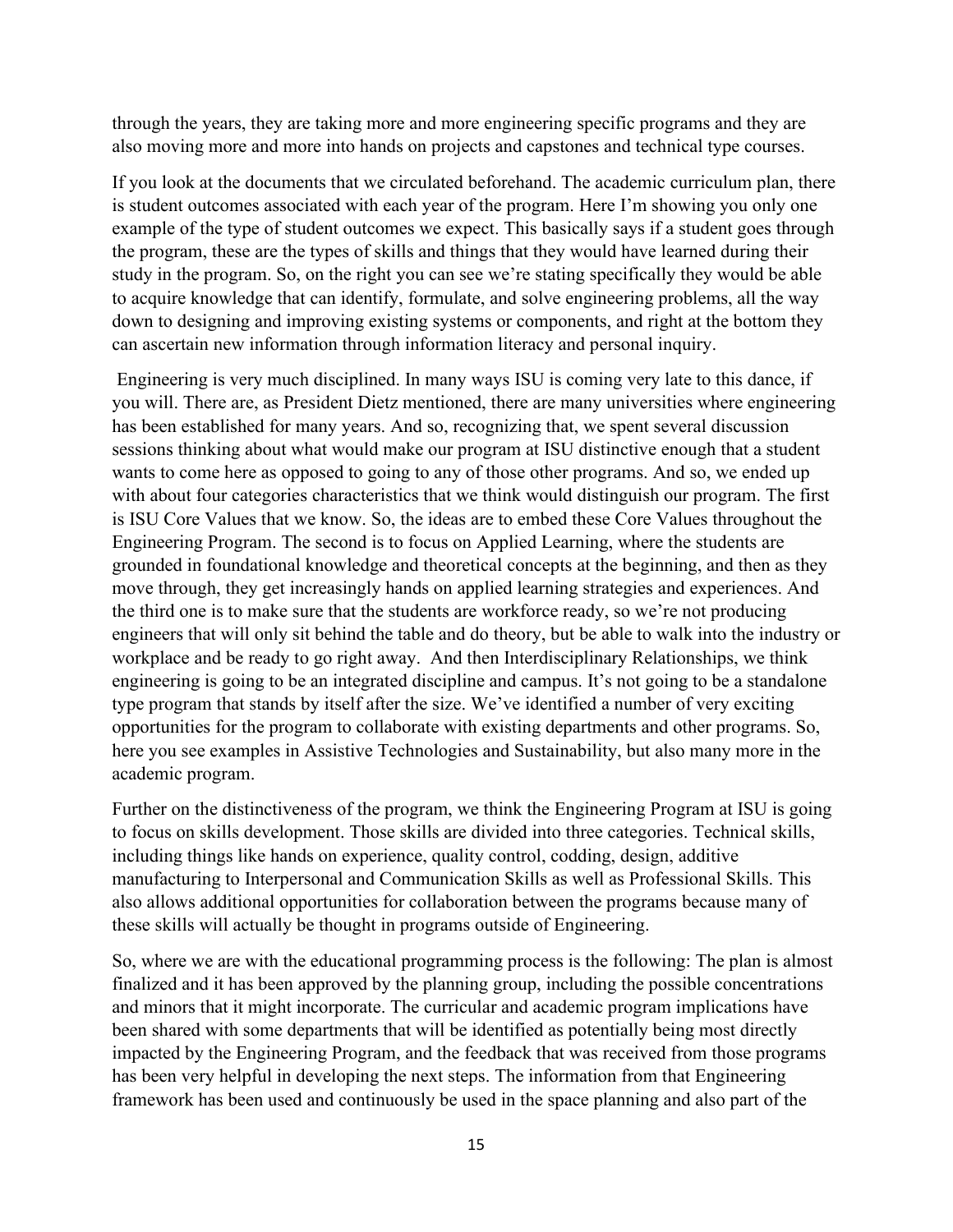financial modeling that we are working on, which will be presented to Academic Senate two weeks from today.

I turn now to Project Implementation Considerations. So, Cannon Design did something, which was very clever, they could simply have given us one deterministic model that says you do this you get that, which would not have been very helpful and not been amenable to change at all. Instead what they developed was a very flexible planning algorithm that takes a number of inputs and then interaction of those inputs give you… and how you mix and match them, and it give you a number of possible outcomes, which then feeds into the financial modeling and organizational structure, as well as implementation strategies. Attractiveness of this conceptualization is if you don't like what you get you can go back to the beginning and mix and match some of your inputs and then see what speaks out, in terms of your outputs.

I said we wouldn't talk much about space planning, but I just wanted to illustrate that this is what Cannon Design does for a living. It's their business so they have a number of specialized tools to help them plan. You are seeing a snapshot of one of the tools that they use to help determine how many students we need in a program, how many faculty, as well as the sizes and spaces of learning that we require labs all the way down to even actuary things that may not be directly related to the problem.

They've spent a large amount of time looking at space utilization and planning and also a number of space typologies for the programing, including possible site. So, there will be more information about his two weeks from now.

All of that is to lay the foundation that based on a large amount of thinking and consideration we've come up with a number of recommendations. This one, with respect to organizational structure. I should say that at the beginning of this exercise no body thought about, and this was very intentional, about what the organizational structure of the proposed Engineering Program was going to be. We simply decided that we wanted to create a best Engineering Program that we could design, and given the constraints and opportunities we were working with, and only after that program was completed we felt comfortable and confident in the program that we had developed, did we then resurrect the question of what type of organizational structure did we feel that was going to be ideal for supporting the program we had just developed. So, we considered three types of options. One was to create an engineering department within an existing college. The second was to create an engineering school within an existing college. I recognize that here at ISU we tend to use the words school and department interchangeably, the sense in which we are using it however is somewhat different, it's the sense that the school can have a number of departments that are needed but still be answerable to a college. So, just that distinction. And finally, we considered the possibility of creating a whole new college. Within each of those options, we reviewed several different criteria, including the impact that this would have if we chose any one of these organizational structures. We looked at the resources that would be required. We analyzed compatibility concerns and also the significance in term of the statement or impact that that decision would make to stakeholders as well as the university at large. Based on this considerations, which went on over several meeting sessions, we finally decided with (I think) unanimous agreement everyone in the planning committee came to the conclusion that a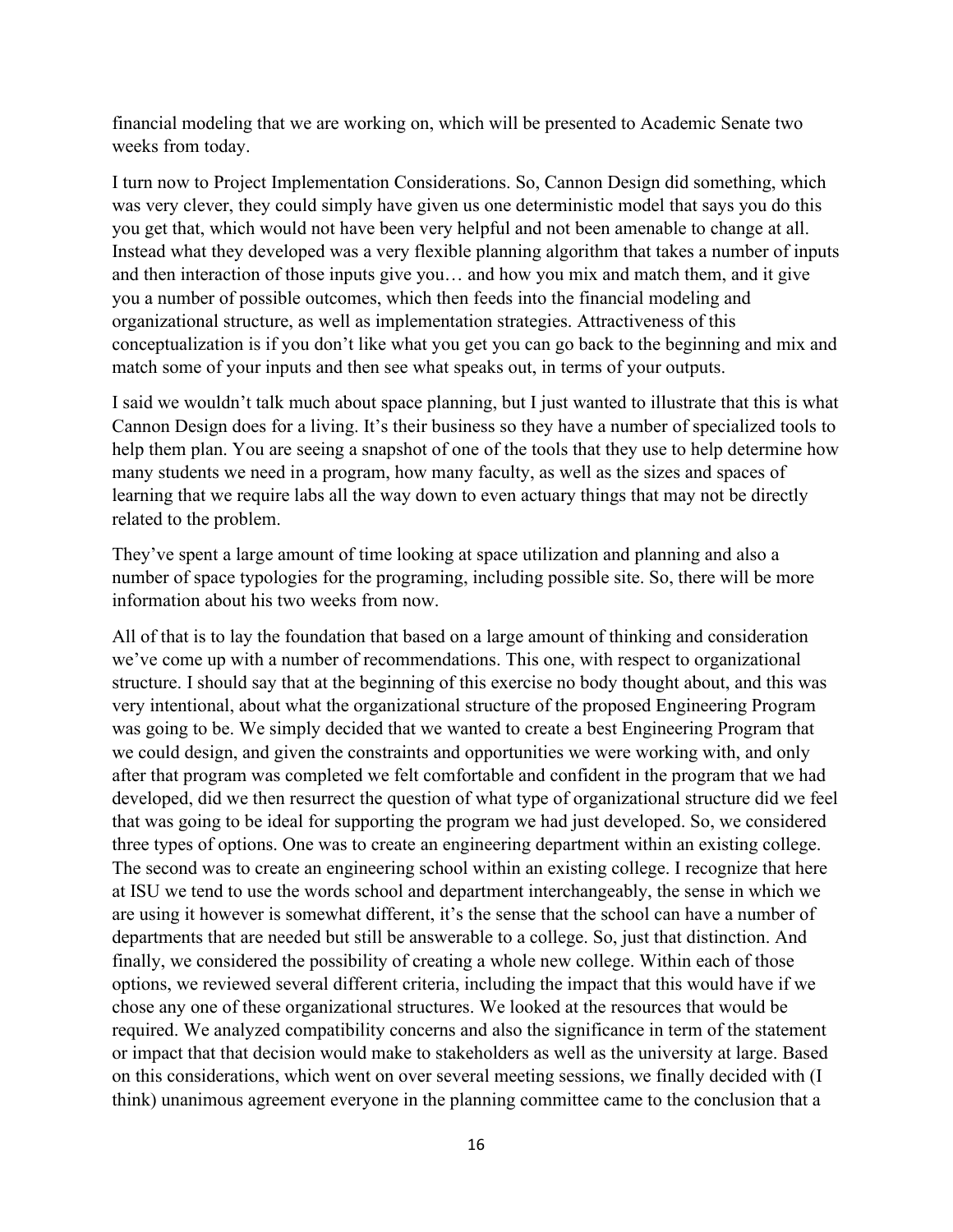new college structure was what was really what would be ideal for ISU at this time, and that is what we're recommending.

We looked at the size of the program. I should state here that we think about the Engineering Program in phases. What we're presenting today is really what I call phase one. So, phase one, for those of you have heard about the Engineering Program before when the discussions started the thinking was that we would build a whole new Engineering complex, and that would house between 800-1200 students. That plan is still alive, and we've submitted a request to the state that Engineering plan is actually our number one Capital Request to the state. But experience and history tells us that it can take decades, literally, before the state approves that money. We're dealing with the College of Fine Arts right now. We're just in the process in assessing the money that they approved, I believe, ten years ago, maybe a little more than ten years ago. So, we can't rely on the state. That being the case, we looked at what we could do as a university and be able to fund and finance in a manner that was financially prudent and to get the program going while the state would eventually give us those resources to expand to the scale that we would like. And so, the size that you are looking at is really constrained by the size of the facility that we've decided to house this Engineering Program in, which is the John Green, but you'll hear a lot more about that two weeks from now. So, that size can only take (by Cannon Designs analysis) a maximum of 520 students, and that's what has determined the size of this program. And so, we see four different cohorts of 130 each coming in to make that 520 at steady state for phase one.

The delivery for the program as we mentioned before is designed to ensure that we keep ISU student focused… make it a student focused program. And so, class sizes will range from about 25-50. It would include emphasize inclusive teaching excellence that we've recently adopted at the university. It would promote active learning strategies and experiential learning. We want students really to learn by doing and creating, and of course all of them to be comfortable with problem solving skills.

Based on the 520 students estimation, we have calculated that the program will have about 88 course sections when it is fully implemented and it will require 21 faculty members. These are new faculty. These are not faculty existing, faculty that we have. In terms of the staff, and administrative staff, because it is a college we envisioned that it will have a dean and each of the academic departments will also have a chair, and we have calculated that it will require 11 staff, including academic advisors, lab technicians, and office support personnel.

This is a very busy slide, and a very complicated one, but also very important one. So, if you look at the top right where it says implementation timeline to the right of that. It says that before the first cohort of students arrive and about two and a half to even three years before the first cohort of students arrive, we are going to need to have to begin a number of really important things. First of all, we plan to house this in the John Green Center but there are people and activities in that building presently, so we will need to relocate them. And then we will have to design and renovate the John Green Center, and then actually carry out the renovation. So, we need to be doing that about one and a half years, way before the student, maybe even two years, before the students arrive. The curriculum that I show here is just a template. No Engineering faculty will agree to take a template that was designed primarily by non-Engineering folks and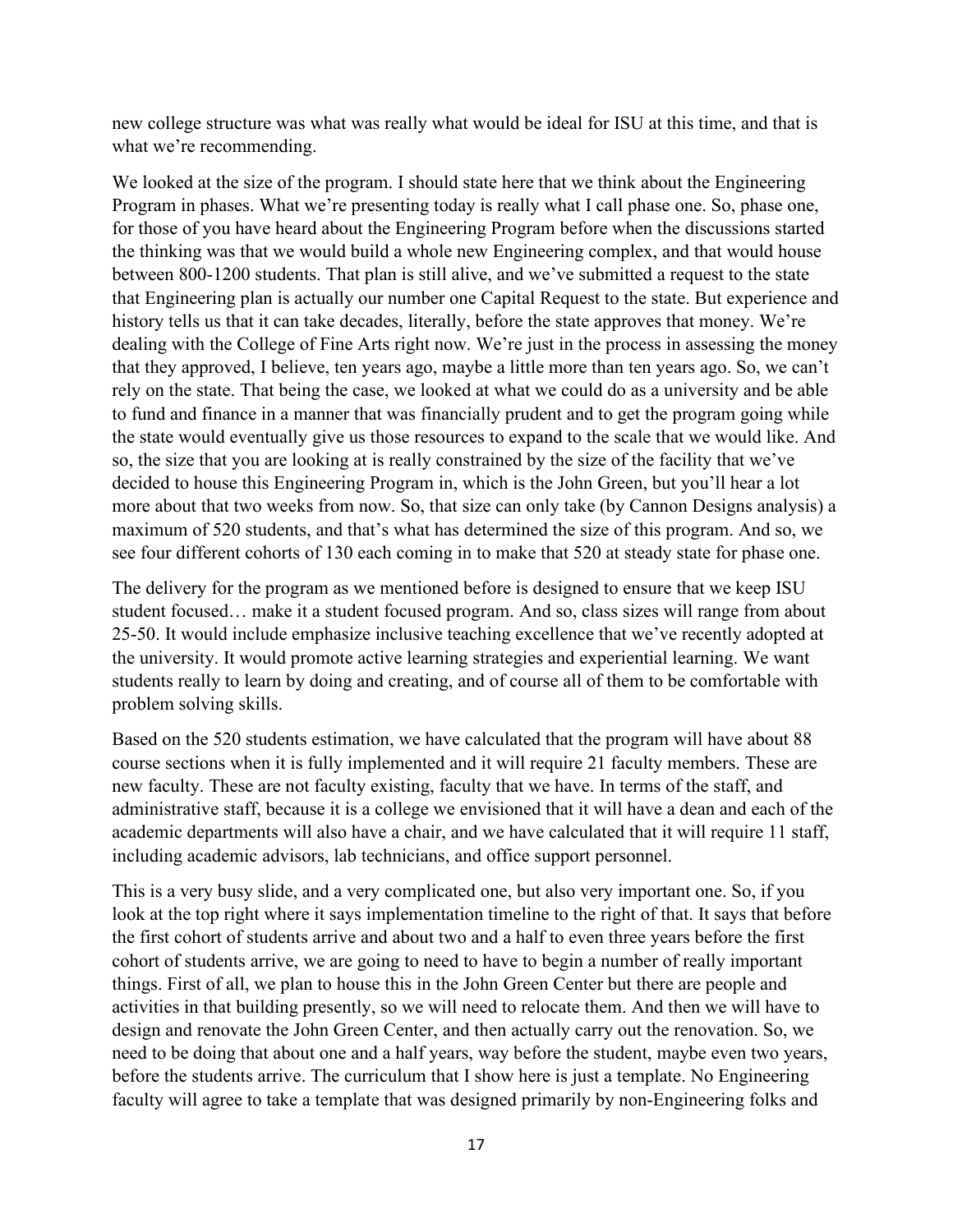deliver it. And so, we fully expect that what we have developed is not more than a template or guide. When we hire a dean and a faculty of Engineering, those people will work with that template that we have produced to refine the specific curriculum that will actually guide this program. And so, we'll need to hire a dean at least two years before the first students arrive, and faculty about 1.5 to one year before the first students arrive. The reason for that is what I just described, they would need to then design a curriculum, that curriculum would come back to the Academic Senate for approval, and ultimately to IBHE before it gets delivered. So, it's of the utmost importance that we have all of that done before the first students arrive. And so, we anticipate that when the students arrive, when they start coming, they will come in cohorts of 130, as I mentioned. And so, one year before that date we expect to hire about seven faculty members, and then to add about five going forward, until we reach the status state in this phase of 21.

Looking ahead, this slide essentially exemplifies what I just described in another way. Between about two and 2.5 years we need to secure Academic Senate approval for this plan. This is the beginning of that process here tonight. Subsequently, we'll have to go to the Board of Trustees to also get the endorsement, and then submit a proposal to IBHE. If all goes well, my plan is that we submit that proposal by the summer of this year because there's a meeting of the IBHE sometime in August and it would be terrific if this plan is one of those that they consider. So, about 1.5 years before the students arrive, we would hope that we would have IBHE approval and that we started recruiting the Engineering leadership team, including the dean and maybe the first set of six to seven faculty that will design the curriculum. One year before the first students arrive, we have to make sure we recruit the first staff, recruit the faculty, with secure approval for the curriculums, so that will be the second round. Then the space is renovated and ready to go, and that we have a quiet, and installed equipment and software that the program will need. And then, the students arrive on this scale T-0. That's not the end of the program. We'll continue to assess the suitability of space and personnel and continue to recruit additional staff as needed.

We have looked at what the impact of the program will be and other academic units across campus. On this slide, please don't pay specific attention to the numbers, it's a very difficult estimate to derive. And so, I think take the concept that we're looking very largely and very comprehensively at all of the departments and programs that are likely to be affected. And we've done a very rough estimate of how many students we think would be in each of those different departments on campus. The takeaway message from this slide, again, is not the specific numbers. It's the fact that we're thinking about departments that are going to be impacted and we plan to be ready, to make sure that we get all departments the support they would need as a result of having this additional students come to the University.

So, very similar to the last slide, we are again trying to map the impact on different departments, how many large sections, how many additional courses we think will need to be introduced in this different other departments as a result of the influx of Engineering students, most of this was done in collaboration with the different departments. Again, please don't pay too much attention to the specific numbers. We plan to be very flexible and to adjust, and to make sure that the resources are ready for all departments that are involved in the program.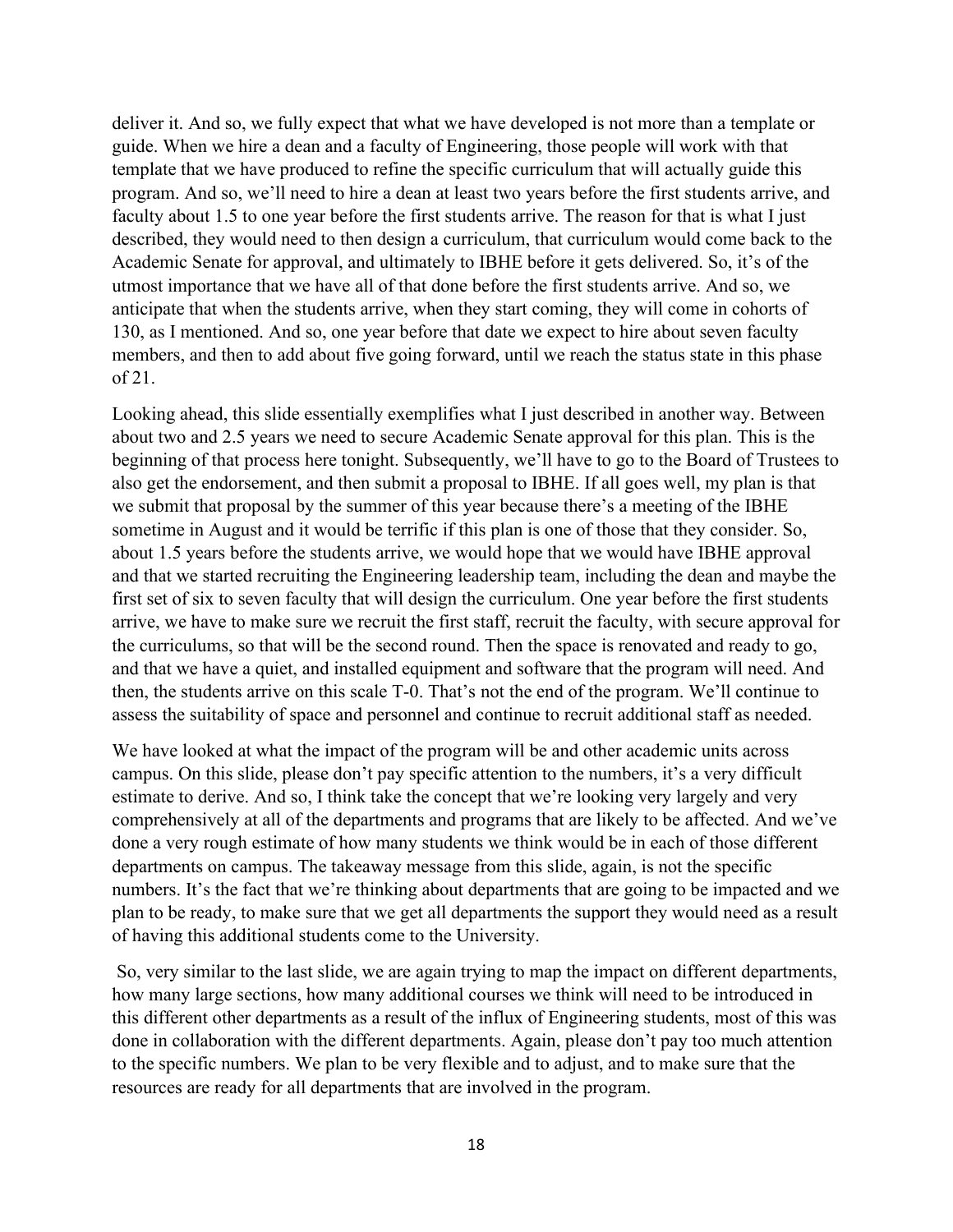As I've mentioned before, we think Engineering is really going to be an integrated discipline. It's going to afford us an opportunity to make the kinds of connections that we currently don't have. Some of those will be… in all the various colleges we see opportunities for collaboration, in some cases, in ways that we never thought about before. Many of this came about as a result of the faculty that are on the planning group identifying opportunities in their various colleges about how those would collaborate with Engineering.

So, I want to go a little bit back to where I began this. What we're doing is a very comprehensive overview of how ISU is going to respond not just to the enrollment challenge that we've been hearing about for six or seven years, but indeed, how we expect to be able to try being postpandemic landscape. So, I remind you that we've identified a number of five categories. Everything I've talked about is in number one category. I'm going to very briefly mention some of the ideas we're thinking about, in terms of growing existing programs. Again, this is not comprehensive. If you believe you have opportunities in your departments that can fit in here, I'd like to talk to you.

So, Nursing is one of those opportunities where we think we could grow significantly, and it just might help us with our enrollment challenge. Currently, the State of Illinois experiences a nursing shortage of over 5,000 nurses each year. At the same time, ISU is rejecting something like 1,250 fully qualified candidates that apply to come to us. The reason we don't take them is primarily limitation of our simulation lab. So, after considerable discussions with Dean Judy Neubrander we have concluded that if we could double the simulation space in the nursing facility, the Mennonite College of Nursing would be able to attract 276 additional new students within four years. This is a very conservative estimate actually. The other thing to keep in mind here is the demand is here. And history tells us that where there is demand and money involved there's somebody there to meet that demand. If ISU doesn't meet that demand, somebody else will in our backyard. So, it seems to make sense to us to expand the facilities in Nursing so that it can serve as another pillar of how we think we might meet enrollment challenges. So, this is something that will probably be coming back to you at a future date.

Another area we think there is opportunity is in the STEM. Through discussions with Biology and Chemistry, we have very high confidence that if we could expand their laboratory space, they're likely to bring in an additional 350 students over the next four years. So, we're continuing those conversations, and this is another area that we'd like to be able to come back to you at a future date.

So, I've talked very briefly about two, as I've mentioned there are three others. We can't estimate precisely how many students would be in these initiatives. My hope, and my request to all of you is to see how your departments would fit into this plan that we're developing and have further conversations, so that we can leverage the expertise and network of our faculty through the development of new partnerships, work with your departments to create those new graduate programs, as well as those 4+1 programs, and also online and distance education.

So, the takeaway message from all of this is the following. We have a challenge that we know is coming. And so, we've taken advantage of that challenge, but we've also looked at the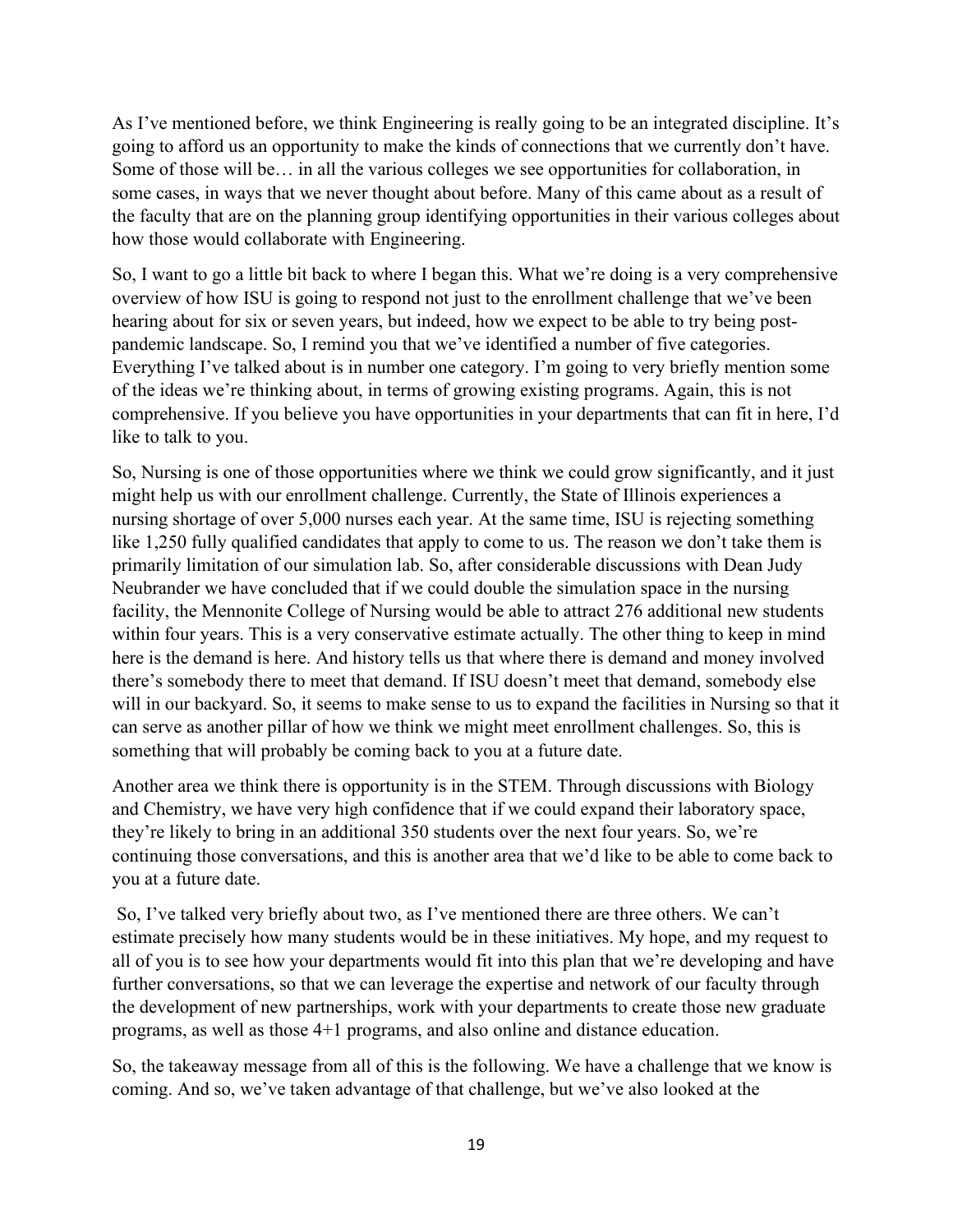opportunities associated with that challenge, and we think by putting all of these plans together that through Engineering, Nursing, and STEM we can add something like 1,126 additional students. Maybe those will replace students that we lose as a result of the enrollment crest, or if we don't lose many students then it may be an addition to the total number of students we have. In addition, there's a number of programs, as I just described, that can also help us with the enrollment challenge although at this time it's difficult to estimate, but we know that that change is likely to be positive.

As you look at all of this, we're not talking about finances today, but as you think about finances going forward, I can imagine that people have been thinking about the investment required to make this happen. Yes, there will be an investment. And it's logical and quite reasonable for people to ask, can we afford to do it. I think that question should be asked the other way, can we afford not to do it. Because based on our projections, we think that if we are not careful ISU could potentially be in a situation where we're losing something like close to \$20 million of tuition revenue in about five years. No institution would like to be in that position. So, I think we should be doing everything possible to avoid it.

So, for about six or seven years, the academic policy community has done nothing by talk about a demographic change and enrollment cliff. So, I think that these are challenges, they're not unique to us. Most institutions in the country are facing the same challenges—apart from the institutions in a few states in the south and south east that are growing—everybody else is having the same kinds of conversations that we're having, and trying to figure out how to deal with this. I believe that ISU is very well positioned to not only weather these challenges but in fact to thrive. So, I think that we need to take a number of proactive strategies. The Engineering Program that we bring to you today is the first of several such proactive such strategies that we'll be talking about throughout the year and beyond. Other examples are things like Nursing and STEM, we need to leverage our international partnerships/opportunities, create new graduate programs including accelerated degrees, and expand our capabilities in online and distance education.

I think this is really exciting. I want to go back to the beginning where I said this is a truly exciting project to embark on. It doesn't mean that it doesn't have challenges. If you are employed to worry about the challenges, I ask you to consider the following: think back to the people who created these colleges that we today occupy. In fact, think back to the people who created this college, the challenges that they had to overcome, the grit, the determination, the foresight and the vision they had to create an institution and the colleges that we are now taking advantage of. That button has been passed on to us. It is up to us and the challenge of our times to see whether we can continue that vision that old action, that unity of focus, that sense of history that says we will follow in the footsteps of all of these people who created these past colleges, and create a new college here at ISU that will stand the test of time. The question is can we do it. Can we do it? I think we can. So, with that, I thank you very much and look forward to questions and discussions.

Senator Lucey: So, thank you very much for the presentation. Also, thank you very much for all of your hard work with this program. It's a much needed program and it'll put Illinois State on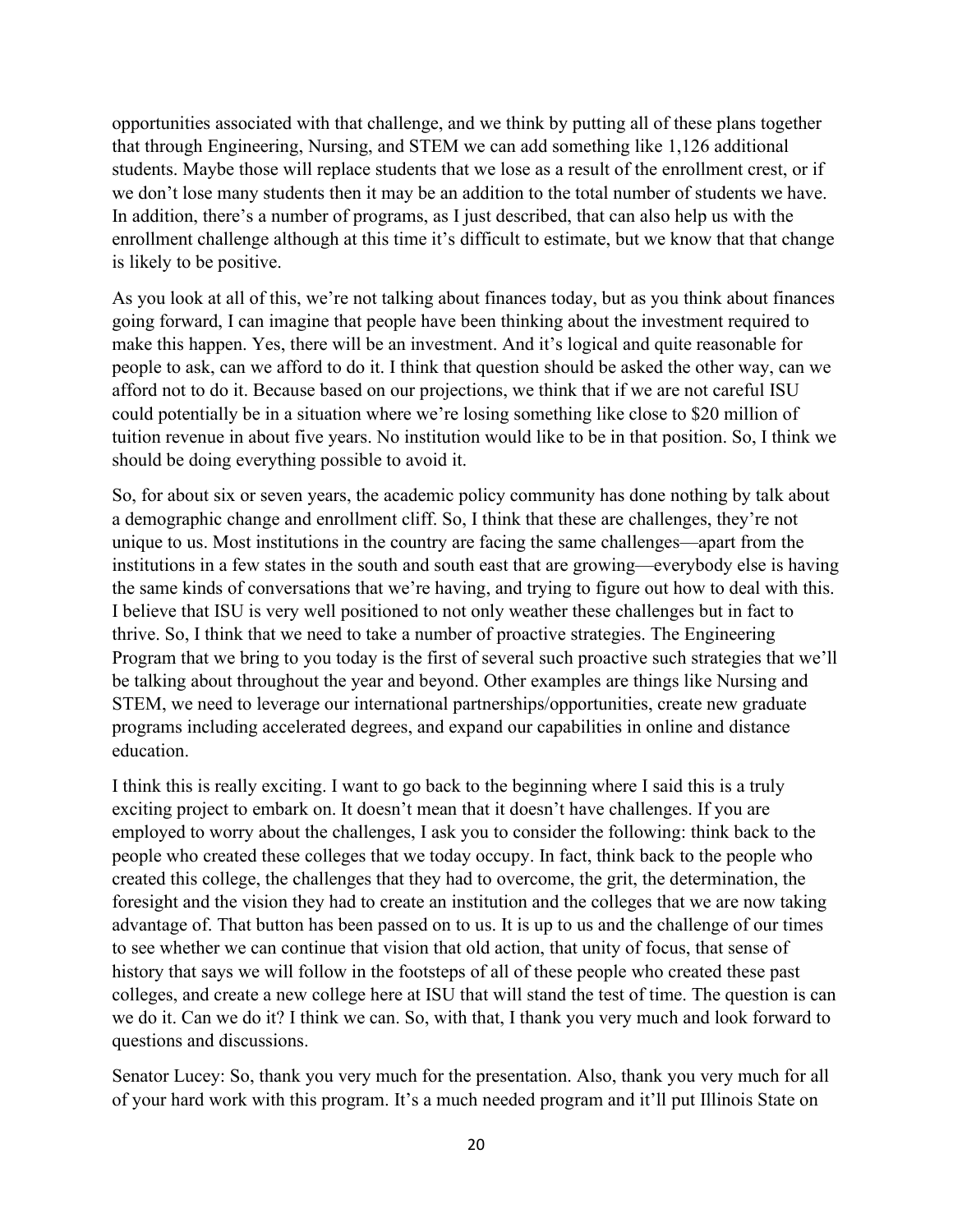the map in a much larger way. My question has to do with diversity. And we talk about recruiting students of diverse perspectives and recruiting faculty of diverse perspective, my question is what specific strategies are in place to do that? We had a protest of students, many of which came to Academic Senate a year or two ago and expressed their concern about conditions on the campus. We live in an environment where we've had national protests about the way women are treated and the ways that people of color are treated. What are the strategies that you foresee as to recruiting people of color to be on the staff and to be part of this program, and how do you see that as… like in the program's development?

Provost Tarhule: Vin, do you feel like taking on that question?

Mr. Manno: It's an important question and something probably we all could spend several hours talking about because of its importance. And I don't think there's any one strategy, so I'll just mention a few things that are at least relevant to the work we've done so far. One has to do with the structure of the programs themselves, and how they need to be executed and that's as far as the focus on the individual students. The focus on sort of the non-traditional nature of the programs in the sense that something that the questioner didn't say but probably was in the back of his mind is also Engineering comes with an additional set of baggage, as far as diversity is concerned. So, the idea of putting together a program that, for example, where women and underrepresented minorities feel that they are part of the program. That you're out front about the implicit biasness in the curriculum, and the atmosphere of the department. So, I think that's usually important.

The recruiting aspect, obviously you folks at ISU know your market much better than I do, but I think it will require a focused outreach. You just can't use whatever your normal processes are. Something that came up in, I believe, the EAB study where the population of students in various relevant urban areas, and the idea of building partnerships with feeder schools in those areas I think would be very important. Something else we've talked about is the establishment early on of the student organization, such as the Society of Black Engineers, Society of Women Engineers, the Society of Professional Hispanic Engineers to build that into the program.

And finally, something that came up very interestingly in the engagement with the external stakeholders in the companies was that there were folks at those companies, including people from underrepresented groups who were very interested in being involved early in the program to help with mentorship and connectivity. Those are things that come to mind.

President Dietz: I would add to the comments that Vin made, which I think are right on. In addition, by being a part of the STEM, there's federal money available, and there's also interest in the private sector in helping in this area. Because the companies are also interested in hiring Engineers from underrepresented groups, and many of them are willing to invest in programs that will help with that. So, I'm optimistic that we will be able to get some private support with that and also qualify for some federal grant money to help us with that.

Senator Kalter: All right. Thank you very much for your question, Senator Lucey. Do other people have questions? (Pause) Wow. I'm seeing none. It looks like you answered a lot of questions. I'm just going to make a comment and ask two questions. They may be quick or not.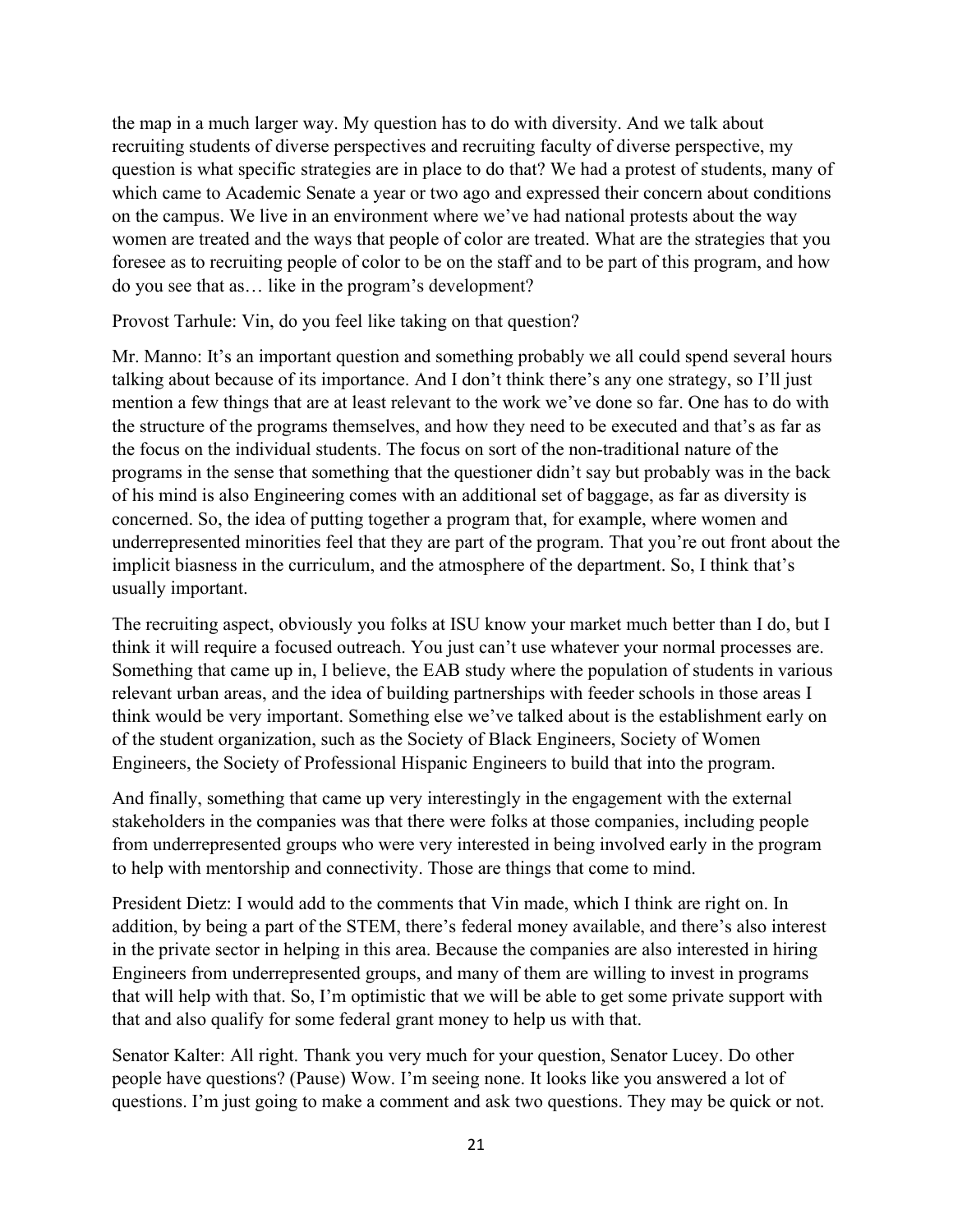One of the things that I wanted to just point out is that there's a part in the report that we provided everybody where we're spinning the number of courses per academic year per faculty, etc., in order to try to model the number of faculty, and I was a little bit concerned that in that section it started at three course per year per faculty member and didn't go all the way up to six which is sort of a fairly traditional load, although not a load that every single department has. And I just wanted to point that out because also in that same calculation, at one point the student/faculty ratio at five courses per faculty seemed fairly large. So, I'm thinking that one of the things that we may want to do is potentially think that we may need more faculty and just sort of keep those numbers loose, because we're not going to have a perpetual, sort of, curriculum development. It's going to go on for a year or two or so, but at some point we're going to reach a state where we might expect people either to be grant getting or to be, you know, in the classroom, or what have you. And so, that didn't… I wasn't sure about that.

I'm actually going to wait on my question, because I see two other people have their hands up. So, I'm going to go to Senator Blum.

Senator Blum: I had a question, not so much about the Engineering Program but about the other, you had like five or six things to grow enrollment, and the last one in particular Distance Learning, and it talked about micro-credentialing and some things like that. One of the things, you know, just that I think is noticeable about where we are as a University is that we don't have a very strong footprint for this, compared to some universities that have, you know, have a global… they have a whole, you know… Arizona State University, all different kind of universities, that have kind of a really well put together set of programs, marketing program, and, I mean, kind of the benefit of distance learning is it, you know, we're not necessarily restricted to the geographic area of Illinois. All right. That there's other possibilities. We're a long way from where that needs to be but it seems like creating a footprint, you know, in my department, we have a graduate program that (I'm in the College of Education) doesn't even require certification. I mean, you could, at the very minimal, get that program out into a regional area. And it just seems like somehow as a university harnessing, you know, some kind of plan and putting it together would help bring all of this together.

Provost Tarhule: Craig, I couldn't agree with you more. Before I answer your questions, let me very quickly say that we are putting together an FAQ about this Engineering Program. So, if you can't think of a question immediately or an additional question occurs to you, please send that to me and I will compile all of those and start up a website where that information will be housed. So, if you have questions about this, you'll be able to go there and find your answers. So, that is forthcoming, and I'll talk about it more.

I couldn't agree with you more about the online education. And I think that in that sense the pandemic has really forced issues on us. You know, as we get out of the pandemic, we have acquired a considerable amount of technical expertise and technology, but also faculty have learned and become very comfortable in converting to online education. I think it would be a missed opportunity if we let all of that go post pandemic. And so, we have one working group of the retreat (that will be coming up here in about two or three weeks) that is focused specifically on this. I think that group is co-chaired by Charley and also Perry Schoon, and so they are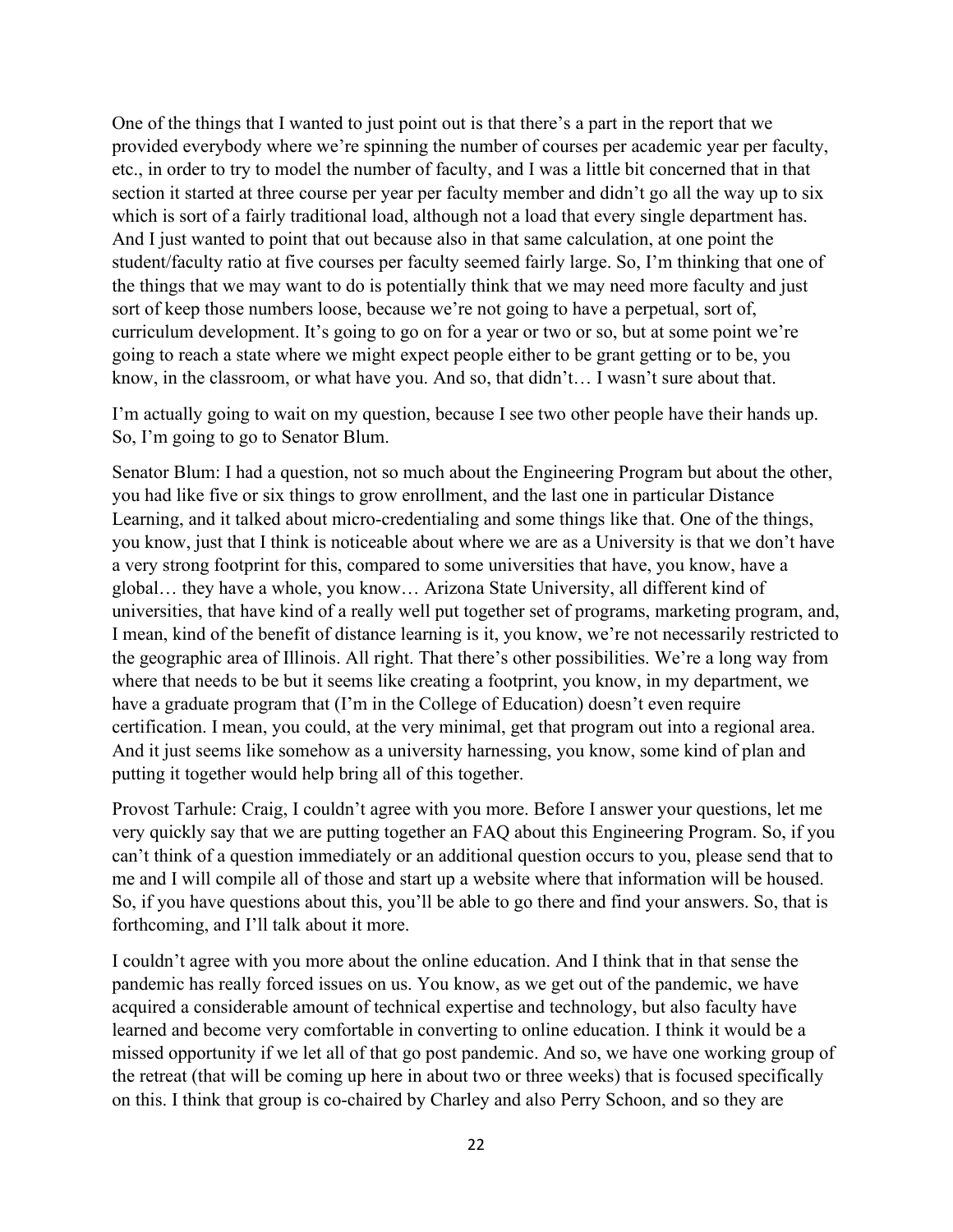meeting with the various people about what are the plans that ISU can implement in terms of getting a footprint in this very important area. There are plans that we have developed in the past but not implemented. We have found those and we're trying to find elements of those plans that we can put into place. So, if you have any suggestions, or you have an interest in this area, please forward those suggestions to Perry or Charley and maybe come to the Retreat, so that… at the end of the Retreat we want to be able to have a plan that says exactly what you just specified, given how late we are coming to the game, what are the opportunities that we can… what are the niches that we can colonize, if you will, and take advantage of this technology that we're in. So, I 100% agree with the things that you said and we're working on it.

Senator Horst: When you presented this idea previously, you didn't have the idea of the new college. And I was wondering if you could expand on your reasoning behind going with the college model as opposed to the department. Even with 40 faculty it would be below the level of some bigger departments like English. So, I was just wondering if you could flesh out for us the logic behind having a new college?

Provost Tarhule: I'm happy to do so. But any of the other members here, please feel free to jump in. Let me begin by addressing the issue of size. Every college starts small, but ultimately grows. I was looking at the numbers and the Mennonite College [of Nursing] when we acquired it in 1999 had only 300 students. So, we could have easily said, well, that's too small for a college but we kept it as a college. Today it has about 860 with the plans that we're developing it's likely to grow to about 1,100-1,200. So, when you're starting a new entity, it's actually not very desirable to start it really large because if you mess up you have a very big mess up. So, it makes sense to start small and then to grow, and we fully expect that this will grow. In fact, part of the reasons for proposing the college is precisely because we wanted to grow. We think that as a new college there will be more opportunities for these to grow. Remember I said that Engineering remains our number one request to the state, so we start a program with 520 students, if the state was then to give us \$100 million in Capital expenditures that we asking for, that would allow us to start on phase two of the Engineering Program, and potentially grow it to 1,500 or maybe even 2,000 students. So, that is the vision. This is only phase one, as I said, it's the starting point. We do not expect it to remain at 520 for long.

There are many different considerations why we eventually decided to go with a college. I'll give you just two because of shortage of time. One is we've been talking about this since 2016. By the time the first students get here, it will not be until the seventh year before we get the program running. If you have to break it down, let's say you started it as a department in another college and then it grows and it has to break up, it will take you another four or five years to break it up. Dividing programs is extremely difficult and complicated. It turns out that I was part of a college that broke up and I can tell you it was a very painful experience. It takes us long and it's nearly as expensive to break up a college and we still lose faculty. So, you are much better off just starting it where it is so that you don't run into the questions of, oh, well how big does it have to be for us to break up, and by then you would be so intertwined with the existing department and your resources will be so mixed up that… it's always very messy trying to break it up like by that time. You would also have, if you have it in an existing college, you would work with the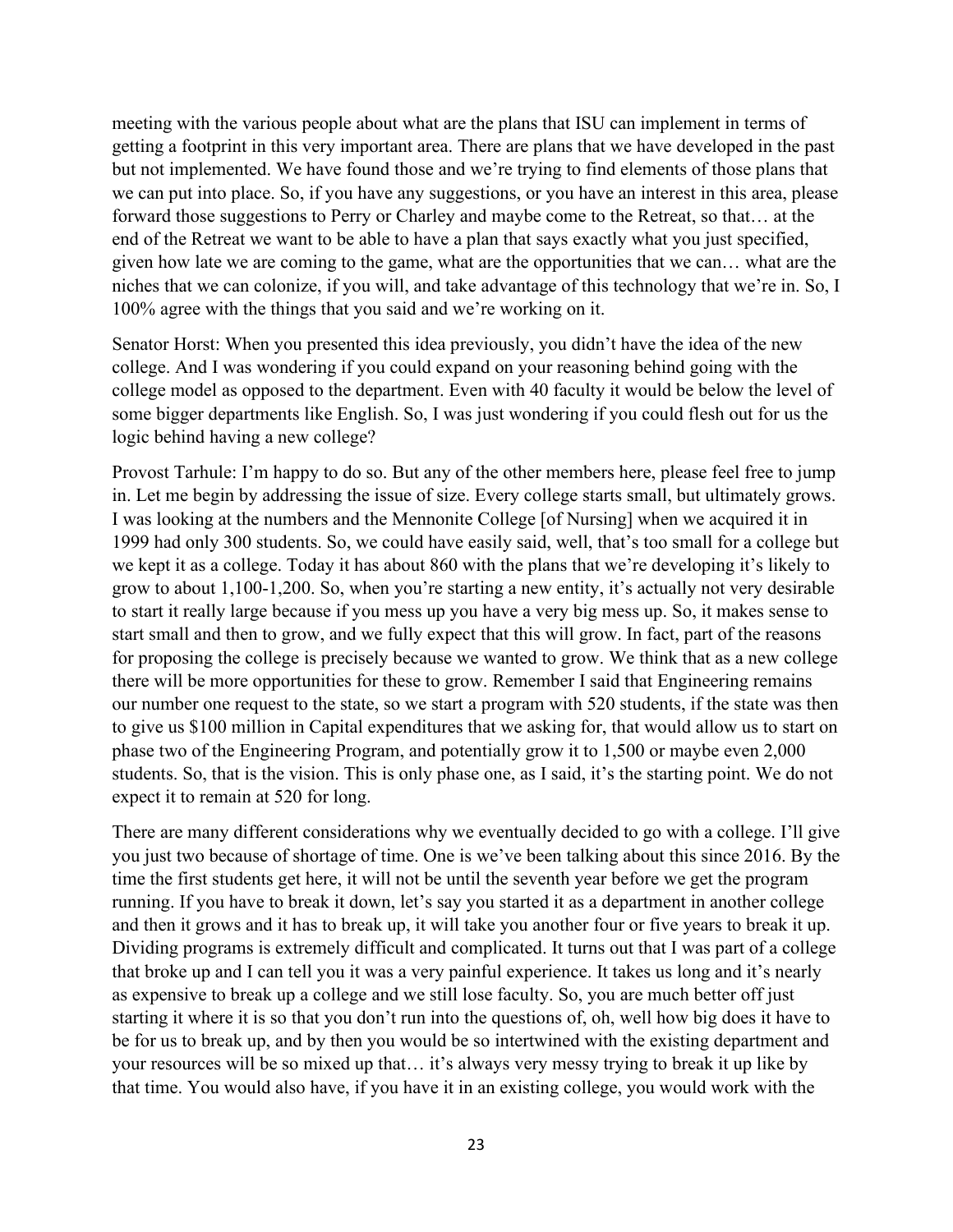ASPT guidelines on that college and then when you break it apart they would have to start their own culture, their own ASPT all over again, essentially relearning all the things that they have done. And then from the point of view from industry and impact, think about if you were a potential donor, like say Rivian. You know, if you're going to donate, or have a naming opportunity, would you do that in a new college or in a department that is an existing college. And on, and on, and on. As we reviewed all of these ideas, it became very clear to all of us that the right thing to do was to start a new college.

Senator Kalter: All right. Does anybody else have any questions? (Pause) All right. I have gotten plenty of both face time and email time with Dr. Tarhule about my questions, so I think what I'm going to do is actually save them for February 17 and maybe put them in my Chairperson's Remarks as questions, basically the topics are spinning different scenarios about whether we're at flat enrollment or growing enrollment, and how that impacts ISU overall. How much consultation we've already had and are going to need with some of the other departments that aren't on the slide, like we saw Chemistry and Physics but not necessarily some of the other programs like the gen ed programs and that kind of thing. And then, sort of the timing and logistics, you know, about delays in the process and how we might have built in or not built in, you know, wiggle room for those type of things. But I think that doesn't need to be talked about here, we're concentrating on curriculum and organizational change. And so, if we're not seeing any other questions, we're going to thank all of our guests, and thanks very much to Dr. Dietz and Dr. Tarhule for that presentation. And we'll move through the rest of our agenda tonight.

#### *Chairperson's Remarks*

Senator Kalter: I have a very brief Chairperson's Remark. Yesterday Cera forwarded the press release regarding the Presidential Search and just wanted to point out there that either the Board chair or the Board as a whole have decided to make the search an entirely closed search until they have selected a President. According to the press release, they will reveal the new President's name after they have signed a hiring contract with that individual. While they intend to involve a wider array of employees and students in the interviewing process beyond the search committee at the finalist stage, they do not intend to reveal the names of the finalists to the rest of the campus community as a whole, or to allow persons outside of the expanded search process to meet any of the candidates prior to the hire. So, I just wanted to make sure that people understood that, because I'm your representative on the search committee.

So, we're going to move on to Student Body President Remarks, and I think I saw Senator Harris. So, I'm going to do collective comments at the end after we get through Administrator Remarks. So, let's go to Senator Harris now.

#### *Student Body President Remarks*

Senator Harris: I'm actually still going to defer to Senator Toth because he was prepared, and he has his button down and tie for us to speak. So, he's ready.

Senator Kalter: Sounds good. Go for it, Senator Toth.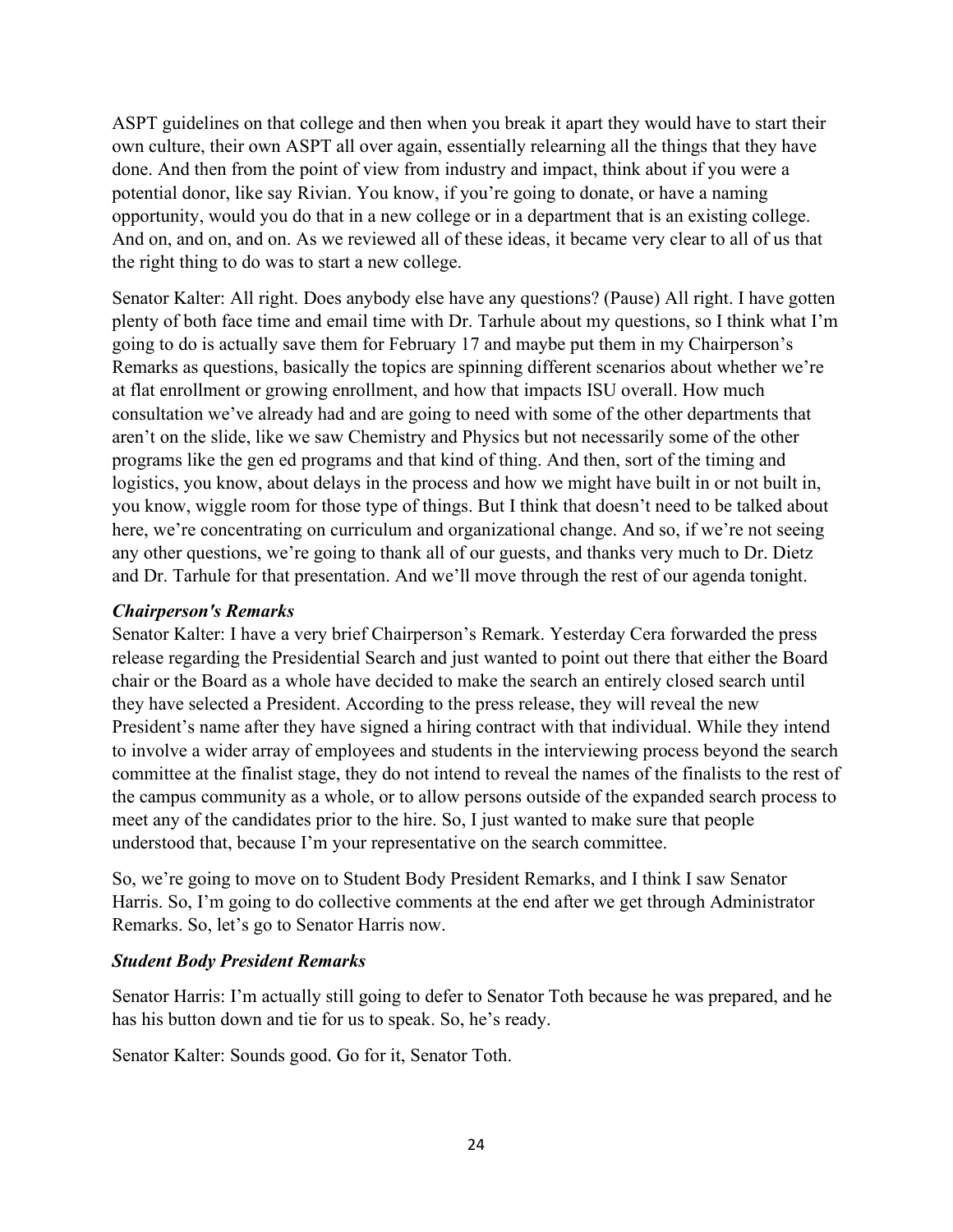Senator Toth: Wonderful. You've got to dress to impress, right. No. But hi everyone! Some of you may know me, some of you may not, my name is Dylan Toth and I am the President of the Assembly in SGA. Of course, Lauren had some prior educational commitments, so I was prepared to fill in in her place - so here I am! SGA has been busy. Last week, we unanimously passed three ambitious resolutions which provided \$2,000 of funding towards engagement efforts surrounding the 2021 municipal elections and we pledged more collaboration with the Center for Civic Engagement. So, we look forward to continuing those valuable partnerships across campus.

Last week was busy, but today was even busier. 13 SGA members (including 10 Senators that are here right now), joined forces with the Alumni Center and Dr. Jonathan Lackland and we virtually lobbied for some more resources for ISU and our surrounding community. We were able to thank them for the work they've done for us and the support they've shown, but also acknowledged that we have a lot of work to do together. The bottom line was that we need equitable appropriations as Vice President Stephens has shared with this body before. Early this morning, President Dietz sent us off to meet with Rep. Brady, Sen. Barickman, Sen. Chris Belt, Asst. Majority Leader Burke, and most notably, we got to have a great conversation with the newly elected Speaker of the House, Chris Welch. So major shout out to the Director of Government Relations, Dr. Lackland, and our Alumni Center for organizing this. So not too much to report. That's the end of our student report, I'm surely not as knowledgeable and poised as Lauren, but I can try to answer any questions you may have. Thank you.

#### *Administrators' Remarks*

#### • *President Larry Dietz*

 President Dietz: Thank you very much! I wanted to say thank you to the students involved with lobby day today. That makes a difference with legislators, as I mentioned this morning that some of those legislators haven't been on campus in an active way in some time; other's that live close have been, but many of the others haven't. So, it's always great whenever they can hear from students. And thanks for the time for doing that.

I want to make some comments about SEIU, about vaccinations, and also about Athletics. The first comments about SEIU Local 73. Last week, I delivered an all-campus message regarding the status of the University's ongoing negotiations with SEIU Local 73, the union that represents our approximately 400 graduate teaching assistants or GTAs since 2018. In that communication, on behalf of the entire University community, I publicly affirmed our respect for the important contributions of our graduate teaching assistants and ISU's intent to continue ongoing good-faith negotiations with the union. I want to emphasize again here today that ISU has and will continue to work diligently to reach a fair and fiscally responsible contract agreement that addresses the concerns raised by the SEIU without disruption to university operations. We are fully committed to the mediation process and believe much can be accomplished and resolved through additional dialogue and negotiations. I ask you to join me in encouraging both parties to continue goodfaith negotiations. We have another session scheduled with the federal mediator for Wednesday, February 17, and hope that it will move us closer toward resolution. Lastly, I encourage you to visit the SEIU Negotiations website for up-to-date information and regular updates at [www.seiunegotiations.ilstu.edu](http://www.seiunegotiations.ilstu.edu/)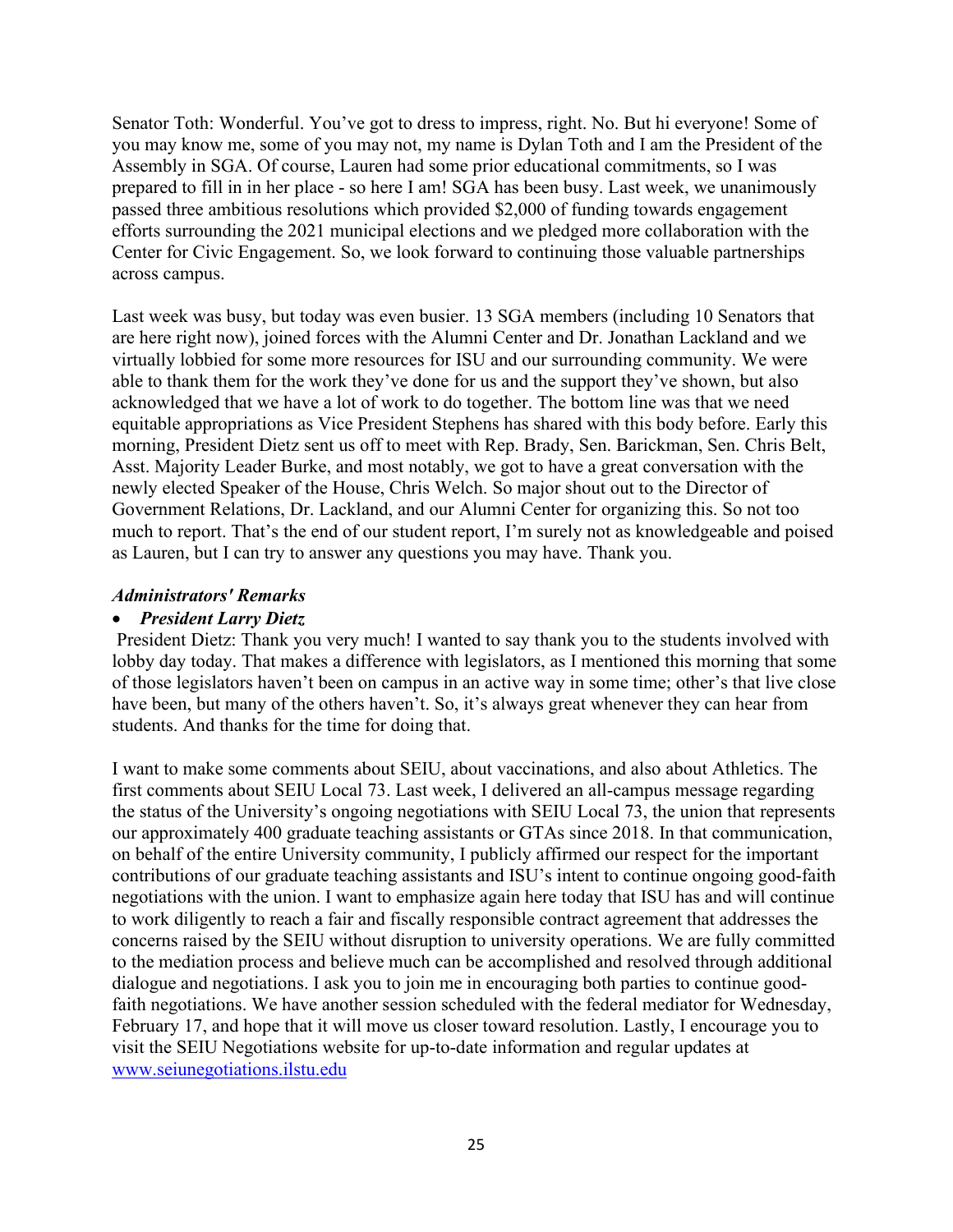Moving on to comments about vaccinations, I know that's a big topic for folks. We remain in constant contact with the McLean County Health Department (MCHD) regarding vaccine availability for the campus community. The University is following the Illinois Department of Public Health's (IDPH) vaccination distribution plan. Due to the limited amount of vaccine available, it will take considerable time to advance through the IDPH's vaccination phases. As you are aware, the state is currently in Phase 1B of the state's vaccination plan. The University is continuing to vaccinate employees in Phase 1A, which includes health care workers. As part of 1B, the University is vaccinating employees age 65 and older, Frontline Essential Workers as defined by IDPH which includes**:** University Police**,** Lab Schools teachers and staff, Day Care Center employees. The University has also vaccinated students who are participating in clinical experiences in health care settings and schools, for example, MCN students, Psychology interns, and Athletic Training interns. And again, I encourage you to visit the FAQ section of the Coronavirus website which includes information about vaccine distribution on our campus.

In addition, on Tuesday, the presidents and chancellors of the state's public universities and with the support of the Federation of Independent Illinois Colleges and Universities (basically the private institutions in the state) and we sent a letter to the Governor requesting that higher education be given greater priority in the state's vaccination plan. Why is it important that higher education be given greater priority? The health and safety of students, faculty, and staff remains the University's highest priority. It is critical that colleges and universities be able to return to teaching as much as possible most courses in person in the fall and meet the student's expectation. Students and their parents want a traditional residential undergraduate experience, which has been our hallmark at the University. Students and their parents are waiting to see what the fall will look like before making a commitment about college attendance. Applications for the fall semester are running 23% behind last year. Surrounding states like Iowa, Missouri and Wisconsin list higher education in Phase 1B as does the CDC and Kentucky is included in Phase 1C. Colleges and universities in these states recruit heavily in Illinois and promise a more traditional experience that includes in-person classes and educational activities.

At this point however, higher education is not included in 1B, and unfortunately an error occurred last week whereby some faculty who are listed as teaching face to face classes this spring were able to schedule an appointment to receive the vaccine. Again, that was an error. The error was discovered and some faculty had already received the vaccine and so those that had already scheduled appointments received the vaccine but the error was an error and that error was corrected.

Finally, I want to say a few things about attendance at athletic events. Quick update on that, in accordance with IDPH guidelines for sporting events, the University began inviting immediate family members of student athletes to attend their events on campus. For indoor events, the total number of spectators is limited to 50 people. We've also asked the governor to consider somewhere between… what is there between the mitigation area that we're in right now that talks about 50 people to being completely open. Isn't there something in between all of that? And so, they're working on that according to the head of IBHE.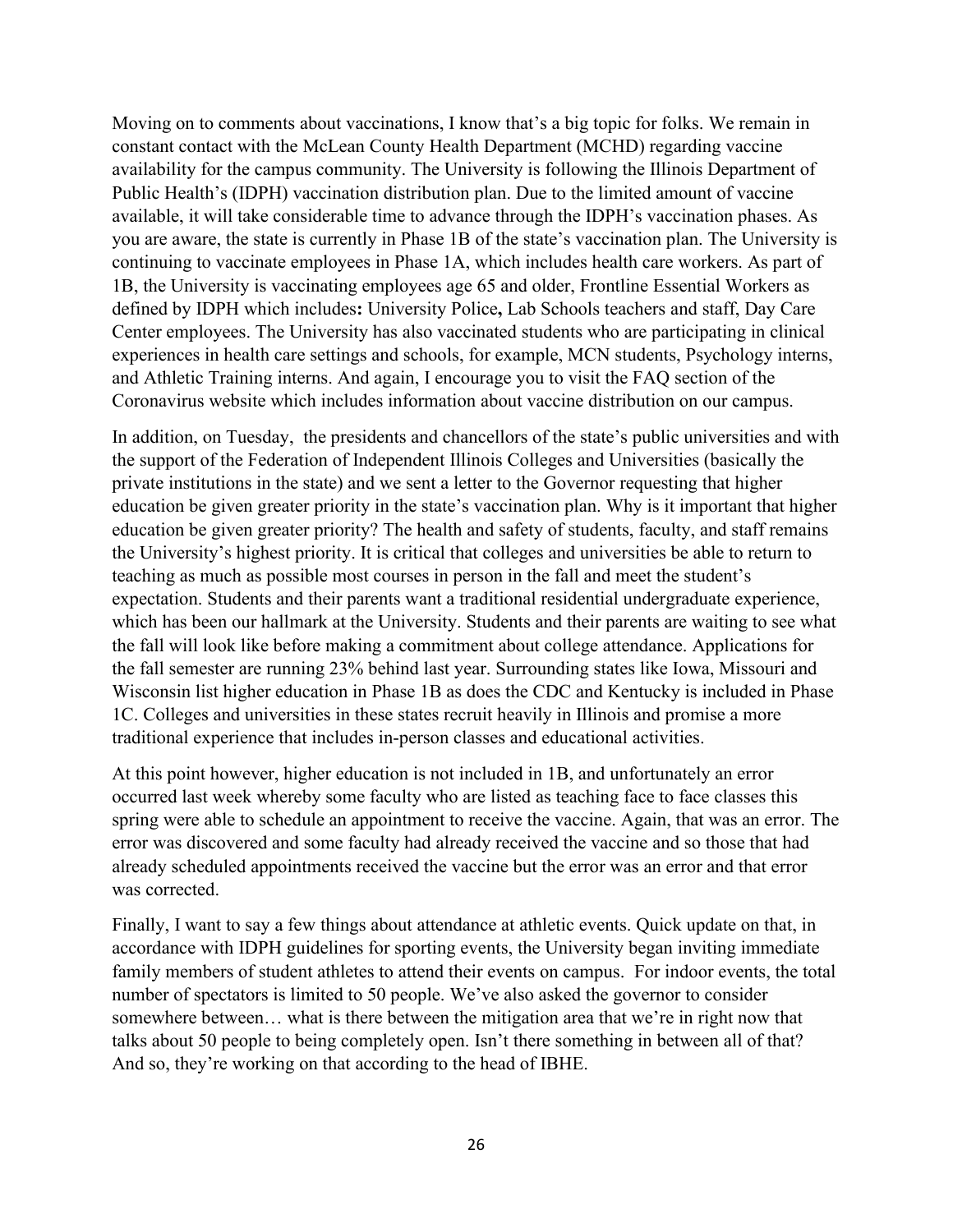But the first home football game of the season is February 27. We only have four home games this spring. According to IDPH guidelines for outdoor athletic events, 20% of the facility capacity may attend the event. For Hancock Stadium, occupancy is limited to 2,678 persons while providing physical distancing in seating areas. The priority for football game tickets will be for Weisbecker Scholarship Fund donors and season ticket holders. There will be an allotment of tickets for students who are Red Alert members to attend, as well as the band, the cheer section, and other folks connected with that. Persons must wear facial coverings within the stadium. Concessions will be limited to prepackaged food and beverages that must be eaten outside in the stands. There will be no gathering in the Club space. So, just a brief update on Athletics and that concludes my remarks for the evening.

Senator Kalter: Thank you, Senator Dietz. I just want to remind all of our public commenters and other guests that you do not have floor privileges during question and answer sessions or in any other part of the Senate meeting except for Public Comment or unless you are called on as an expert witness by someone who I recognize from the floor. So, we'll go to Senator Tarhule.

#### • *Provost Aondover Tarhule*

Provost Tarhule: Thank you, Chairperson Kalter. I'd just like to pick up on the question that Dr. Blum raised when we were discussing online education in the engineering presentation to emphasize again that we have a Retreat, as I've mentioned, the  $24\text{-}25\text{th}$  of this month. That Retreat has 10 working groups. One of those working groups is Online and Distance Education. We want to hear from you. There is a website that you can access from the Provost webpage to see what those working groups are and what they're working on. So, if you have ideas and suggestions about what we should be doing with respect to any of those working groups, please send us your ideas. The more ideas we get the more comprehensive the plan, and I think the more robust the plan that we will develop will be.

The only other announcement I will make is that the CRCC Spring Institute which I think I've announced the past two meetings, it will be held on March  $19<sup>th</sup>$  via Zoom. The theme for this year is Equity with a Mirror, and again it is supported by the Division of Student Affairs, the Multicultural Center, the Office of the Provost, and the Office of the President. So, I think registration is open. I hope you would register and make plans to attend that very important workshop. Thank you.

## • *Vice President of Student Affairs Levester Johnson*

Senator Johnson: Thank you. I actually only have one item to share and that's actually a shout out. And that's to the Code of Student Conduct Review Committee. They have been doing just a fantastic job of meeting every Friday. Attendance has been great. The engagement has been off the chart. The suggestions, collaboration, thoughtfulness for the recommendations that are being put forth is extremely encouraging. So, shout out to Bradley Pearson, who's the Assistant Dean of Students for Student Conduct and Conflict Resolution, that office, as well as Senator Harris and other members of the committee who have just been extremely engaging in making recommendations. So, very encouraged by the work they have done in that group.

## • *Vice President of Finance and Planning Dan Stephens*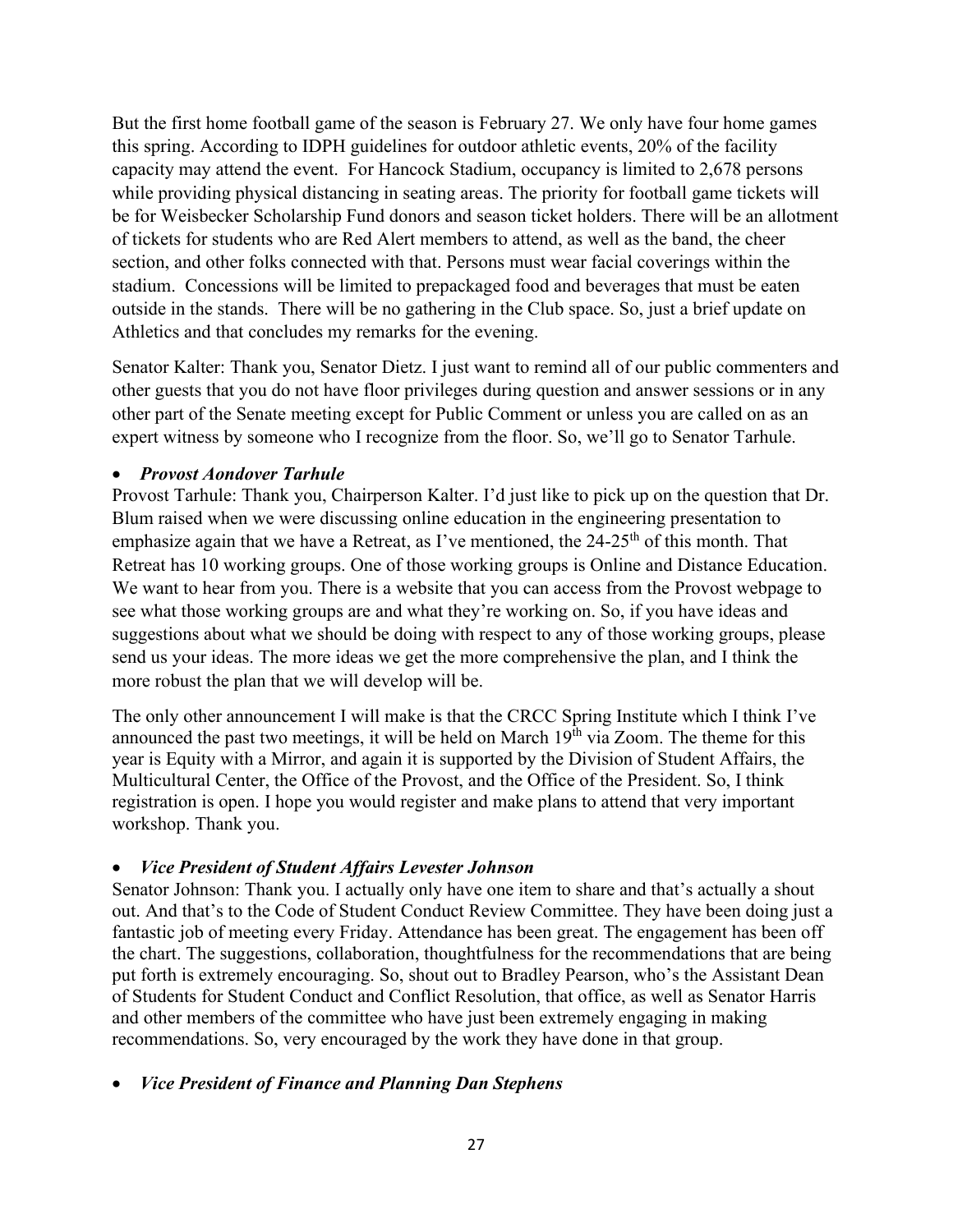Senator Stephens: Thank you, Senator Kalter. I'll keep my Remarks brief. The only thing I wanted to bring up this evening is a safety warning about the weather. It's turning very cold this weekend. National weather forecast has temperatures falling below zero, beginning this Saturday and staying very cold throughout all of next week. High not to exceed 15 degrees and lows unfortunately are going to be somewhere between minus 5 and minus 10, and temperatures are not expected to get back to more tolerant levels until Monday, February 15. Please keep a watchful eye on water pipes, both during this cold snap and afterwards. Pipes can actually break and remain frozen until the temperature starts to rise. So, leaks may not start surfacing until several days after it starts to warm up. So, if you see any plumbing conditions on campus that concerns you, please report it. You can reach our emergency facilities hotline at 438-5656. So, please stay safe and remain indoors were at all possible. That's all I have for this evening.

Senator Kalter: All right. Terrific. Thanks very much. I'm actually going to start out question and answer and then we'll go…I have two sets of questions. I'm going to start with one of them and then we'll go… open up the floor, and then I'll go to my second one. So, these are both for Senator Dietz. I had two sets of questions for Senator Dietz. Apologies for the long explanation I'm about to provide before getting to the first questions.

So, my first set of questions has to do with a series of confusing emails regarding vaccinations. Senator Murphy from the Library had emailed you and your staff and copied me last Thursday morning to ask about how she had heard from a couple faculty members that they'd been invited to make appointments to get vaccinated at Student Health.

We were told that McLean County Health was determining when and how much vaccine ISU receives and if the number of persons scheduled is low, additional emails are sent to eligible persons. We were told that there were many more employees eligible under Phase 1B than doses ISU receives each week.

Senator Murphy then asked how the subsets were being chosen. Dr. Paterson replied that the subsets were "largely random…. There are some situations where we have focused on specific departments such as" SHS and University Police as well as people over 65.

Meanwhile, I had started a separate email thread, attempting to assist regarding communication and asking that faculty/staff listservs be used to let people know these facts so that uninformed guesses wouldn't start. You folks were either already on it or thought that was good advice, as a mass communication came within about 4 hours.

I then gave a bit more information anticipating possible questions that you might get here tonight and Brent responded early on Friday afternoon. And so, I thanked him and then mentioned that I'd noticed that instructors who were face-to-face at some point during this academic year seemed to be in the pools (even if they were not 65 or older), adding that basically as a question to be addressed tonight. That was Friday a little before 1.

Around 4:30, Brent wrote just to me to confirm my original communication from you, [Senator Dietz] when we had talked with each other on January 8 and what you said tonight, right, that university faculty are not currently covered under Phase 1B, which is unlike K-12 teachers that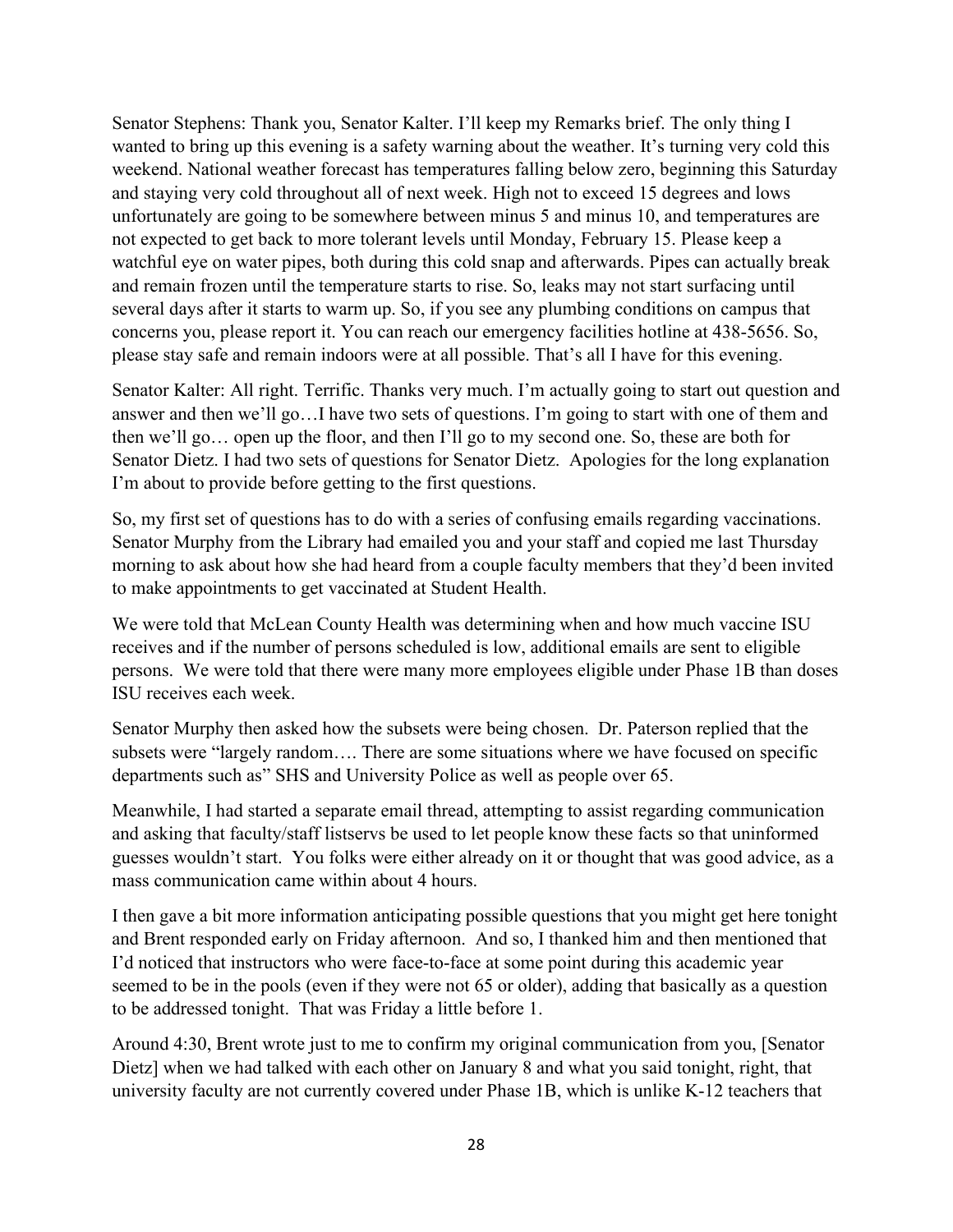are in our lab schools. So, he wrote that there was an error in the notification, etc., and that the issue that caused the error had been addressed.

Then on Monday of this week, I received an email from a constituent in the Humanities. It read: "I am writing, because I am confused by the lack of clarity from ISU regarding vaccine distributions and was wondering if this aspect of the university's COVID response is something the Senate has discussed. Specifically, I was surprised to see that ISU was distributing vaccines. (I had assumed I would have to go through my medical provider or a local vaccination center sign-up, when my time came.) I then learned from WGLT's report this past weekend that persons not in groups 1A or 1B were recently vaccinated at ISU. I do not begrudge those individuals for taking advantage of the university's error, and I realize that increasing the vaccinated population is good locally for everyone, even as others like myself wait. However, I wrote to the university with questions below, because I did not understand how they would know whether or when to contact ISU community members once we enter phase 1C, and the response I received (while pleasantly quick) does not really help me understand the process (nor was it signed, so I was unsure even with whom I was dealing). It would seem that the promised forthcoming info sheet should have been finalized and distributed prior to starting campus vaccine distributions, in the interest of transparency and equity (and also privacy, as regards their implied knowledge of who has pre-existing medical conditions)."

So, that was that individual's comment. And I'll say that I too for myself that I am thrilled beyond end with the fact that these few persons received their first vaccinations, even if it was in error. But it did create several questions in my mind and in this constituent's mind:

This constituent asks: 1) "Are all ISU employees going eventually to be vaccinated through/at ISU? The last weekly email states, "University employees eligible to receive the vaccine in accordance with the State's vaccine distribution plan will receive a prenotification email at their ilstu email." And the person says, "But how can ISU know which employees will be eligible when we move into Phase 1c ("people 16 to [64] years of age with high-risk medical conditions")? And so, that's my first question for you, Senator Dietz.

President Dietz: Well, it's a complex process, and complex processes, unfortunately sometimes get messed up and that's what happened at the end of last week. That's since been corrected but I know that also that Dr. Paterson is on the line and he chairs the steering committee related to this. We take our lead from the McLean County Health Department. We are a site that we're glad to be for the county health department for vaccination and I think it's convenient for a lot of people. In terms of this inclusion, we're still, as I mentioned earlier, we're still battling to try to get our faculty and staff into that 1B category. I've talked over the weekend to Deputy Governor Ruiz, pushing that idea again and indicating that we were going to be sending a letter to the Governor early part of this week indicating that. He told us that basically he was supportive of that, but that Dr. Ezike has a different view of all of that and doesn't want to bring in thousands of people into the eligibility and not have the vaccines for it. So, I think it's a process that's being rethought again within the Governors office, but we've sent our letter in and trying to broaden that whole area. Some of the specifics of the question, I'm going to bring in Dr. Paterson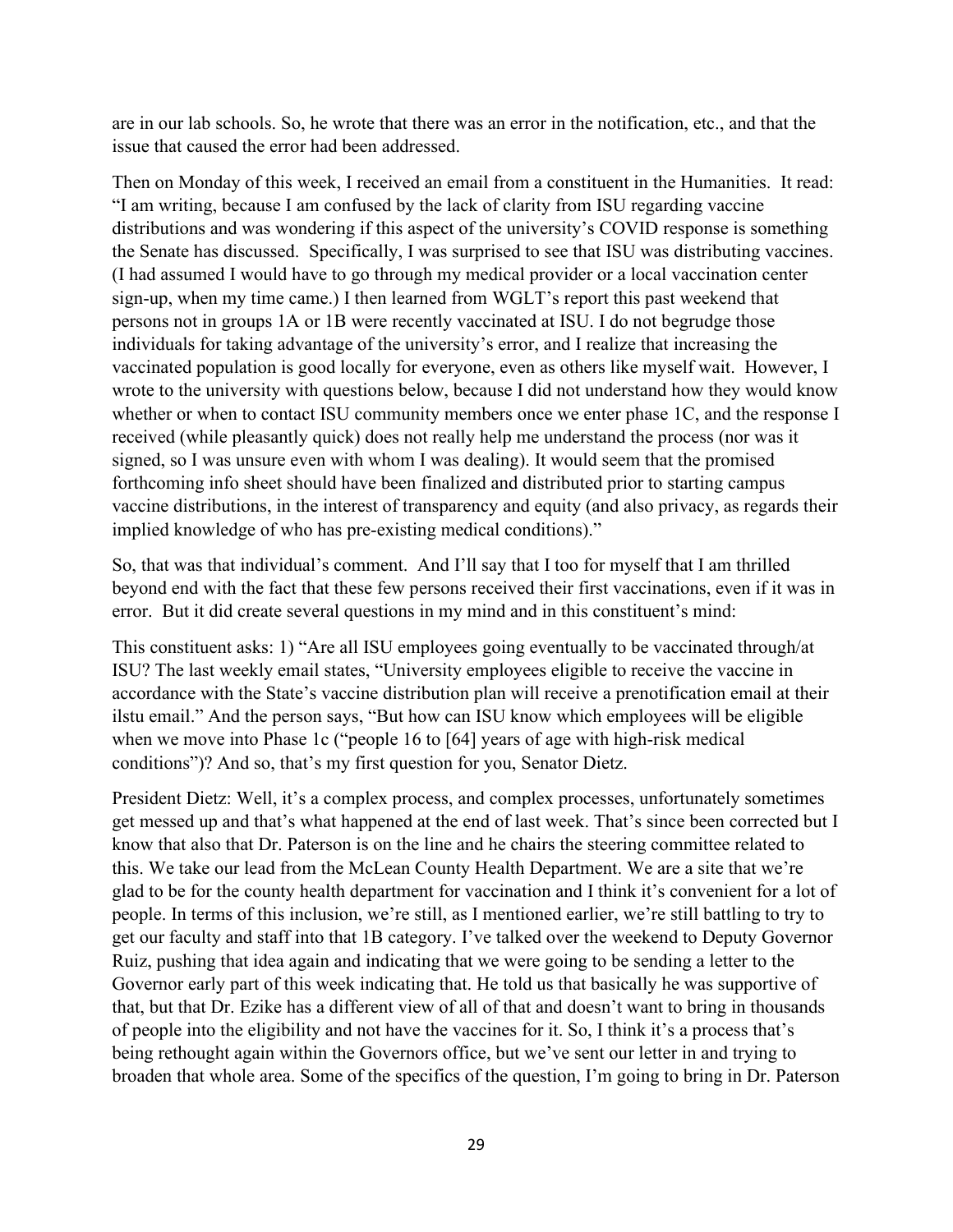and he has a better idea of the processes and how we're working with the McLean County Department of Health.

Dr. Paterson: Thank you. I don't want to be contrite about this, but I just want to say honestly, you're assuming we know a lot more than we do. We get information from the Mclean County Health Department requesting how many vaccines we would need for people in the categories that are listed in the IDPH, so in 1A 1B. We provide that information to them and then we get a number of vaccines. We don't know for sure how many vaccines we will get until we get them. Sometimes that may be 50, sometimes that may be 300. And then we work to… we've identified, certainly in 1A it was fairly clear who fits into 1A. 1B was clearer, but with some interpretation that we have to work through. 1C, we don't know who will be in 1C. The state is still working on that. And the state definition isn't always in compliance with what the CDC recommendations are for the different groupings. So, for example, higher education is in 1B in the CDC recommendations, but not in the IDPH recommendations. We are, as the questions largely indicated, that in 1C a great portion of that will relate to people with medical conditions. We will not be participating in that part because we do not have a way... well, we don't have information about faculty/staff medical conditions, nor do we want to have that information for many reasons with that. So, people with medical conditions, it's not clear whether that'll be done through the county or maybe your medical provider. I've heard different stories on that, but I don't have any information at this point on what 1C's going to look like exactly, but I would say concerning medical conditions we will not be involved in providing vaccines to that group.

Senator Kalter: Thank you, Dr. Paterson. And with all due respect, I don't think either myself, nor the constituent from the Humanities assumed anything. Everything that I read to you was factual and we were asking questions.

So, let me go to my next questions. I'm wondering if the people who received their first dose in error will be allowed to receive their follow-up Moderna shot?

Dr. Paterson: Yes.

Senator Kalter: Wonderful. And I'm wondering also, was there, in fact, a notification that was based upon one's fall and/or spring face-to-face or hybrid course modality preference? Am I right that that information was provided to Student Health by the administration?

Dr. Paterson: It came from the Registrar's office. And we worked through, as the steering committee, that information. The email comes out through Student Health Services portal, yes.

Senator Kalter: Okay. So, I wanted to make a comment about that. First of all, I do believe that there were a few people who were notified as eligible who are not actually teaching face-to-face this semester, may not even be teaching hybrid this semester, may have been last semester or maybe not? I'm not really sure, but when asked, told me that they had taught online all year, so it's not clear to me that if that information is being provided that it's accurate.

However, I do also wonder if it is ethical for a healthcare provider to be distributing vaccines based on an ISU priority list of who selected online, hybrid, or face-to-face that would override both the CDC guidelines to the states, and our own states guidelines. So, Senator Johnson had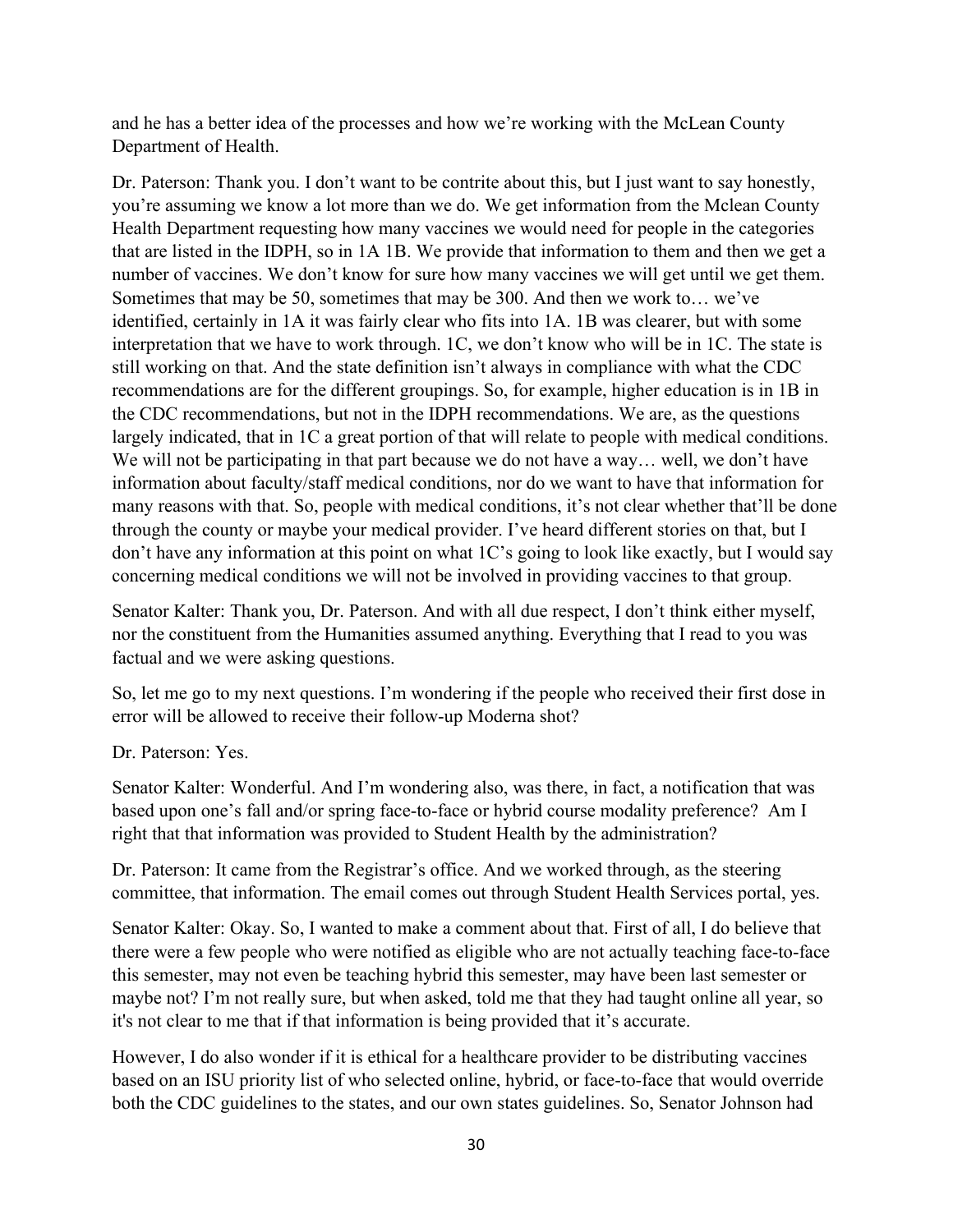said last time that the COVID steering group was looking at which individuals are at the greatest ability to be exposed, who are working on campus, things of that nature, but did not come back fully with those recommendations and how that tiering would go. I thought at the time he was talking about our Frontline Essential Workers like police or medical personnel. I didn't think we might be considering other faculty or staff as Frontline Essential, even in Phase 2. So I understand that issue about who has the greatest ability to be exposed, right, I understand that, but there may also be people who are working from home solely because they can or were asked to, or who may be more prone to exposure in other ways or more prone to expose family members. So, for example, I think, that Senator Torry and Senator Nichols should definitely get vaccinated before I do if we happen to be in the same eligibility and if they are actively in faceto-face labs, but I'm wondering if Student Health or ISU can ethically get to make that decision when the state and the CDC are not making that distinction?

Dr. Paterson: I understand that. That's part of why that group was pulled once we found out that information that had gone to that group to be eligible to receive vaccinations.

Senator Kalter: Okay. And I would just request that that continued to be pulled even when we enter into Phase 2 as we go along.

The other thing that I wondered, and you may not have this information at hand, but I would appreciate receiving it after the meeting. I'm wondering if any of the individuals who signed this summer's health, safety and equity letter who are not eligible under 1A or 1B notified that they were eligible? And I don't mean to give me the names, but I'm wondering if any of those people who signed were notified, if they were not already eligible under 1A or 1B.

So, I'm also wondering if other people on the Senate have questions regarding the vaccinations? Or if they have any other questions for our administrators? (Pause) Okay. So, I'm going to go on to my second set of questions for Senator Dietz.

So, Senator Dietz, as you know, Dr. Tarhule knows also, that I'm also concerned about the reopening of the library, and we heard a little bit about this in public comment, both from a parent and from Dr. Akman.

To my knowledge, I don't think that you have met directly with our librarians regarding how decisions to open or close the library are being made and who should make them. So that is my first question: I'm wondering if you have met directly with our librarians to have a dialogue? And I don't mean a town hall but a true dialogue, you know. explanation about the decision already made…I'm wondering if you have met with them directly to have a true exchange about the issues that have been raised in the Executive Committee and in the Senate over the past several months and to hear any concerns, and to hear them audibly, not just in a chat that is then read back to you by an administrator? And if not, will you do that, if that is what they would like? Because we were told by our Library Senator at Executive Committee last Monday that the reopening was not a decision that was made by the shared governance body in the Library but an upper administration decision, and that the Library Council was told to create a plan for how to reopen safely, not to make a recommendation that the administration would honor regarding whether to reopen in Phase 4 or not.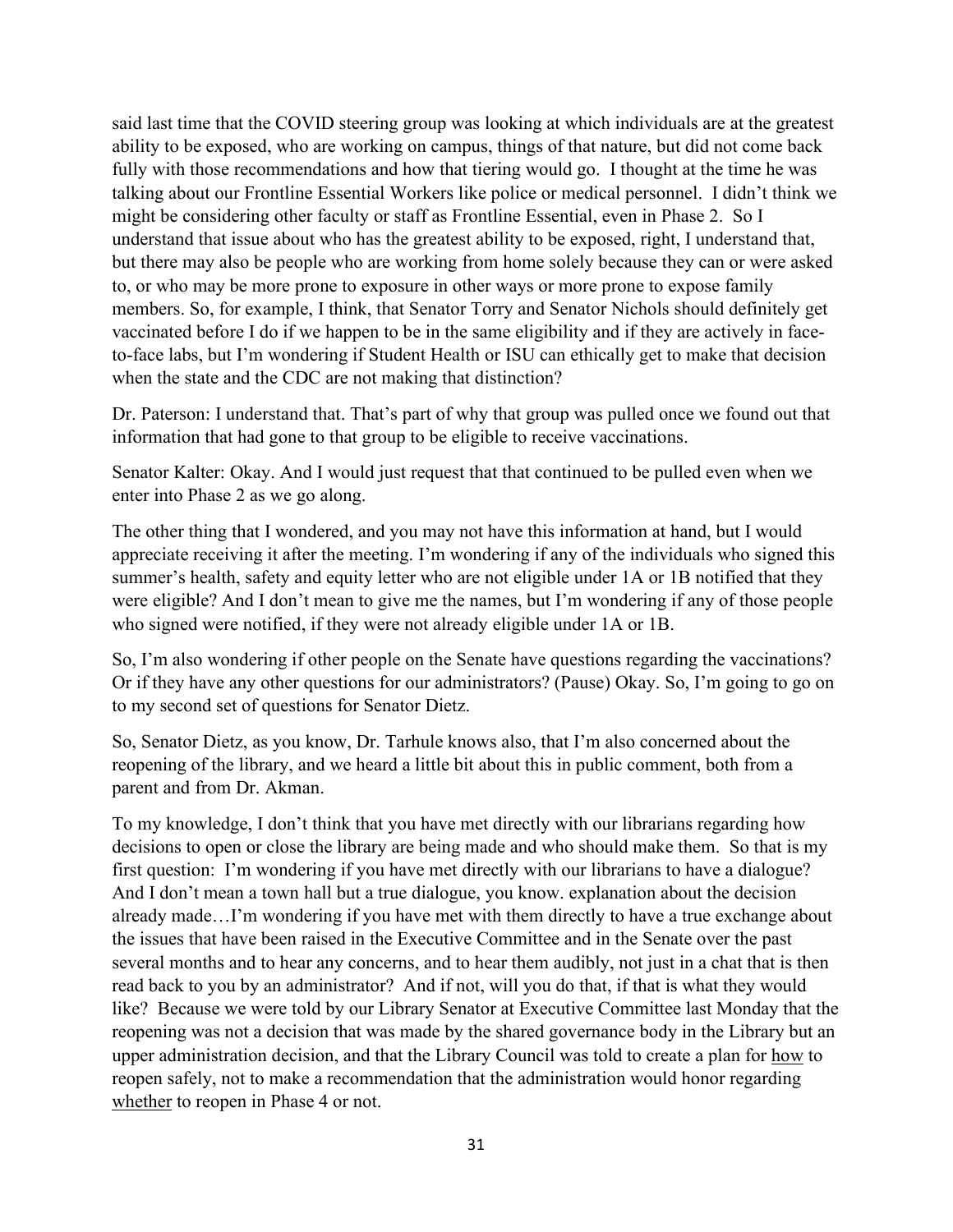President Dietz: The answer is that I have not met directly with the folks in the Library. I relied upon the dean to have those conversations internally, and then the dean will make recommendations on to the Provost, and that's how those decisions were made. I'm happy to have a conversation with folks there but I generally don't have those direct conversations, but I'm happy to do that.

Senator Kalter: Okay. Thank you. My second question is about the fact that gatherings of 50 persons or more are still prohibited. And so, I'm wondering how gatherings of 50 or more within Milner are going to be prevented especially during midterms, finals weeks, and perhaps at other times? So, this concern isn't about librarians per se—most of whom are staff, not faculty. It is about the opening of large spaces, whether it's stadiums or libraries or student centers.

President Dietz: Yeah. My understanding with that, again, coming from Library leadership is that there were going to be students that would be monitoring the students that are gathering, and basically going to try to ensure that there is distancing and that there's not going to be more than 50 in any one place there.

Senator Kalter: Okay. Thank you. And then I'm also wondering if you can publicize the ventilations and other HVAC statistics for the Milner Library building alongside CDC and ASHRAE (American Society of Heating, Refrigerating, and Air-Conditioning Engineers) recommendations regarding building ventilation? I had actually asked for that over the summer for all our buildings, but I don't think we ever saw those postings on the outsides of our buildings as I requested. So, I'm wondering if we can get those.

President Dietz: I'd be happy to talk to Senator Stephens about that offline and see what we can come up with on that.

Senator Kalter: All right. Thank you. And let's see, Cera or Martha, you can help me with this. I'm wanting to make sure that… I don't recognize Hannah Hogue. If you are a Senator, I apologize. I don't recognize your name as a Senator. I just want to make sure that I'm calling only on Senators.

Ms. Hazelrigg: She is a new Senator.

Senator Kalter: No wonder I don't recognize your name. Now, I do see that Senator Harris has her hand up again, and she was first, so I'm going to go first to her, Senator Hogue, and then to you.

Senator Harris: Yeah, I'm sorry, I just got kicked out like two times in a row. But the question I had was for President Dietz or any other administration. I was not here for the beginning half so I'm not fully sure what happened or anything like that, but I know that there was public comment from our Graduate Students. So, I was curious if you all had a direct response to the issues that they addressed?

President Dietz: I think I covered that in my Administrator Remarks.

Senator Kalter: Do you have any other questions, Senator Harris?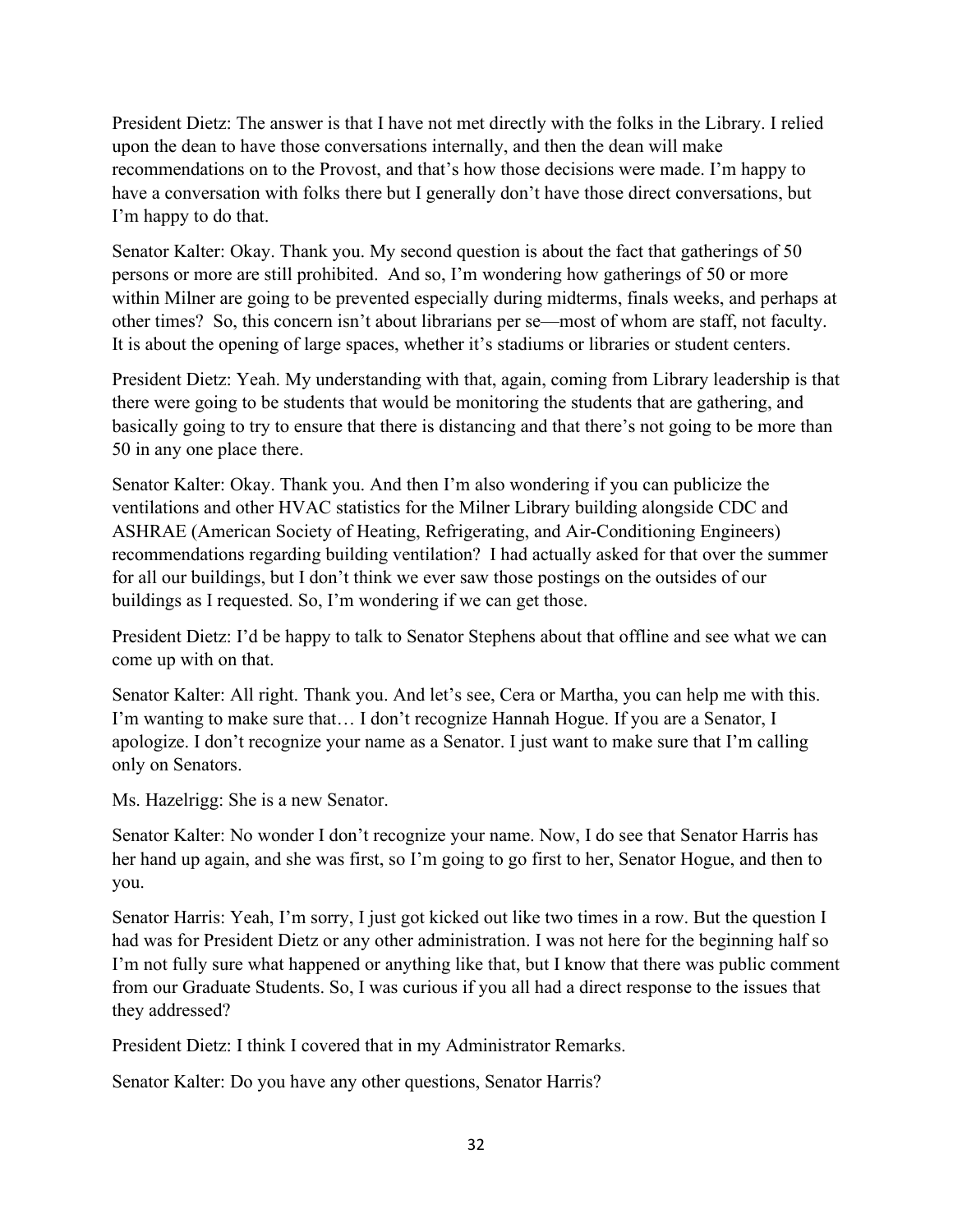Senator Harris: If you can expand on that a little bit, if you would like to. Because I know that these students are here still waiting for some kind of direct response to what they addressed.

President Dietz: The comments that I've made are about the only comments I would have tonight. There are other comments that are on the website and that's what we're going to continue to update our website on that.

Senator Kalter: All right. Thank you. And we'll go to Senator Hogue.

Senator Hogue: Hi. I'm the new Watterson Senator. So, I haven't spoken up. Anyway, hi. I wanted to make a couple comments. So, today I actually had the opportunity to go study in Milner and I did notice, although it's a wonderful space to study, there were many, many people there. And I love to see that people are getting involved, but the 50 or more, you have stated that there will be students that will be going around enforcing this. I didn't… it could have just been where I was sitting, but I personally didn't see really any supervision, I guess, when it comes down to making sure people are following COVID guidelines.

And that carries over to my second comment. I'm a freshman this year. I'm so excited to go out to sporting events, but at the same time, how do we necessarily have a plan to enforce masks in these areas? Because I know, especially in sporting events, people tend to get very riled up and may not use their best judgement in this time.

President Dietz: The answer to your last question is that all of that will be monitored by our staff within Athletics, and some student workers in Athletics and if individuals don't have their masks on and they refuse to do that they will be asked to leave the event.

Senator Kalter: All right. I'm not seeing any further questions. Is that right? (Pause) All right. let's move on then. So, thank you very much, Senator Dietz, and everybody else for answering our questions, and we'll go now to our two Action Items. Integrity Policy [is the first one].

## *Action Items:*

## *01.21.21.04 From Alice Maginnis: Rationale of Changes from Legal (Faculty Affairs Committee)*

*11.12.20.03 Policy 1.8 Integrity in Research and Scholarly Activities Current Copy (Faculty Affairs Committee)*

*01.26.21.01 Integrity Policy Section I Mark Up (Faculty Affairs Committee) 01.26.21.02 Integrity policy Section II Mark Up (Faculty Affairs Committee) 01.26.21.03 Integrity policy Section III Mark Up (Faculty Affairs Committee) 01.26.21.04 Integrity policy Section IV Mark UP EDITORIAL CHANGES ONLY (Faculty Affairs Committee) 01.26.21.05 Policy 1.8 Integrity in Research, Scholarly, and Creative Activities Clean Copy*

#### *(Faculty Affairs Committee)*

Senator Kalter: You may remember, we saw this policy back in November. The Faculty Affairs Committee took the feedback from the Senate floor under consideration and also passed it by Legal. And Alice Maginnis is here tonight to respond to questions regarding the legal advice given to us about the policy, and also Kathy Spence from our Research Compliance office is here in case there are other questions. So, although the policy is now in Action phase, we often do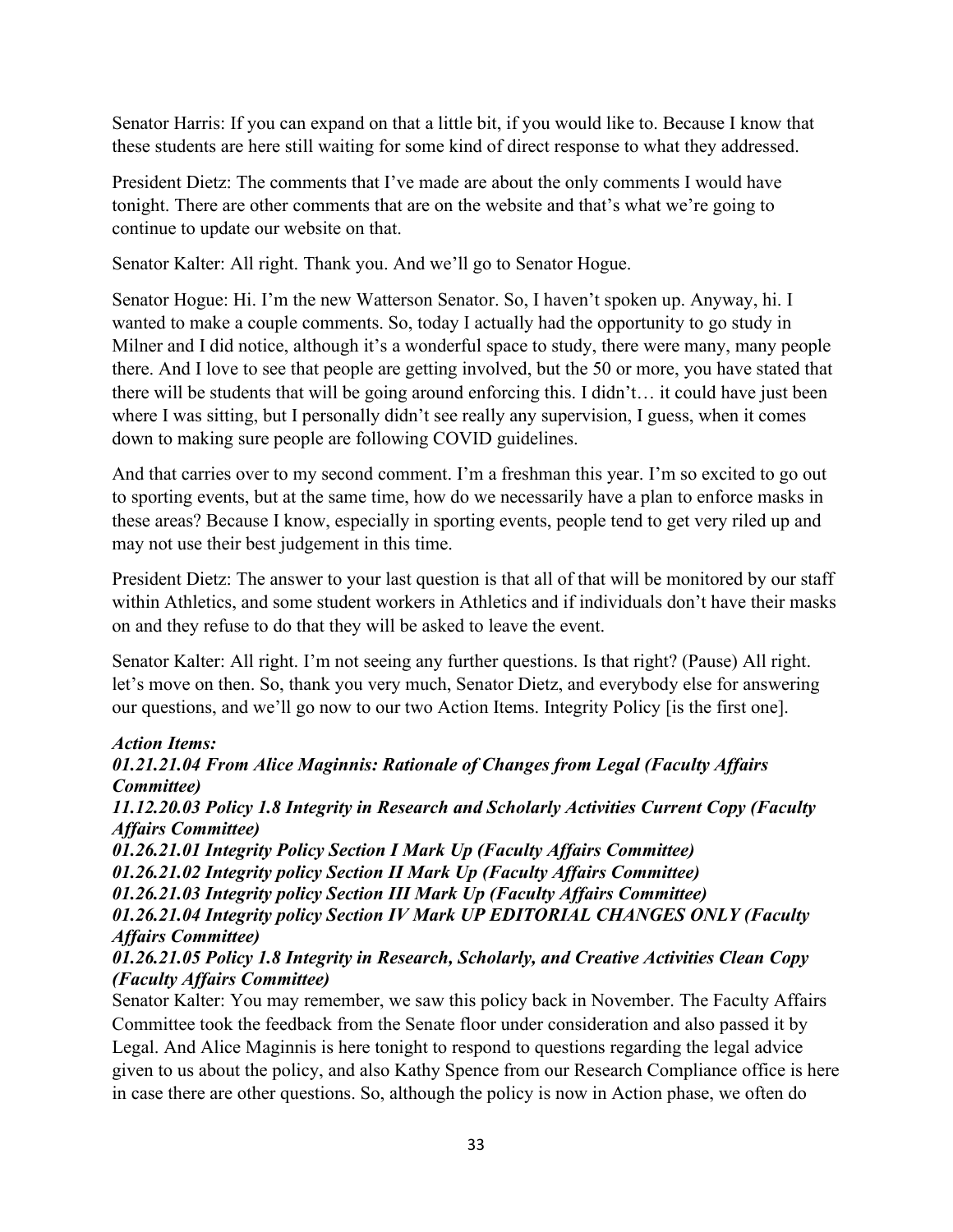start in Information in case there are any lingering questions. And so, I'm going to hand it over to Senator Hollywood to take us through the first, second and third parts of the policy, and we're going to pause after each to take questions, and then we'll just vote on them all at once. Once through the third part we'll have her motion, you know, on behalf of the committee to approve the changes. And just to remind everybody… actually I'm going to leave the reminder about Section IV to Senator Hollywood because we talked about this in committee. So, go for it, Senator Hollywood.

Senator Hollywood: Thank you. So, in the first document, in Section I, we actually went through and just cleaned up some of the language as far as being scholarly and creative activities, and so you'll see a lot of strike outs on that one. Most of this was put together based on, for all three documents, was put together based on the comments that were given on the floor in the informational section. So, we changed, "it is their duty to exercise supervisory responsibility," so we actually changed that. So, those are the two things in Section I.

In Section II, there was a suggestion that we change "to protect the policy" to "to protect the principles," and that was deemed okay by Legal, and so we went ahead and switched that. And then we proposed… there was some alternate language proposed in Section II related to graduate student work, so I will let, I believe, Alice Maginnis or Kathy Spence who inserted that language… And then we change the reference section, in Section II as well.

And then in Section III, we accepted the change of changing the suggested wording to add "disseminating" rather than "accepted within the scholarly community for proposing, or conducting, or reporting." And then we also took out a portion because there is a… we're proposing adding language clarifying how does the administration distinguish what conflicts apply and the pathways of action, we're actually deferring that because there is 7.11 is actually going through a process at this particular time. So, we need to wait until that's finished before we can add this back in. So, we will most likely see Section III again. And then we added some semicolons and just made some further changes on Section III.

Senator Kalter: All right. Terrific. That was extremely efficient; we didn't have to go section by section. So, does anybody have any lingering Information Item questions about any of these?

Senator Horst: I have a question. I'm not sure if you want to incorporate this idea or not but I noticed in the plagiarism section in Section III. D that for self-plagiarism you have, "selfplagiarism as understood in the respondent's field," and I wonder if you want to add such a qualifier for plagiarism in general? Because specifically, like in the creative arts which this now applies to, the concept of what… you know taking credit for someone else's work or ideas it can be very tricky in Music or Fine Arts in general about what is a generic cord progression versus what somebody's ideas. So, it could sort of… plagiarism can be a little bit contextual depending on the field. So, I'm wondering if you wanted to add such a qualifier to plagiarism. It just might be something that you could consider.

Senator Kalter: Senator Hollywood, since you haven't been a committee chair, let me step you through a little bit of this. What we often do when people make those kinds of friendly suggestions is the committee chair will ask the rest of the committee who's here on the floor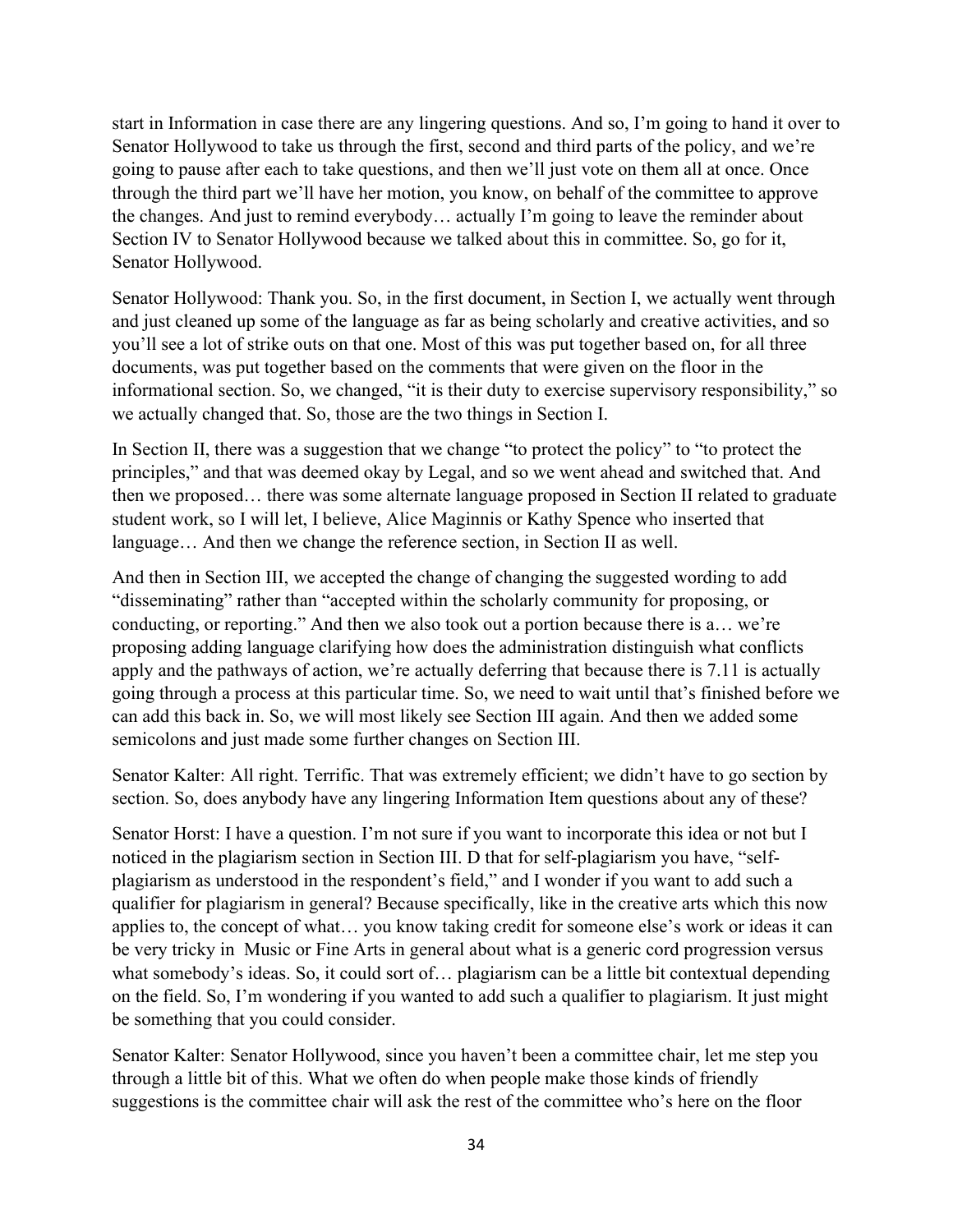whether they consider that friendly or not. And so, that sounds like one of those that we could do that for.

Senator Hollywood: Okay. So, the Faculty Affairs Committee, do we consider that a friendly change?

Senator Kalter: I'm seeing a yes from Senator Pancrazio. Let's see. Who else do we have? Why don't you call them all since we are on Zoom?

Senator Hollywood: Okay. Senator Pancrazio, said yes. Senator Jenkins?

Senator Kalter: She's got her thumbs up.

Senator Hollywood: Okay. I'm trying to remember who's all on there now. Senator Small?

Senator Small: Yes.

Senator Hollywood: I'm trying to remember who's on my own thing. I'm sorry. I've been on Zoom all day.

Senator Kalter: Senator Otto had her thumbs up. I'm trying to remember too. Senator Tallon? Senator Tallon has his thumb up. I have my thumbs up.

Senator Hollywood: Senator Chassy? Okay.

Senator Kalter: And Senator Small, since you are the secretary, have we missed anybody?

Senator Small: No, I don't think so. Oh, wait, what about our new members?

Senator Kalter: Yes, I think I called both the new members, right? Senator Otto and Senator Tallon.

Senator Small: Then I think we're good.

Senator Kalter: All right. So, that sounds like a friendly. So, we're going to insert (whatever it says) as in the field for plagiarism as a whole. Anybody else have any Information Item issues? (Pause) Okay. One thing that I… Oh, Senator Nikolaou, sorry.

Senator Nikolaou: Just a tiny one. I think when one item was moved the "e.g" remained under III.D so we just need to remove at the very end of III.D Falsification Research, we need to delete "e.g" at the end of that sentence.

Senator Kalter: I'm sorry. So, you're in which Section?

Senator Nikolaou: III.

Senator Kalter: Section III. Okay.

Senator Nikolaou: Item D. It's at the very end, "included in grant proposals." It just stayed when it was copy and pasted.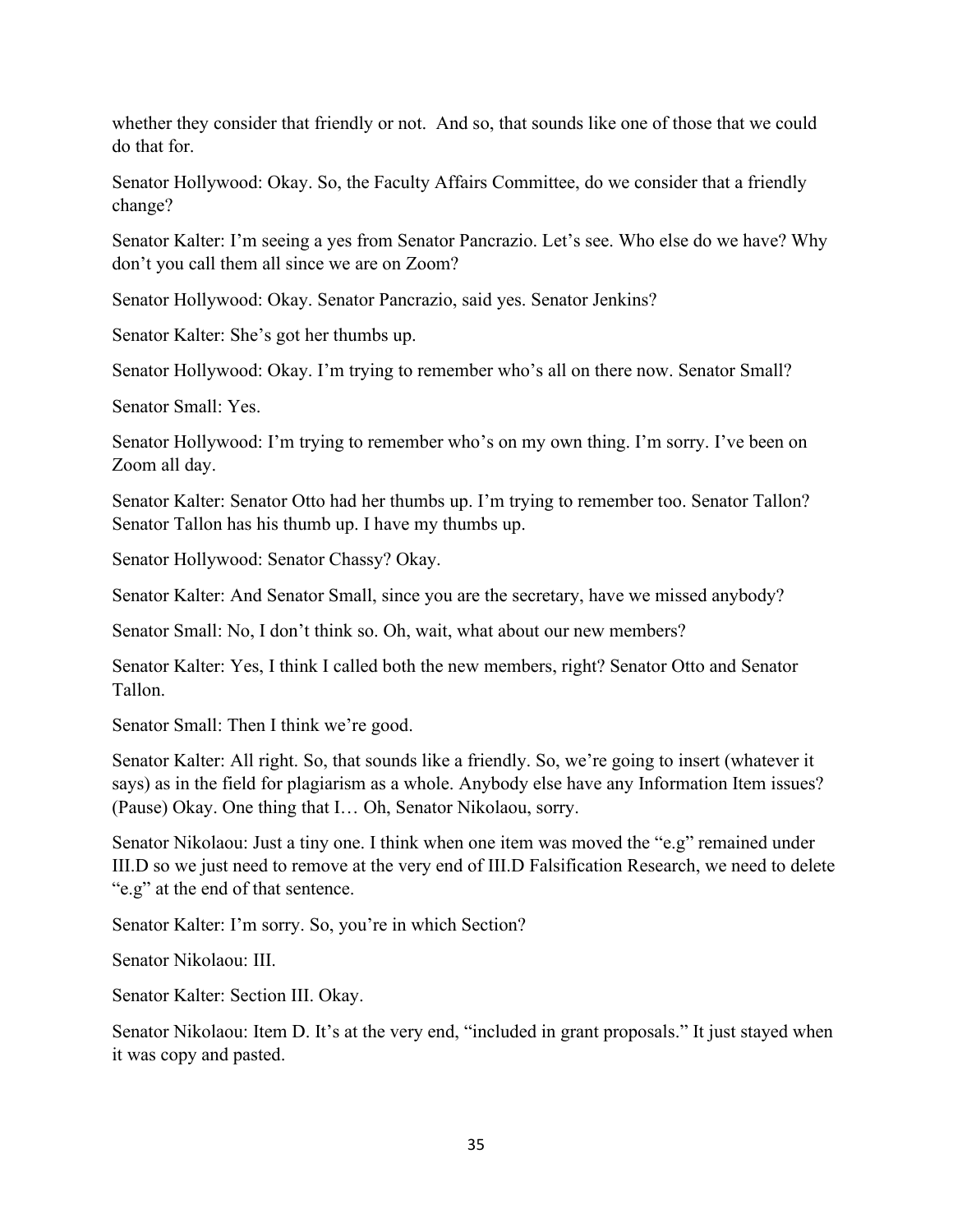Senator Kalter: Yeah. I remember that the committee did intend to delete that, don't you, Senator Hollywood?

Senator Hollywood: Yes, and the "e.g" is scratched out. There is a period at the end of that.

Senator Kalter: Okay. Anything else? (Pause) I had one thing Senator Hollywood. I noticed that there might be a typo in Section II, in B, where it says, "The Associate Vice President for Research and Graduate Studies (AVPRGS) has primary responsibility for fostering research" it should say "integrity" after "research."

Senator Hollywood: And where are you again? I was bringing up the document.

Senator Kalter: It's alright. It's Section II.

Senator Hollywood: Okay.

Senator Kalter: In letter B. And it's the sentence that reads, "The Associate Vice President for Research and Graduate Studies (AVPRGS) has primary responsibility for fostering research" and then we accidentally erased the "integrity," I believe. So, it should say, "for fostering research integrity and for disseminating information about integrity in research practices and activities."

Senator Hollywood: Okay.

Senator Kalter: And then also in that same section in C, there should be an "a", you know, the article "a", right before the "RIO."

Senator Hollywood: Right.

Senator Kalter: And in F (this might have been the same one, oh no, I guess Senator Nikolaou was in number III) in F there should be a period at the end.

Senator Hollywood: Okay.

Senator Kalter: All right. So, are you ready to move that to be adopted?

Senator Hollywood: Yes. I move that we adopt I, II, and III Integrity 1.8.

Senator Kalter: Okay. And do you also want to include the editorial changes that we made to Section IV?

Senator Hollywood: Yes. And those are just editorial changes to make them fit with Sections I, II, and III. We started the actual going over Section IV tonight, but we still have a long way to go on those.

Senator Kalter: All right. And actually, I think we started it a couple weeks ago, but...

Senator Hollywood: We actually started it a while ago but, yeah, it's been a while since we've been in IV.A so I think it would behoove us to go back and look at that again.

Motion by Senator Hollywood, on behalf of the Faculty Affairs Committee, to approve the proposed changes to Policy 1.8 Integrity in Research, Scholarly, and Creative Activity: Section I,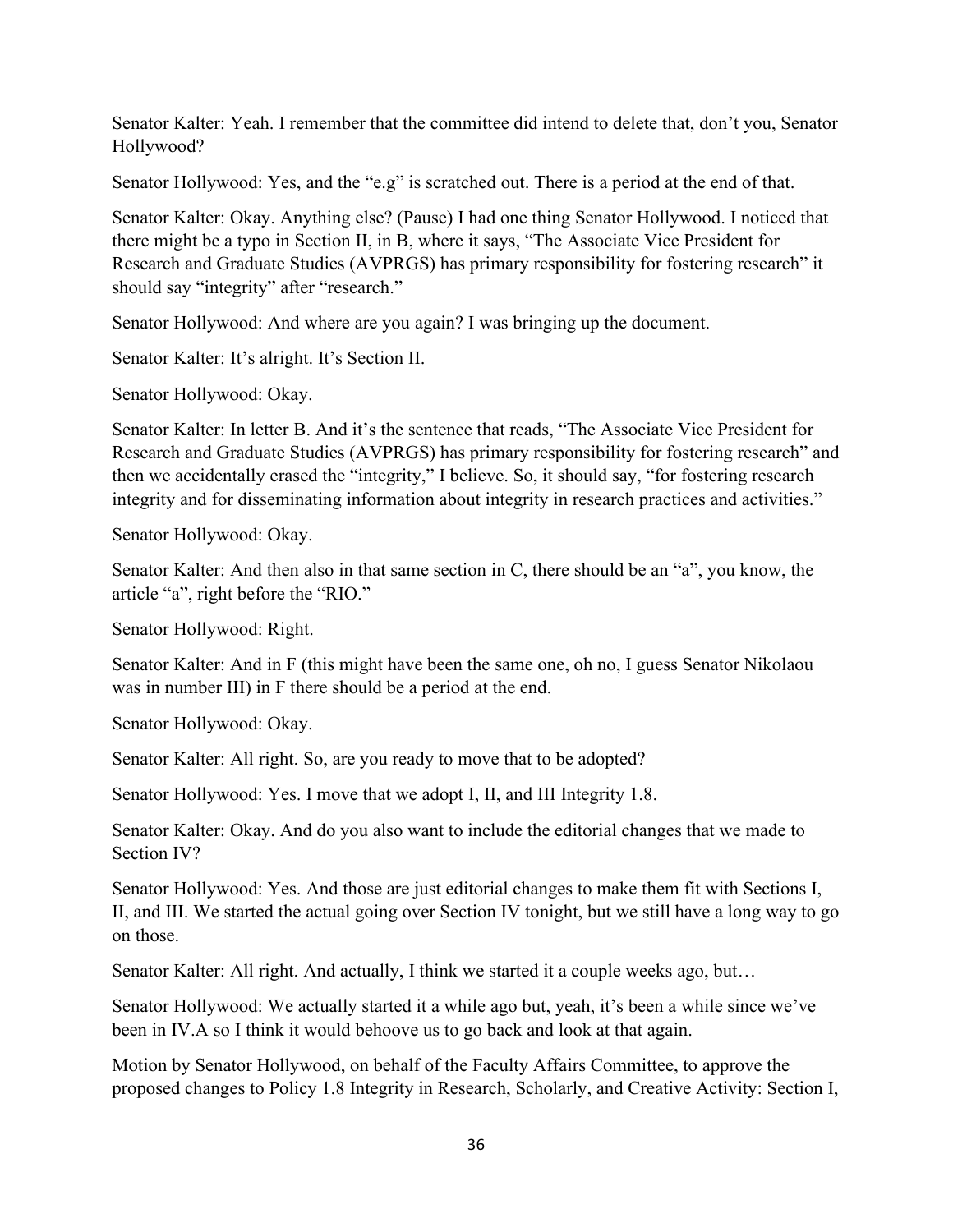II, and III, as well as the editorial changes to Section IV. The motion was approved, with an abstention from Senator Torry.

#### *12.10.20.13 Horst Email Reinstatement Committee Charge (Rules Committee) 04.06.18.01 Email\_Student Representation on Reinstatement and LOA committees (Rules Committee)*

## *01.04.21.01 Reinstatement Committee charge Current (Rules Committee) 01.12.21.01 Reinstatement Committee charge mark up (Rules Committee) 01.12.21.02 REINSTATEMENT COMMITTEE CLEAN Copy (Rules Committee)*

Senator Horst: We've made no changes. Just to recap, we're expanding the committee at their request to include two advisors with knowledge of major admissions processes. Our committee did not support the deletion of the student members, as was requested. And we went with the revisions of the Functions as was outlined by the committee that submitted it to us. And then finally, Senator Nikolaou requested consideration of graduate students on such committees and that charge was submitted… I believe Lauren Harris said she was going to address that with SGA on a larger context.

Motion by Senator Horst, on behalf of the Rules Committee, to approve the proposed changes to the Reinstatement Committee Blue Book Charge. The motion was unanimously approved.

## *Academic Affairs Committee: Senator Nikolaou*

Senator Nikolaou: The Academic Affairs Committee met this evening and we completed our discussion of the annual reports of all the external committees that report to the Academic Affairs. We continued our discussion of the Material Fees Policy and we did a bit of clean up in our Issues Pending discussion.

## *Administrative Affairs and Budget Committee: Senator Marx*

Senator Marx: The Administrative Affairs and Budget Committee met this evening with Dan Elkins to discuss the AIF report, and we had a really wonderful discussion, and looking forward to producing a report for the full Senate.

## *Faculty Affairs Committee: Senator Hollywood*

Senator Hollywood: Tonight, we actually worked on the 1.8 Integrity, the fourth part of it, the procedural part of it. So, we've gone over the entirety of part IV, A, B, and C once, and looking forward to doing it again.

## *Planning and Finance Committee: Senator Avogo*

Senator Avogo: The Planning and Finance Committee has been conducting our probe into the quality of online learning. So far, we have spoken to representatives from the CTLT, the nursing college, the Office of Student Success, and the Dean of Students. We expect representatives from the Provost's office and I'm sure that you all know that we both share the same interest. The Provost office is working on the same priority and we are happy to share with them what we've found so far, and then hear from them on the questions that we have. If we complete that, we would outline the scope of our report and then go ahead and draft a report and finalize it and send it to the Senate.

## *Rules Committee: Senator Horst*